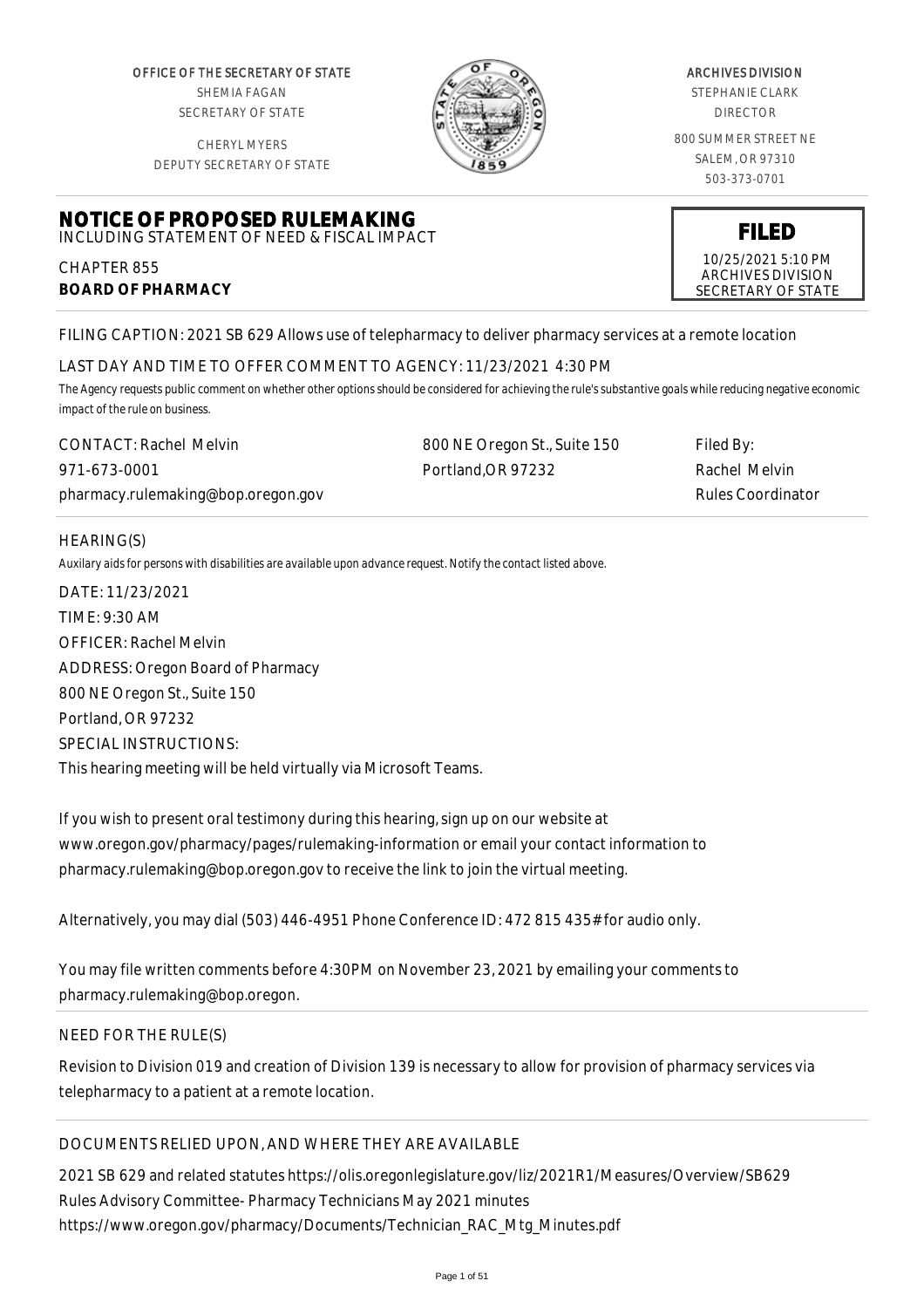August 2021 minutes https://www.oregon.gov/pharmacy/Documents/Technician\_RAC\_Mtg\_Minutes\_August\_2021.pdf, Septem minutes https://www.oregon.gov/pharmacy/Documents/Technician\_RAC\_Mtg\_Minutes\_September\_2021.pdf United States Pharmacopeia -National Formulary <NF> (USP 43-NF38 v. 2021) https://www.uspnf.com/ Related Federal Statutes/Rules: Poison Prevention Packaging Act: 16 CFR 1700 (XX/XX/XXXX) Poison Prevention Packaging https://www.govinfo.gov/content/pkg/CFR-2021-title16-vol2/pdf/CFR-2021-title16-vol2-chapII-subchapE.pdf 16 CFR 1701 (XX/XX/XXXX) Statements of Policy and Interpretation https://www.govinfo.gov/content/pkg/CFR-2021-title16-v 2021-title16-vol2-chapII-subchapE.pdf

16 CFR 1702 (XX/XX/XXXX) Petitions for Exemptions from Poison Preventing Packaging Act Requirements; Petition Procedures Requirements https://www.govinfo.gov/content/pkg/CFR-2021-title16-vol2/pdf/CFR-2021-title16-vol2-chapII-subchapE.pdf 42 USC 262 (XX/XX/XXXX) Regulation of biological products

https://uscode.house.gov/view.xhtml?hl=false&edition=prelim&req=granuleid%3AUSC-prelim-title42 section262&num=0&saved=%7CKHRpdGxIOjQyIHNIY3Rpb246MjYyYSBIZGl0aW9uOnByZWxpbSk%3D%7C%7C%7C0%7Cf 21 CFR 1301.52 (XX/XX/XXXX) Modification, transfer and termination of registration

https://www.deadiversion.usdoj.gov/21cfr/cfr/1301/1301\_52.htm

FISCAL AND ECONOMIC IMPACT:

The board convened a RAC to discuss proposed rules related to Remote Dispensing Site Pharmacy, however the committee was unable to project a fiscal impact statement. The agency sent out a mass communication to all licensed Pharmacists, Certified Oregon Pharmacy Technicians, Interns, Pharmacy Technicians, OBOP Rulemaking interested parties and OBOP Board Meeting Agenda interested parties requesting estimated fiscal impact and received one response with following estimated fiscal information:

- Telecommunications & Telepharmacy system: Initial \$25,000-\$30,000 plus \$1,000-\$2,000 per month.

- Security & Surveillance System: Initial \$20,000 initially, plus ongoing fees for 75 terabyte data storage which may range from \$4,500 to \$20,000 per year depending on the vendor.

- Telephone Audio Storage: Initial \$550 for two phones for the first year, plus \$300 per year thereafter. Pharmacies are not required to operate a Remote Dispensing Site Pharmacy. Those that choose to do so will generate revenue from prescription and over-the-counter drug sales to help offset the cost of compliance with these proposed rules.

# COST OF COMPLIANCE:

*(1) Identify any state agencies, units of local government, and members of the public likely to be economically affected by the rule(s). (2) Effect on Small Businesses: (a) Estimate the number and type of small businesses subject to the rule(s); (b) Describe the expected reporting, recordkeeping and administrative activities and cost required to comply with the rule(s); (c) Estimate the cost of professional services, equipment supplies, labor and increased administration required to comply with the rule(s).*

There are no known economic impacts to the Oregon Board of Pharmacy, small businesses or members of the public. If a pharmacy chooses to operate a Remote Dispensing Site Pharmacy via telepharmacy, the pharmacy will be required to apply and pay a registration fee for the Remote Dispensing Site Pharmacy as well as required to comply with all Oregon Administrative Rules and Oregon Revised Statutes.

## DESCRIBE HOW SMALL BUSINESSES WERE INVOLVED IN THE DEVELOPMENT OF THESE RULE(S):

Small businesses were not involved in the development of these proposed or amended rules. A RAC was held and participated by providing input on proposed draft rules for Remote Dispensing Site Pharmacies. These proposed rules are a legislative directive of 2021 SB 629.

# WAS AN ADMINISTRATIVE RULE ADVISORY COMMITTEE CONSULTED? YES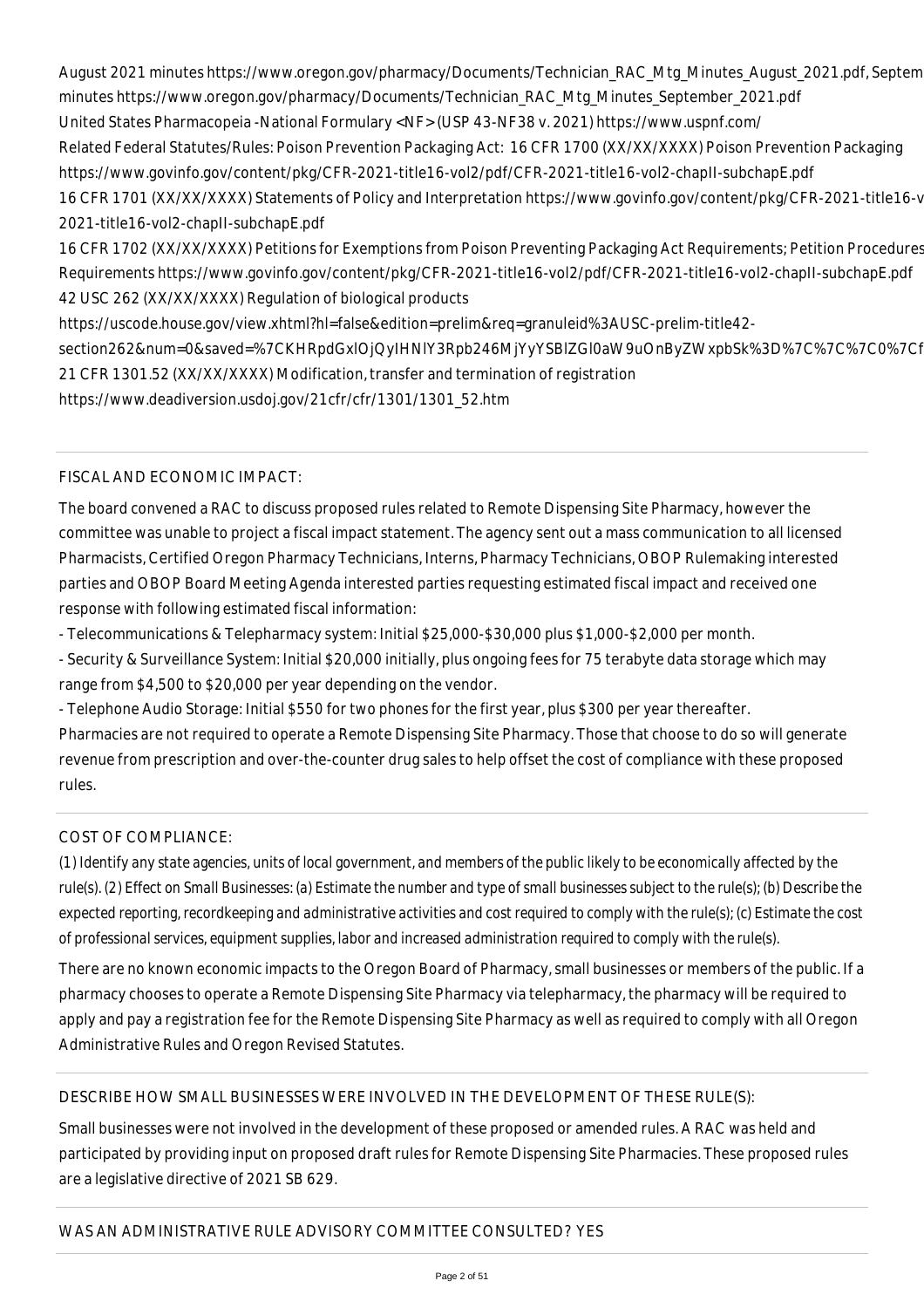## RULES PROPOSED:

855-019-0300, 855-139-0001, 855-139-0005, 855-139-0010, 855-139-0015, 855-139-0020, 855-139-0025, 855- 139-0030, 855-139-0050, 855-139-0100, 855-139-0120, 855-139-0125, 855-139-0130, 855-139-0150, 855-139- 0155, 855-139-0200, 855-139-0205, 855-139-0210, 855-139-0215, 855-139-0220, 855-139-0225, 855-139-0230, 855-139-0300, 855-139-0305, 855-139-0310, 855-139-0315, 855-139-0320, 855-139-0325, 855-139-0350, 855- 139-0355, 855-139-0400, 855-139-0405, 855-139-0410, 855-139-0450, 855-139-0455, 855-139-0460, 855-139- 0500, 855-139-0550, 855-139-0555, 855-139-0600, 855-139-0602, 855-139-0650, 855-139-0710, 855-139-0715, 855-139-0720, 855-139-0725, 855-139-0730

## AMEND: 855-019-0300

RULE SUMMARY: Revision to Divisions 019 and creation of Division 139 is necessary to allow for provision of pharmacy services via telepharmacy to a patient at a remote location allowed by 2021 SB 629.

CHANGES TO RULE:

855-019-0300 Duties of a Pharmacist-in-Charge ¶

(1) In accordance with Division 41 of this chapter of rules, a pharmacy must, at all times have one Pharmacist-in-Charge (PIC) employed on a regular basis.¶

(2) In order to be a PIC, a pharmacist must have:¶

(a) Completed at least one year of pharmacy practice; or¶

(b) Completed a board approved PIC training course either before the appointment or within 30 days after the appointment. With the approval of the board, this course may be employer provided and may qualify for continuing education credit.¶

(3) A pharmacist may not be designated PIC of more than twohree pharmacies without prior written approval by the board. If such approval is given, the pharmacist must comply with the requirements in sub-section (4)(e) of this rule.¶

(4) The PIC must perform the following the duties and responsibilities:¶

(a) When a change of PIC occurs, both outgoing and incoming PICs must report the change to the board within 15 days of the occurrence, on a form provided by the board;¶

(b) The new PIC must complete an inspection on the PIC Annual Self-Inspection Form, within 15 days of becoming PIC;¶

(c) The PIC may not authorize non-pharmacist employees to have unsupervised access to the pharmacy, except in the case of hospitals that do not have a 24-hour pharmacy where access may be granted as specified in OAR 855- 041-0120;¶

(d) In a hospital only, the PIC is responsible for providing education and training to the nurse supervisor who has been designated to have access to the pharmacy department in the absence of a pharmacist;¶

(e) A pharmacist designated as PIC for more than one pharmacy must personally conduct and document a quarterly compliance audit at each location. This audit must be on the Quarterly PIC Compliance Audit Form provided by the board;¶

(f) If a discrepancy is noted on a board inspection, the PIC must submit a plan of correction within 30 days of receiving notice.¶

(g) The records and forms required by this section must be filed in the pharmacy, made available to the board for inspection upon request, and must be retained for three years.¶

(5) The PIC is responsible for ensuring that the following activities are correctly completed:¶

(a) An inventory of all controlled substances must be taken within 15 days before or after the effective date of change of PIC, and must be dated and signed by the new PIC. This inventory must be maintained in the pharmacy for three years and in accordance with all federal laws and regulations;¶

(b) Verifying, on employment and as appropriate, but not less than annually, the licensure of all pharmacy personnel who are required to be licensed by the board;¶

(c) Conducting an annual inspection of the pharmacy using the PIC Annual Self-Inspection Form provided by the board, by February 1 each year. The completed self-inspection forms must be signed and dated by the PIC and maintained for three years from the date of completion;¶

(d) Conducting an annual inventory of all controlled drugs as required by OAR 855-080;¶

(e) Performing a quarterly inventory reconciliation of all Schedule II controlled drugs.¶

(f) Ensuring that all pharmacy staff have been trained appropriately for the practice site. Such training should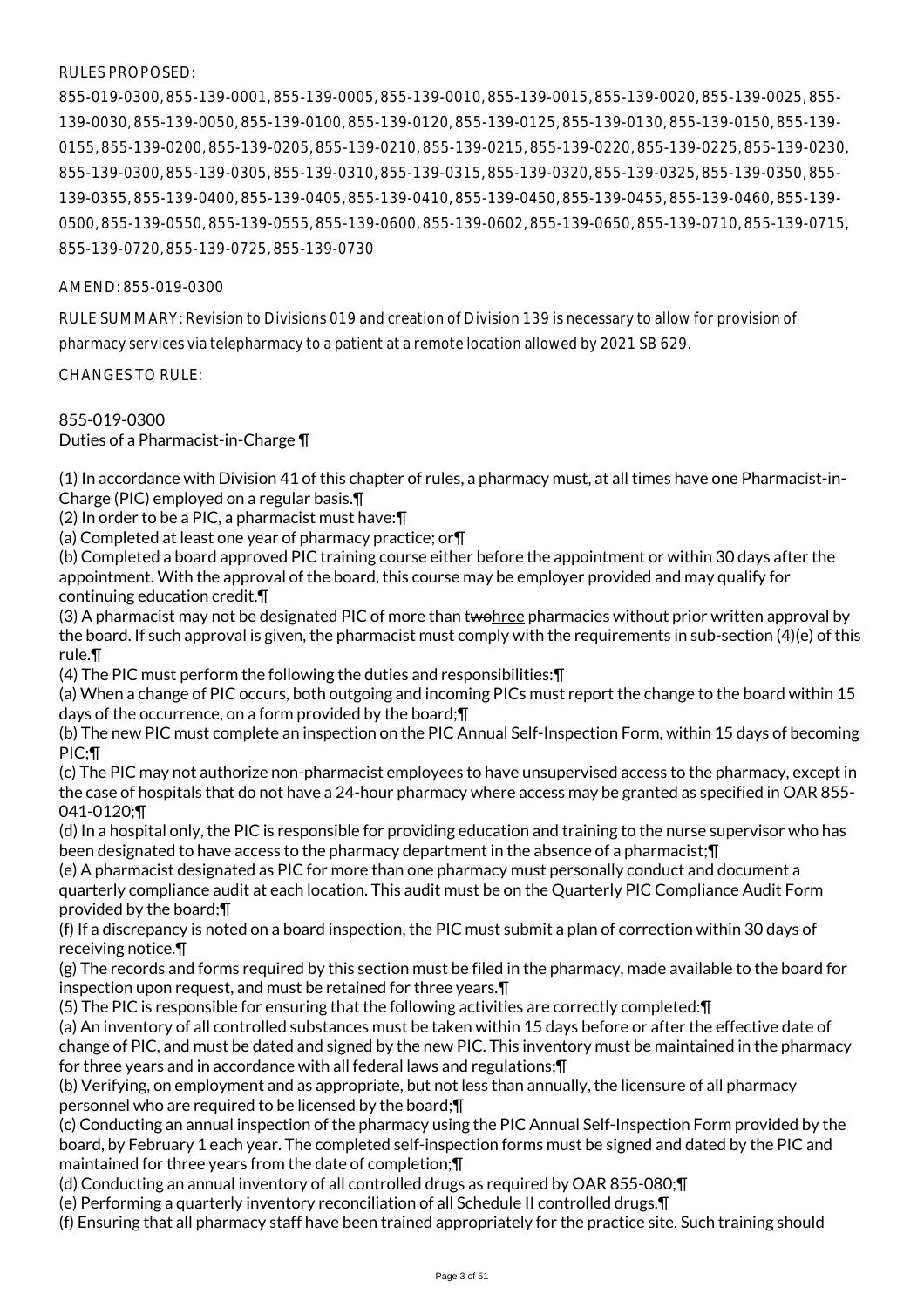include an annual review of the PIC Self-Inspection Report;¶

(g) Implementing a quality assurance plan for the pharmacy.¶

(h) The records and forms required by this section must be filed in the pharmacy, made available to the board for inspection upon request, and must be retained for three years.¶

(6) The PIC, along with other licensed pharmacy personnel, must ensure that the pharmacy is in compliance with all state and federal laws and rules governing the practice of pharmacy and that all controlled substance records and inventories are maintained in accordance with all state and federal laws and rules.

Statutory/Other Authority: ORS 689.205

Statutes/Other Implemented: ORS 689.151, ORS 689.155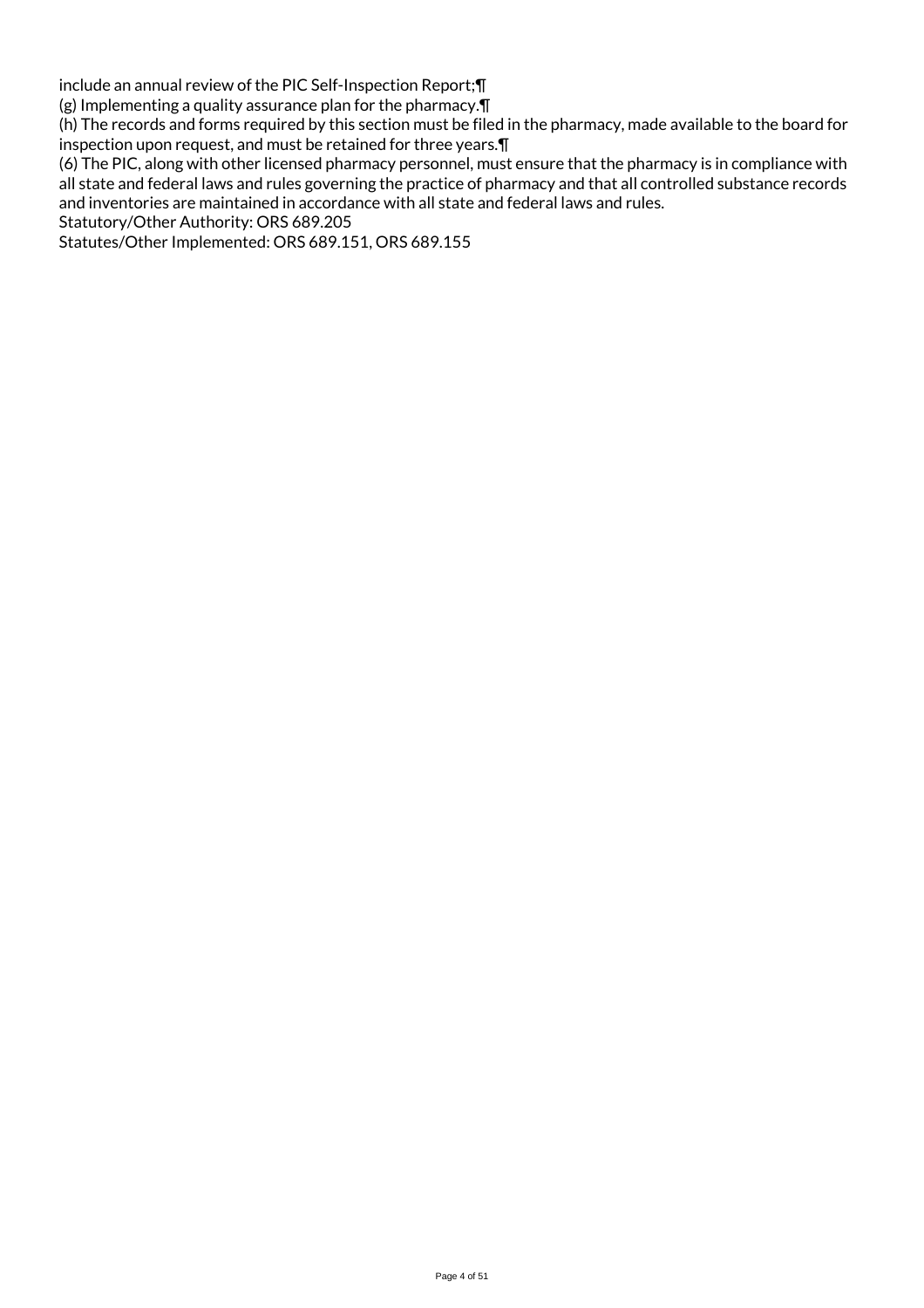RULE SUMMARY: Revision to Divisions 019 and creation of Division 139 is necessary to allow for provision of pharmacy services via telepharmacy to a patient at a remote location allowed by 2021 SB 629.

CHANGES TO RULE:

855-139-0001 Purpose and Scope The purpose of OAR 855-139 is to provide minimum requirements for the locations where telepharmacy services are conducted. Statutory/Other Authority: ORS 689.205, 2021 SB 629 Statutes/Other Implemented: ORS 689.155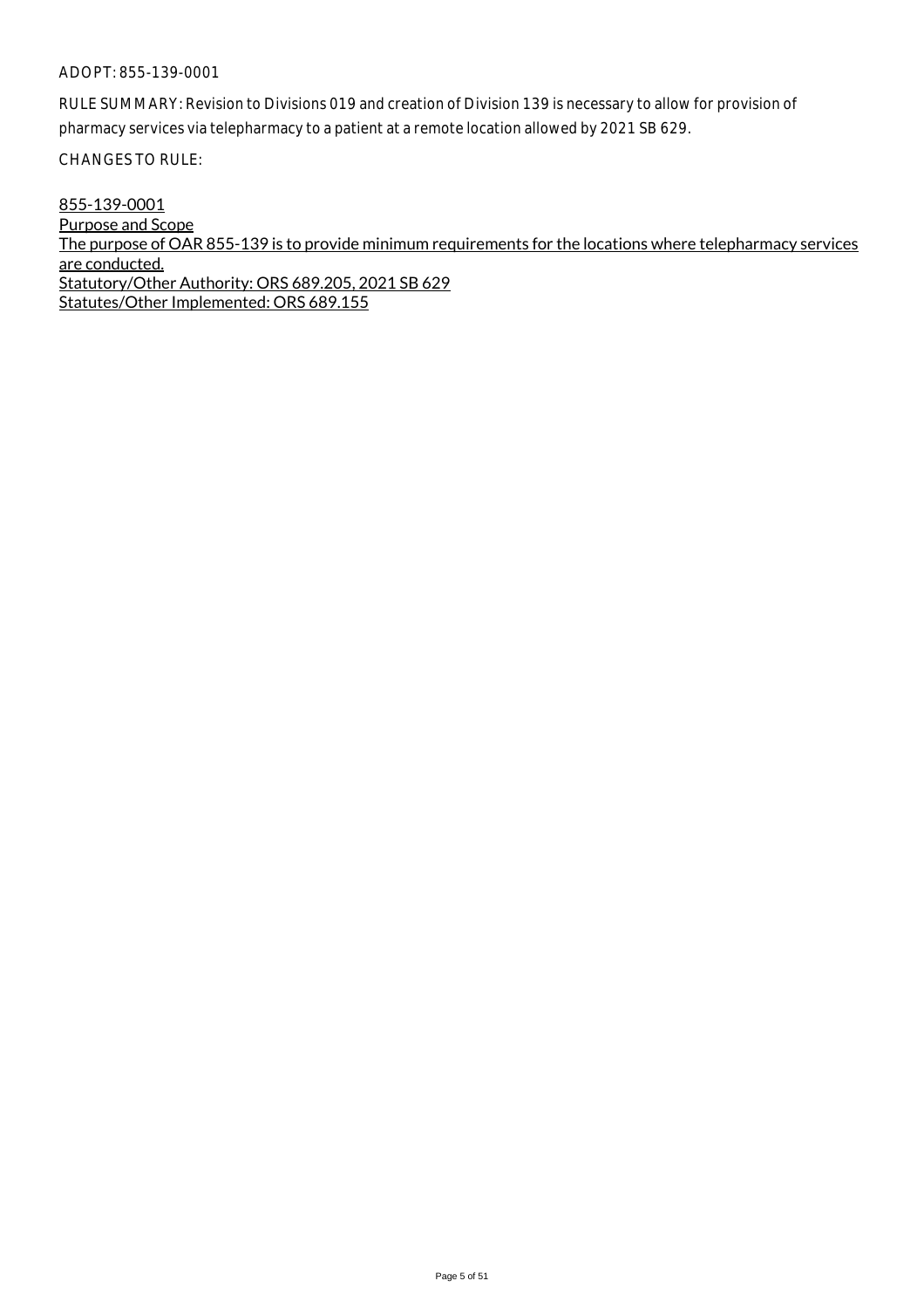RULE SUMMARY: Revision to Divisions 019 and creation of Division 139 is necessary to allow for provision of pharmacy services via telepharmacy to a patient at a remote location allowed by 2021 SB 629.

CHANGES TO RULE:

#### 855-139-0005

**Definitions** 

The following words and terms, when used in OAR 855-139, have the following meanings, unless the context clearly indicates otherwise. Any term not defined in this section has the definition set out in OAR 855-006.¶ (1) "Affiliated Pharmacy" means a Retail Drug Outlet Pharmacy registered in Oregon where an Oregon licensed Pharmacist provides pharmacy services through a telepharmacy system. ¶

(2) "Biological product" means, with respect to the prevention, treatment or cure of a disease or condition of human beings, a virus, therapeutic serum, toxin, antitoxin, vaccine, blood, blood component, blood derivative, allergenic product, protein other than a chemically synthesized polypeptide, analogous products or arsphenamine or any other trivalent organic arsenic compound.¶

(3) "Biosimilar product" means a biological product licensed by the United States Food and Drug Administration pursuant to 42 USC 262(k)(3)(A)(i) (XX/XX/XXXX).¶

(4) "Interchangeable" means, in reference to a biological product, that the United States Food and Drug Administration has determined that a biosimilar product meets the safety standards set forth in 42 USC 262(k)(4) (XX/XX/XXXX).¶

(5) "Reference biological product" means the biological product licensed pursuant to 42 USC 262(a) (XX/XX/XXXX) against which a biological product is evaluated in an application submitted to the United States Food and Drug Administration for licensure of a biological product as a biosimilar product or for determination that a biosimilar product is interchangeable.¶

(7) "Remote Dispensing Site Pharmacy" means an Oregon location registered as a Retail Drug Outlet Remote Dispensing Site Pharmacy staffed by a Certified Oregon Pharmacy Technician under the supervision, direction and control of an Oregon licensed Pharmacist using a telepharmacy system.¶

(8) "Repackage" means the act of taking a drug from the container in which it was distributed by the manufacturer and placing it into a different container without further manipulation of the drug. **T** 

(9) "Telepharmacy" means the delivery of pharmacy services by an Oregon licensed Pharmacist through the use of a telepharmacy system to a patient at a remote location staffed by a Certified Oregon Pharmacy Technician.¶ (10) "Telepharmacy system" means a system of telecommunications technologies that enables monitoring, documenting and recording of the delivery of pharmacy services at a remote location by an electronic method which must include the use of audio and video, still image capture, and store and forward. **T** 

(11) "Still image capture" means a specific image captured electronically from a video or other image capture device.¶

(12) "Store and forward" means a video or still image record which is saved electronically for future review. Statutory/Other Authority: ORS 689.205, ORS 689.522, 2021 SB 629

Statutes/Other Implemented: ORS 689.155, ORS 689.564, 2021 SB 629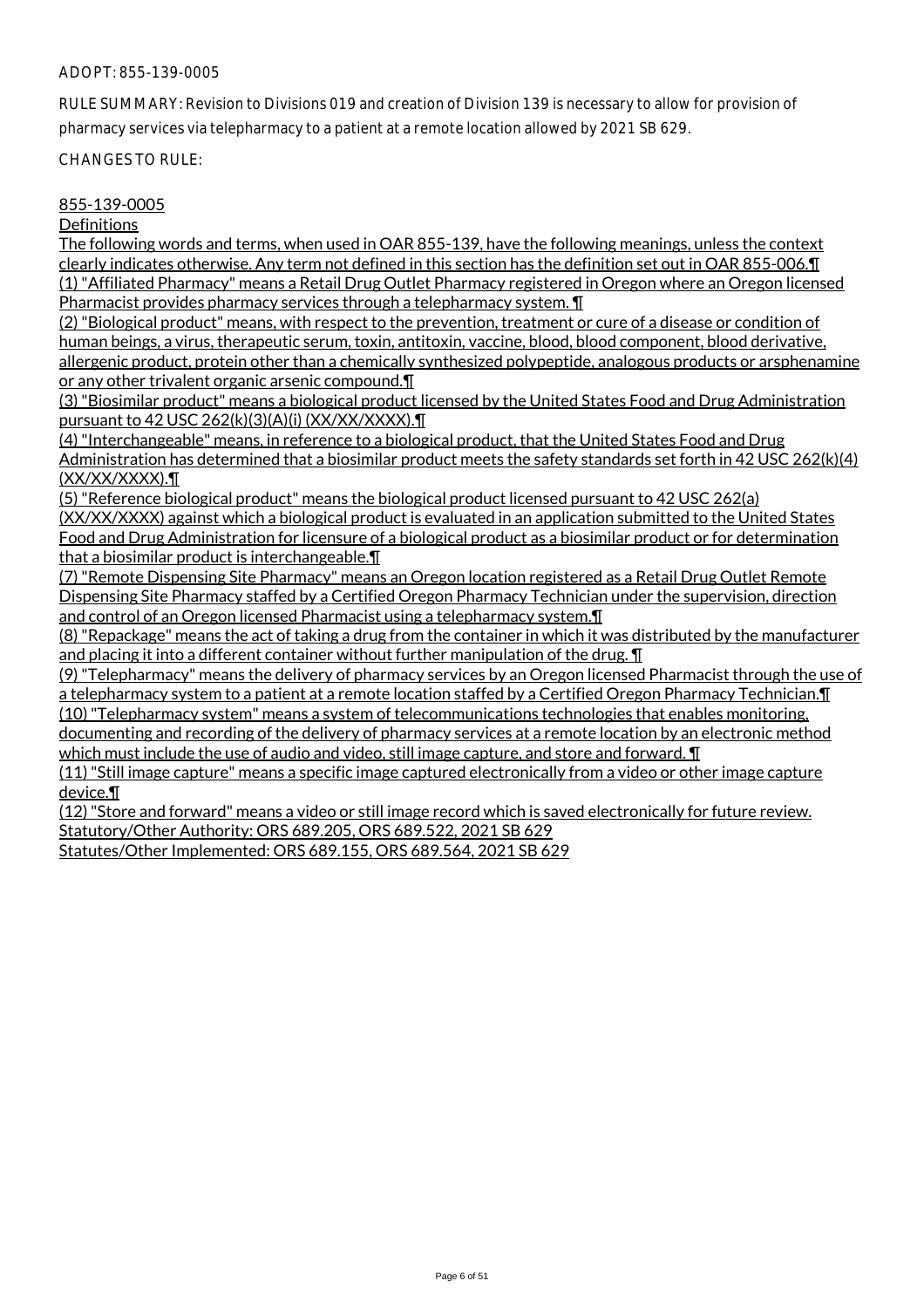RULE SUMMARY: Revision to Divisions 019 and creation of Division 139 is necessary to allow for provision of pharmacy services via telepharmacy to a patient at a remote location allowed by 2021 SB 629.

CHANGES TO RULE:

## 855-139-0010

Registration: General

(1) A location in Oregon where the practice of pharmacy occurs by an Oregon licensed Pharmacist through the use of a telepharmacy system to a patient at a remote location staffed by a Certified Oregon Pharmacy Technician must be registered by the board in Oregon as a Retail Drug Outlet Remote Dispensing Site Pharmacy. ¶ (2) If controlled substances are stored in the Remote Dispensing Site Pharmacy, the Remote Dispensing Site Pharmacy must have an active Controlled Substance Registration Certificate with the board and Drug Enforcement Administration (DEA).¶

(3) A Retail Drug Outlet Remote Dispensing Site Pharmacy application must specify the Affiliated Pharmacy and cannot operate without an Affiliated Pharmacy that is registered by the board as a Retail Drug Outlet Pharmacy.¶ (4) All registration renewal applications must be accompanied by the annual fee and must contain the same information required in OAR 855-139-0011(3) and (4).¶

(5) The initial and annual registration fee for pharmacies is set out in OAR 855-110.¶

(6) Retail Drug Outlet Remote Dispensing Site Pharmacy registration expires March 31, annually. If the annual registration fee referred to in OAR 855-110 is not paid by March 31 of the current year, a late fee as set out in OAR 855-110 must be included with the application for registration renewal.¶

(7) The registration is not transferable and the registration fee cannot be prorated.¶

(8) No Remote Dispensing Site Pharmacy may be operated until a certificate of registration has been issued to the pharmacy by the board.

Statutory/Other Authority: ORS 689.205, 2021 SB 629

Statutes/Other Implemented: ORS 689.151, ORS 689.155, ORS 689.225, 2021 SB 629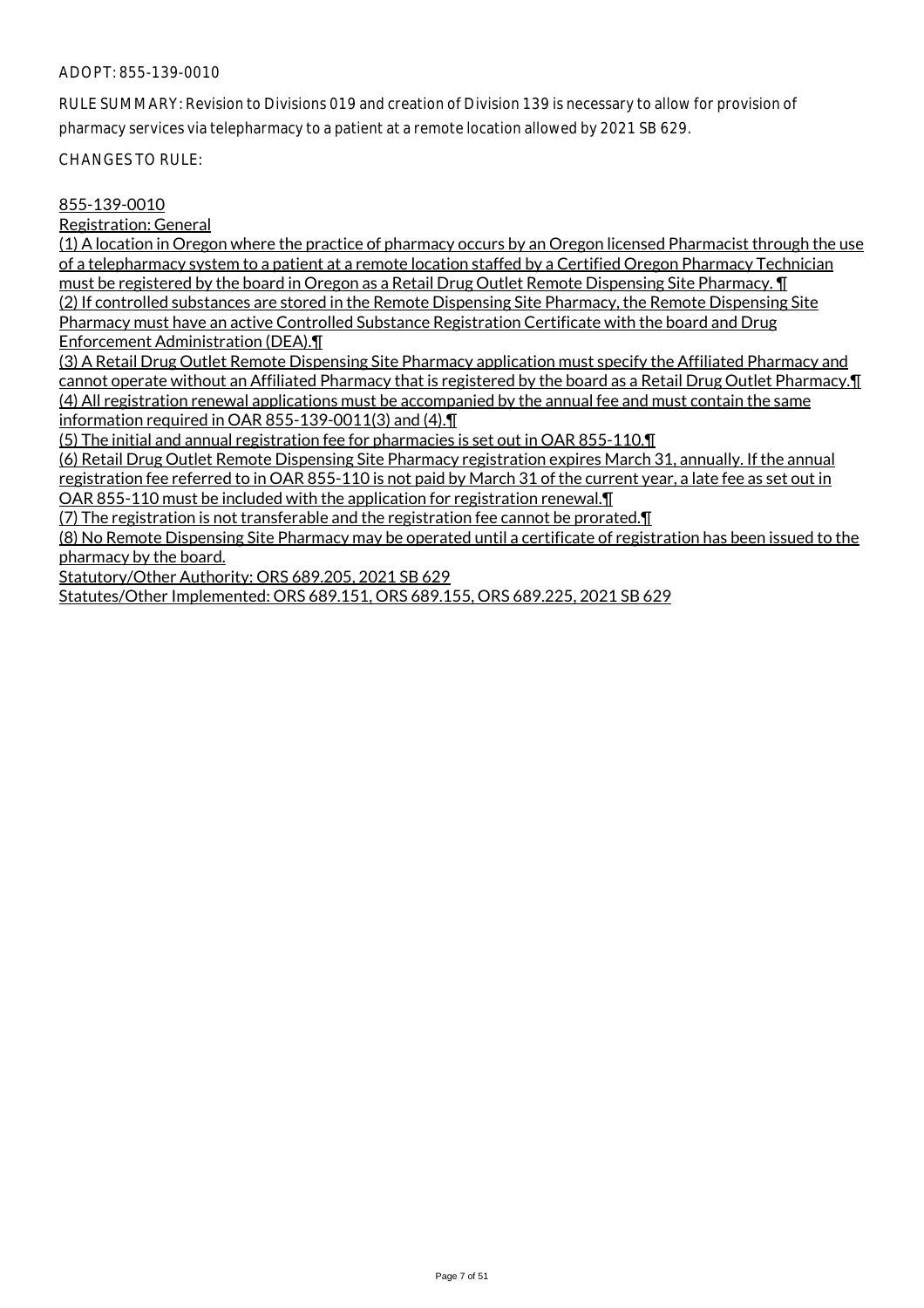RULE SUMMARY: Revision to Divisions 019 and creation of Division 139 is necessary to allow for provision of pharmacy services via telepharmacy to a patient at a remote location allowed by 2021 SB 629.

CHANGES TO RULE:

## 855-139-0015

Registration: Application

(1) An application for registration of a new Remote Dispensing Site Pharmacy must be accompanied by a floor plan drawn to scale and must be approved by the board prior to opening.¶

(2) The application must specify the location of the Remote Dispensing Site Pharmacy and must indicate the owner, trustee, receiver, or other person applying for the registration. When an applicant is not the owner of the pharmacy, the application must indicate the owner and the applicant's affiliation with the owner:¶

(a) If the owner is a partnership or other multiple owners, the names of the partners or persons holding the five largest interests must be indicated on the application;¶

(b) If the owner is a corporation, the name filed must be the same as filed with the Secretary of State. The name of the corporation, the names of the corporation officers and the names of the stockholders who own the five largest interests must be indicated on the application.¶

(3) Upon request by the board, the applicant must furnish such information as required by the board regarding the partners, stockholders, or other persons not named in the application.¶

(4) A certificate of registration will be issued upon board approval of the application.

Statutory/Other Authority: ORS 475.035, ORS 689.205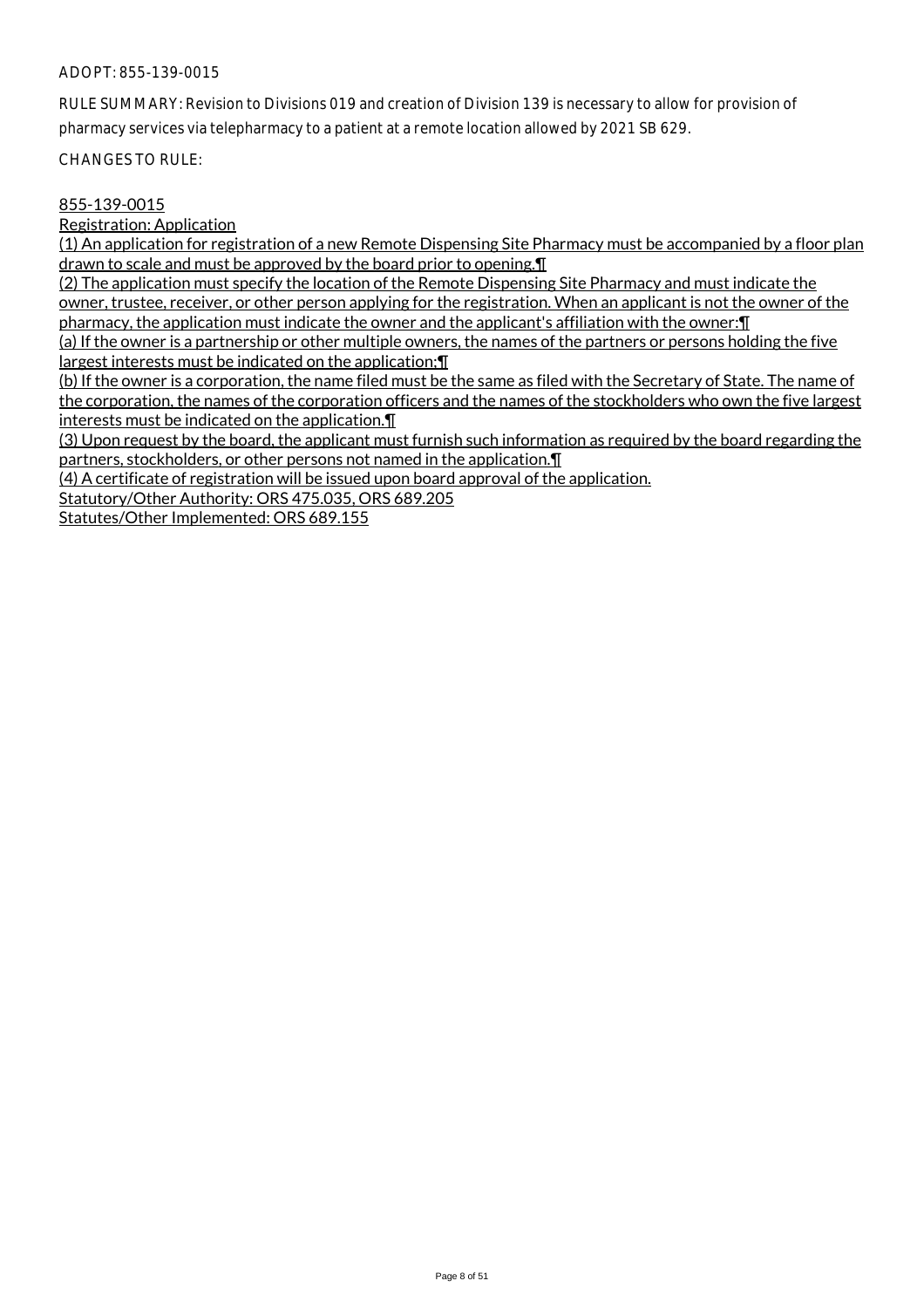RULE SUMMARY: Revision to Divisions 019 and creation of Division 139 is necessary to allow for provision of pharmacy services via telepharmacy to a patient at a remote location allowed by 2021 SB 629.

CHANGES TO RULE:

855-139-0020

Registration: Change of Owner, Location, or Affiliated Pharmacy

(1) A change of location of the Affiliated Pharmacy or location of the Retail Drug Outlet Remote Dispensing Site Pharmacy requires:¶

(a) Submission of a new Retail Drug Outlet Remote Dispensing Site Pharmacy application 15 days prior to

occurrence; ¶

(b) Registration fee;¶

(c) Approval of the board; and¶

(d) New certificate of registration. ¶

(2) A change in the Affiliated Pharmacy or ownership of the Retail Drug Outlet Remote Dispensing Site Pharmacy requires:¶

(a) Submission of a new Retail Drug Outlet Remote Dispensing Site Pharmacy application 15 days prior to occurrence; ¶

(b) Registration fee;¶

(c) Approval of the board; and¶

(d) New certificate of registration. ¶

(3) A change of ownership includes any change in the legal form of the business including additions or deletions of partners.¶

(4) A certificate of registration will be issued upon board approval of the application.

Statutory/Other Authority: ORS 475.035, ORS 689.205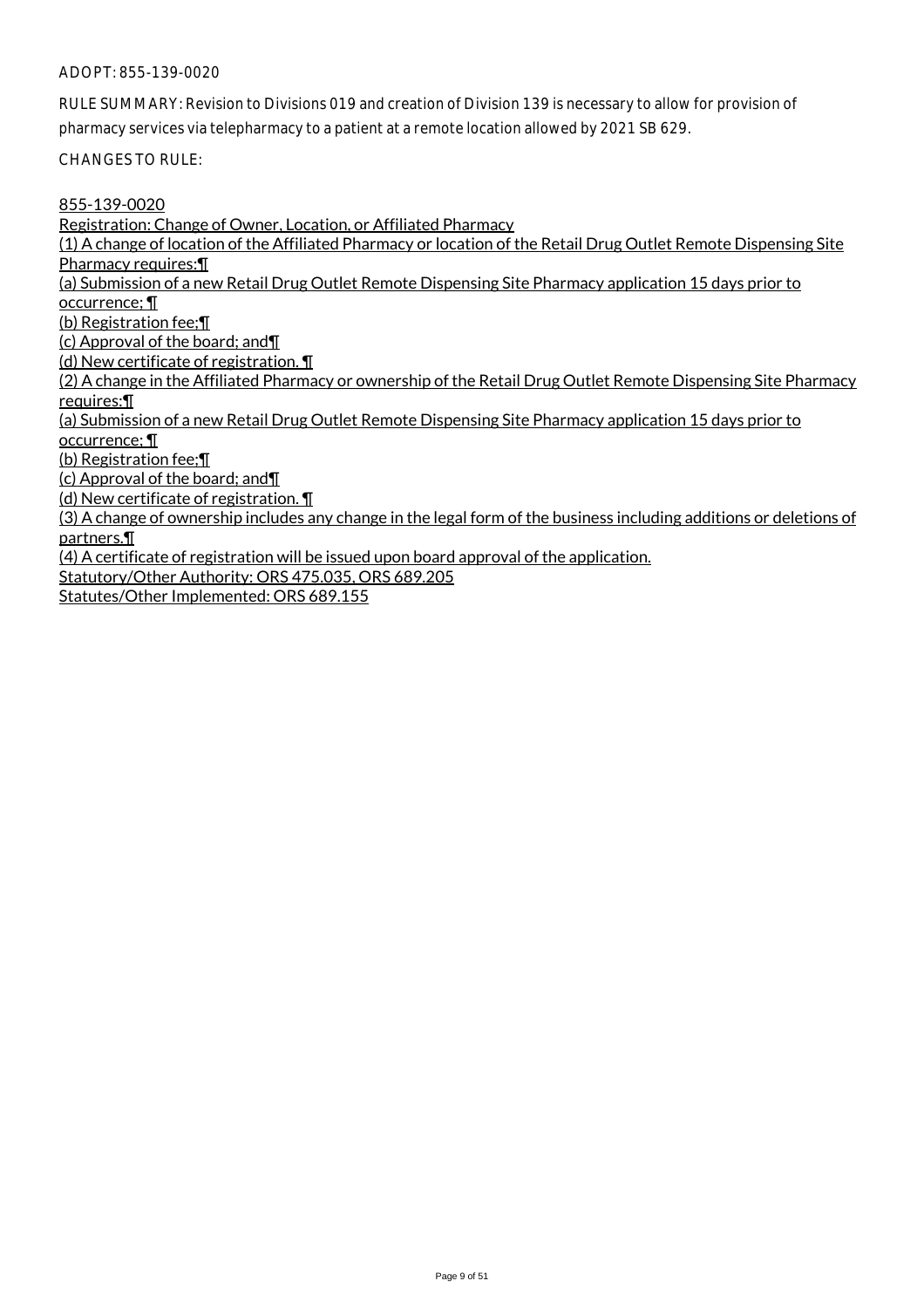RULE SUMMARY: Revision to Divisions 019 and creation of Division 139 is necessary to allow for provision of pharmacy services via telepharmacy to a patient at a remote location allowed by 2021 SB 629.

CHANGES TO RULE:

## 855-139-0025

Registration: Change of Business Name or Closure

(1) An Affiliated Pharmacy must notify the board 15 days prior to any change of business name of a Retail Drug Outlet Remote Dispensing Site Pharmacy. The change must be reported by filing a new application for which no fee is required. ¶

(2) An Affiliated Pharmacy must notify the board 15 days prior to discontinuing operation of a Retail Drug Outlet Remote Dispensing Site Pharmacy. Notification must include the: ¶

(a) Final disposition of drugs stored in the Retail Drug Outlet Remote Dispensing Site Pharmacy including:¶

(A) Name and location where the drugs are transferred; ¶

(B) Name and location where destruction occurred; and¶

(C) Name and location of the site that will store all records;¶

(c) Transfer all Schedule II medications on DEA 222 forms, and Schedule III, IV and V by invoice;¶

(d) Provide the board with:¶

(A) Oregon Board of Pharmacy state license(s); and¶

(B) Signed statement giving the effective date of closure; and¶

(e) Comply with the requirements of 21 CFR 1301.52 (XX/XX/XXXX).

Statutory/Other Authority: ORS 475.035, ORS 689.205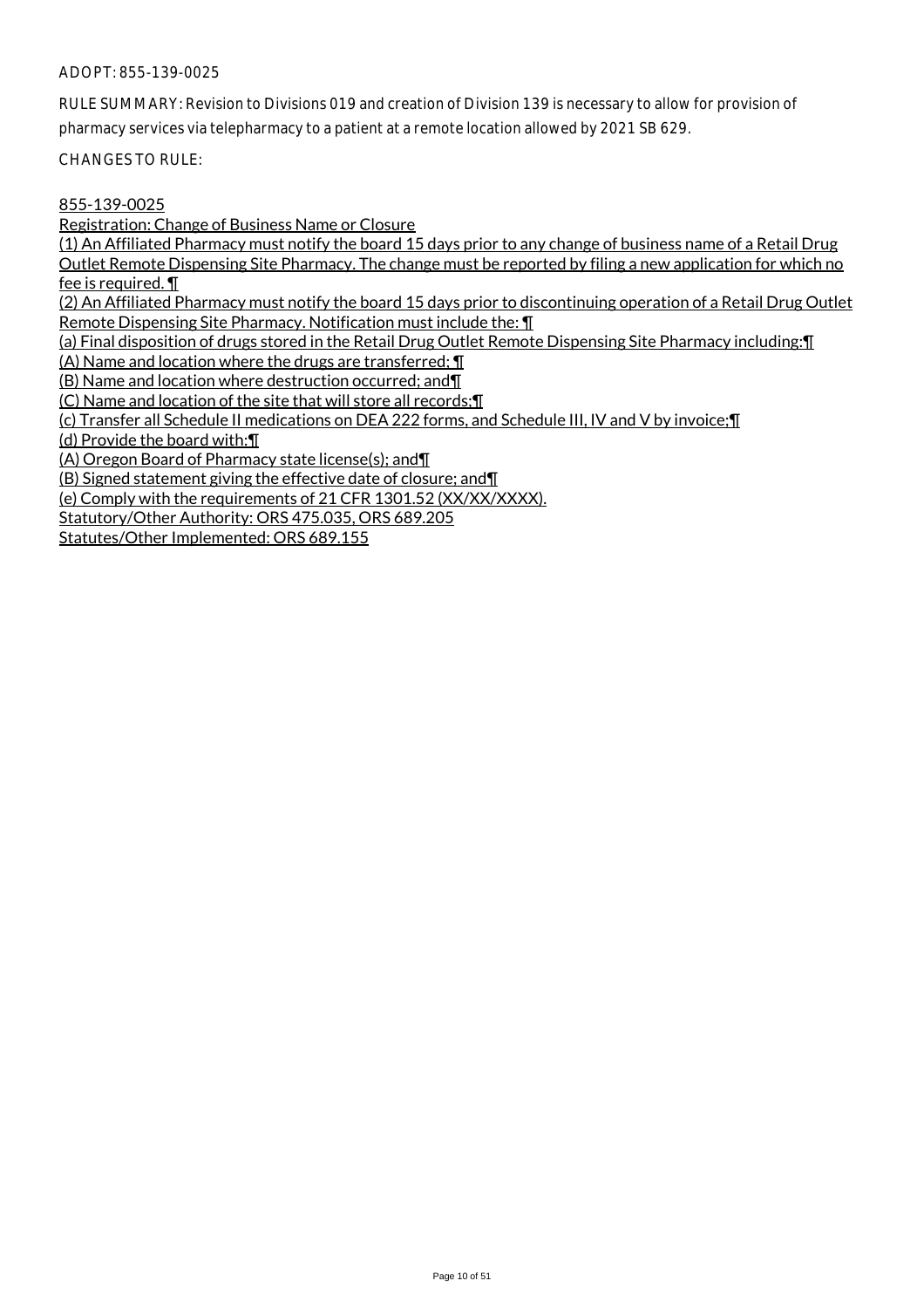RULE SUMMARY: Revision to Divisions 019 and creation of Division 139 is necessary to allow for provision of pharmacy services via telepharmacy to a patient at a remote location allowed by 2021 SB 629.

CHANGES TO RULE:

## 855-139-0030

Non-Resident Pharmacies

(1) For the purpose of these rules, a non-resident pharmacy includes an Affiliated Pharmacy located outside of Oregon and providing pharmacy services through a telepharmacy system to a Retail Drug Outlet Remote Dispensing Site Pharmacy located in Oregon.¶

(2) Each non-resident Affiliated Pharmacy must be registered with the Oregon Board of Pharmacy.¶

(3) To qualify for registration under these rules, every non-resident Affiliated Pharmacy must be registered and in good standing with the Board of Pharmacy in the pharmacy's state of residence.¶

(4) Each out-of-state non-resident Affiliated Pharmacy must designate an Oregon licensed Pharmacist-in-Charge (PIC), who is responsible for all pharmacy services and to provide supervision and control of the Remote

Dispensing Site Pharmacy. To qualify for this designation, the person must:¶

(a) Hold a license to practice pharmacy in the resident state;¶

(b) Be normally working for the Affiliated Pharmacy a minimum of 20 hours per week;¶

(c) Complete the annual Remote Dispensing Site Pharmacy PIC self-inspection report prior to February 1 each year; and¶

(d) Provide the PIC self-inspection report as requested by the board.¶

(5) Every non-resident Affiliated Pharmacy will have a Pharmacist-in-Charge (PIC) who is licensed in Oregon prior to initial registration of the Remote Dispensing Site Pharmacy.¶

(6) The PIC must comply with the requirements of OAR 855-019-0300.

Statutory/Other Authority: ORS 689.205

Statutes/Other Implemented: ORS 689.151, ORS 689.155, ORS 689.225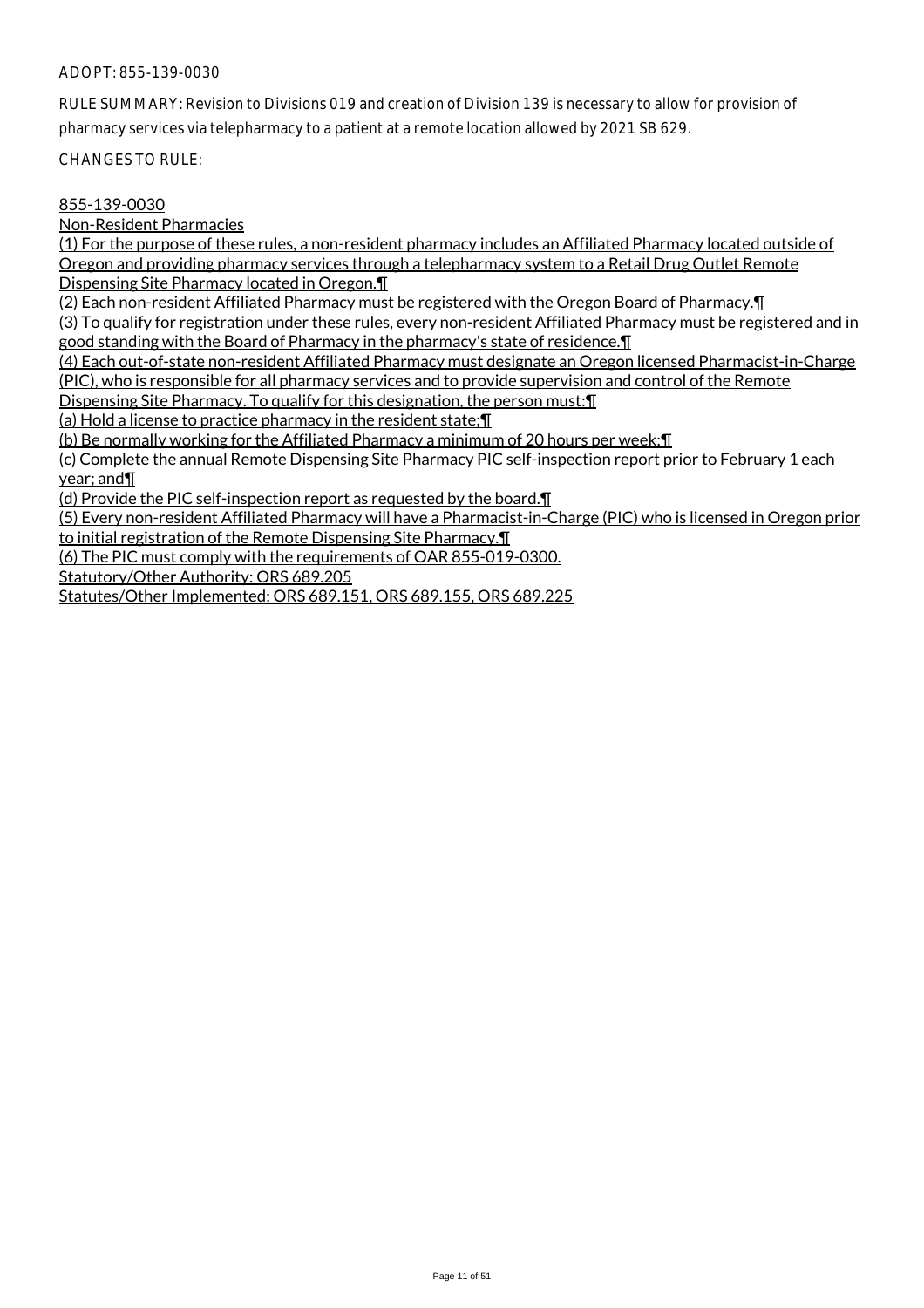RULE SUMMARY: Revision to Divisions 019 and creation of Division 139 is necessary to allow for provision of pharmacy services via telepharmacy to a patient at a remote location allowed by 2021 SB 629.

CHANGES TO RULE:

#### 855-139-0050

Personnel

(1) The Oregon licensed Pharmacist-in-charge of the Affiliated Pharmacy is responsible for all operations at the Remote Dispensing Site Pharmacy including responsibility for the telepharmacy system and enforcing policies and procedures.¶

(2) A Remote Dispensing Site Pharmacy may not utilize Interns, Pharmacy Technicians, or unlicensed personnel. ¶ (3) A Certified Oregon Pharmacy Technician working at a Remote Dispensing Site Pharmacy is required to have at least one year experience working at an Oregon registered Retail Drug Outlet Pharmacy during the three years preceding the date the Certified Oregon Pharmacy Technician begins working at the Remote Dispensing Site Pharmacy.¶

(4) The Oregon licensed Pharmacist from the Affiliated Pharmacy who is supervising a Remote Dispensing Site Pharmacy must determine and document how many licensed individuals the pharmacist is capable of supervising, directing and controlling based on the services being provided. ¶

(5) When supervising a Certified Oregon Pharmacy Technician working at a Remote Dispensing Site Pharmacy, the Oregon licensed Pharmacist may supervise no more than four licensed pharmacy technicians among all locations, including the Affiliated Pharmacy. ¶

(6) The Affiliated Pharmacy is required to comply with the pharmacist's determination in (4) and retain records.¶ (7) The Remote Dispensing Site Pharmacy and Affiliated Pharmacy must ensure adequate staffing at both the Remote Dispensing Site Pharmacy and Affiliated Pharmacy. ¶

(8) Prior to working at a Remote Dispensing Site Pharmacy, the Certified Oregon Pharmacy Technician and the Oregon licensed Pharmacist supervising the Remote Dispensing Site Pharmacy must have completed a training program on the proper use of the telepharmacy system.¶

(9) An Affiliated Pharmacy that terminates or allows a board licensee to resign in lieu of termination must report the termination or resignation to the board within 10 working days.

Statutory/Other Authority: ORS 689.205

Statutes/Other Implemented: ORS 689.151, ORS 689.155, ORS 689.305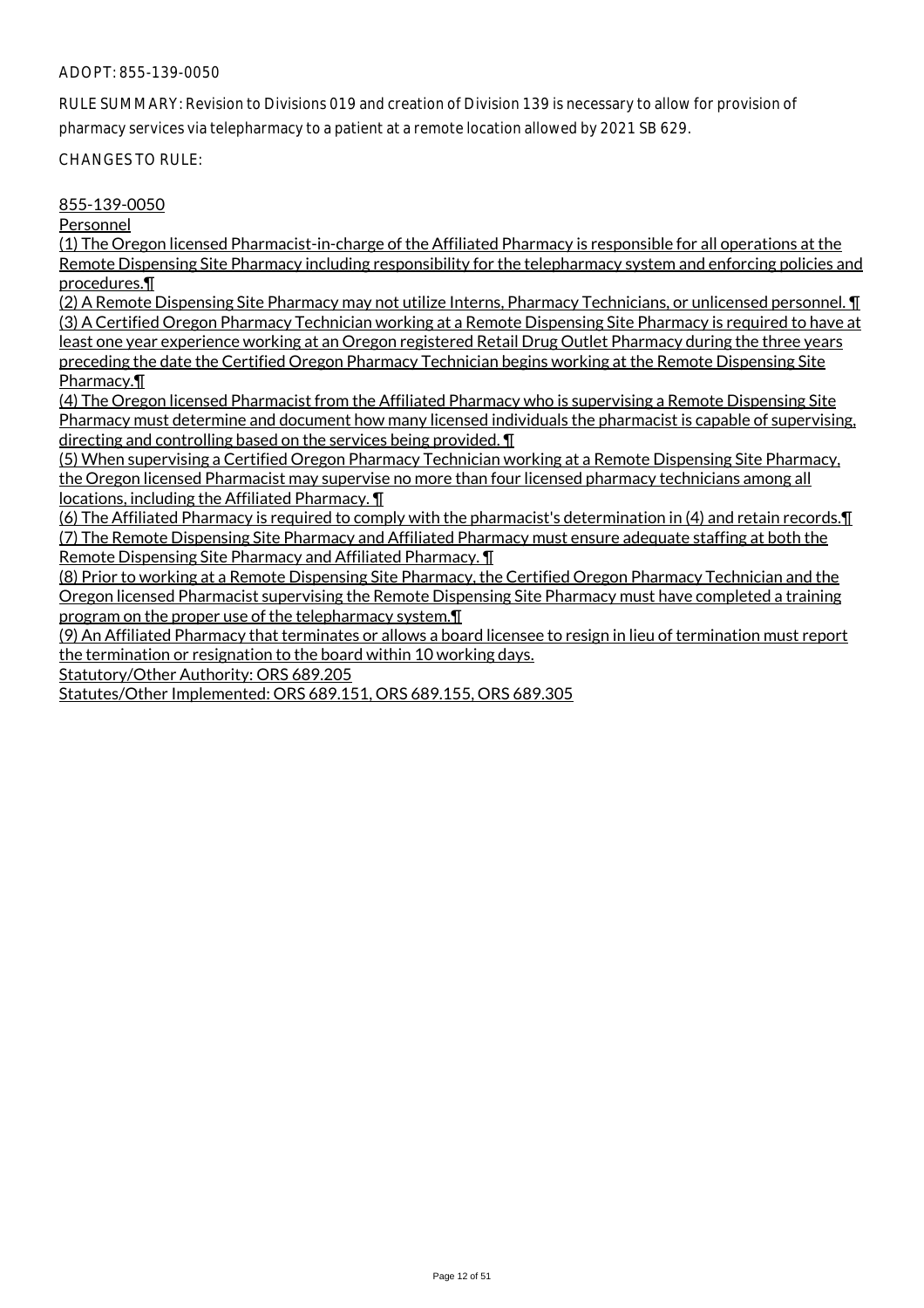RULE SUMMARY: Revision to Divisions 019 and creation of Division 139 is necessary to allow for provision of pharmacy services via telepharmacy to a patient at a remote location allowed by 2021 SB 629.

CHANGES TO RULE:

## 855-139-0100

**Security** 

(1) The area in a registered Remote Dispensing Site Pharmacy where legend and/or controlled substances are stored, possessed, prepared, compounded or repackaged must be restricted in access by utilizing physical barriers to include floor to ceiling walls and a locked separate entrance to ensure the security of those drugs.¶ (2) The Affiliated Pharmacy, the Remote Dispensing Site Pharmacy, Oregon licensed Pharmacist-in-charge of the

Affiliated Pharmacy and each Oregon licensed Pharmacist supervising the Remote Dispensing Site Pharmacy is responsible for the security of the prescription area including provisions for adequate safeguards against loss, theft or diversion of prescription drugs, and records for such drugs.¶

(3) The Remote Dispensing Site Pharmacy must be locked and the security system armed to prevent entry when:¶ (a) There is no Oregon licensed Pharmacist from the Affiliated Pharmacy actively supervising the Remote Dispensing Site Pharmacy; or¶

(b) There is no Certified Oregon Pharmacy Technician present in the Remote Dispensing Site Pharmacy; or¶ (c) Any component of the telepharmacy system is not functioning.¶

(4) A record must be maintained with the name and license number of each person entering the pharmacy area of the Remote Dispensing Site Pharmacy.¶

(5) No one may be in the prescription area of a Remote Dispensing Site Pharmacy unless authorized in real-time by an Oregon licensed Pharmacist who is supervising the Remote Dispensing Site Pharmacy and from the Affiliated Pharmacy.¶

(6) Minimum security methods must include a properly functioning:¶

(a) Alarm system with an audible alarm at the Remote Dispensing Site Pharmacy and real-time notification to a designated licensee of the Affiliated Pharmacy;¶

(b) Electronic keypad or other electronic entry system that records the:¶

(A) Identification of the Oregon licensed Pharmacist authorizing access and securing the Remote Dispensing Site Pharmacy;¶

(B) Identification of the Certified Oregon Pharmacy Technician accessing and securing the Remote Dispensing Site Pharmacy; and¶

(C) Date and time of each activity. ¶

(c) Surveillance system that utilizes continuously accessible and recorded two-way audiovisual link between the Affiliated Pharmacy and the Remote Dispensing Site Pharmacy. The system must provide a clear view of: [1] (A) Dispensing site entrances;¶

(B) Preparation areas;¶

(C) Drug storage areas;¶

(D) Pick up areas;¶

(E) Office areas; and¶

(F) Publicly accessible areas.

Statutory/Other Authority: ORS 475.035, ORS 689.205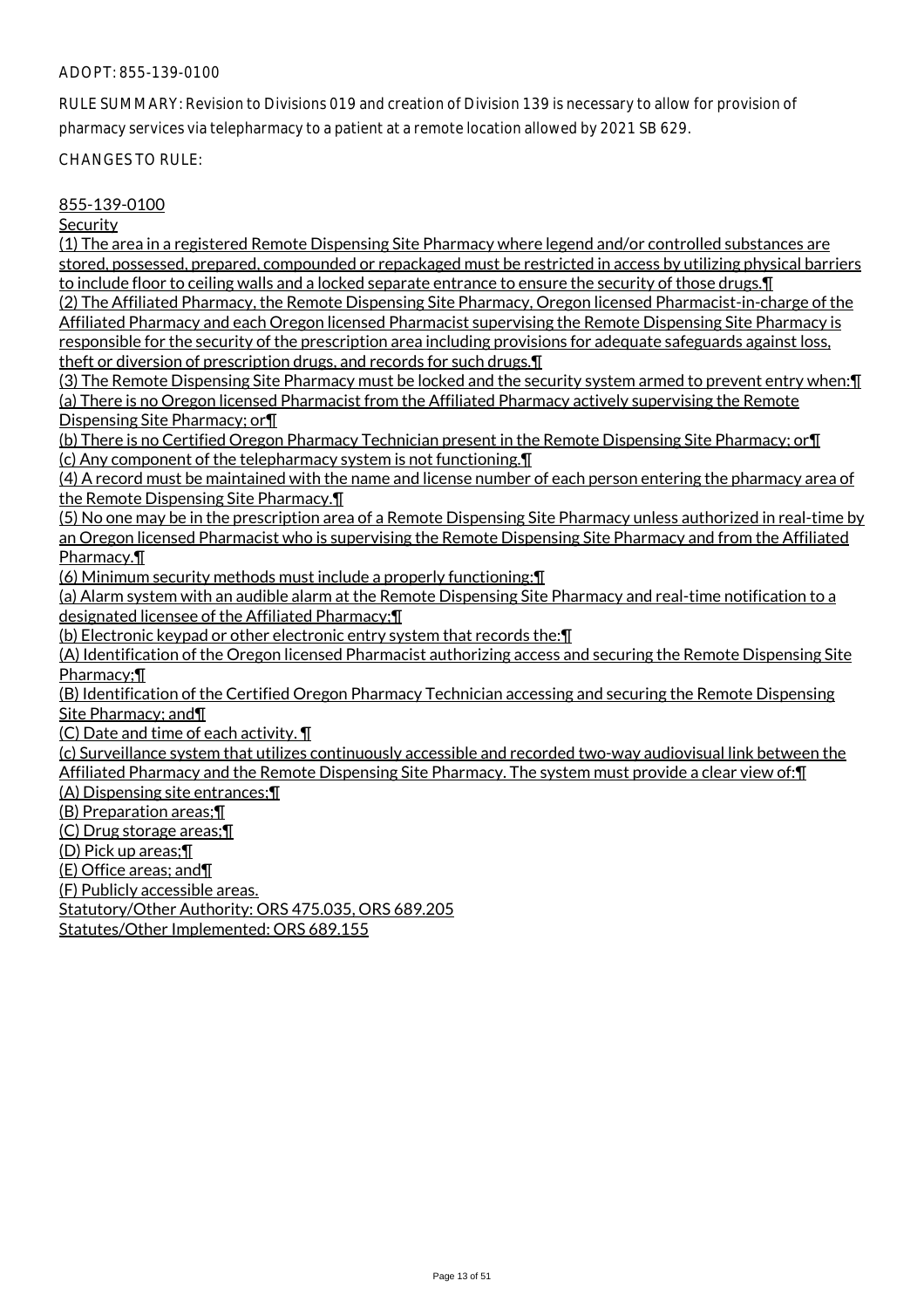RULE SUMMARY: Revision to Divisions 019 and creation of Division 139 is necessary to allow for provision of pharmacy services via telepharmacy to a patient at a remote location allowed by 2021 SB 629.

CHANGES TO RULE:

855-139-0120 Drug: Procurement Remote Dispensing Site Pharmacy may only receive drugs from an Oregon Registered Drug Outlet (i.e. Wholesaler, Manufacturer or Pharmacy). Statutory/Other Authority: ORS 475.035, ORS 689.205 Statutes/Other Implemented: ORS 689.155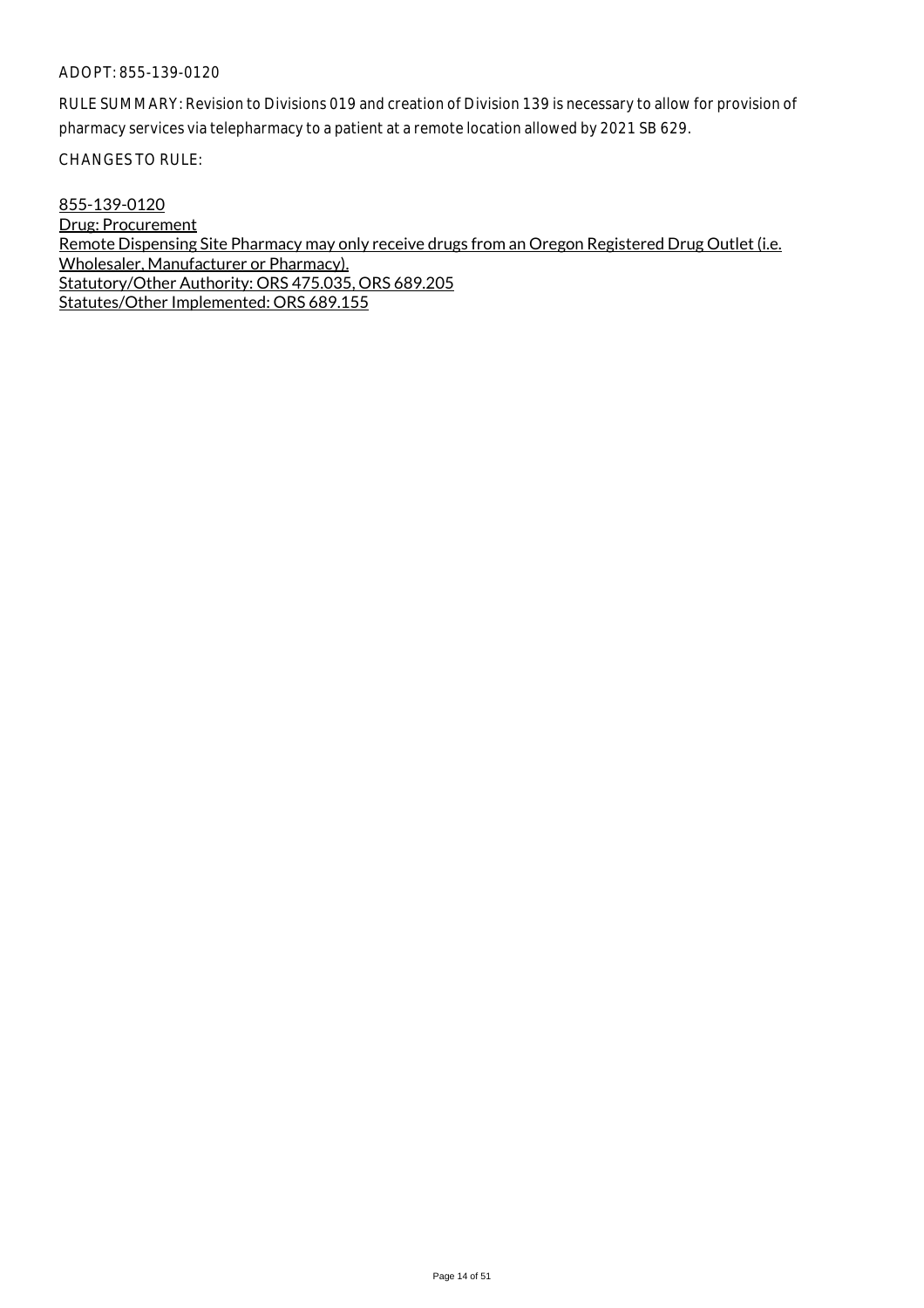RULE SUMMARY: Revision to Divisions 019 and creation of Division 139 is necessary to allow for provision of pharmacy services via telepharmacy to a patient at a remote location allowed by 2021 SB 629.

CHANGES TO RULE:

855-139-0125

Drug: Storage

(1) A Remote Dispensing Site Pharmacy must maintain proper storage of all drugs. This includes, but is not limited to the following:¶

(a) All drugs must be stored according to manufacturer's published or USP guidelines.¶

(b) All drugs must be stored in appropriate conditions of temperature, light, humidity, sanitation, ventilation, and space.¶

(c) Appropriate storage conditions must be provided for, including during transfers between facilities and to patients.¶

(d) A Remote Dispensing Site Pharmacy must quarantine drugs which are outdated, adulterated, misbranded or suspect. Cold Storage and Monitoring.¶

(2) A Remote Dispensing Site Pharmacy must store all drugs at the proper temperature according to manufacturer's published guidelines (pursuant to FDA package insert or USP guidelines).¶

(a) All drug refrigeration systems must:¶

(A) Maintain refrigerated products between 2 to 8  $\mathbb{C}$  (35 to 46  $\mathbb{C}$ F); frozen products between -25 to -10  $\mathbb{C}$  (-13 to 14  $\mathbb{P}$ F); or as specified by the manufacturer. $\P$ 

(B) Utilize a centrally placed, accurate, and calibrated thermometer;¶

(C) Be dedicated to pharmaceuticals only;¶

(D) Be measured continuously and documented either manually twice daily to include minimum, maximum and current temperatures; or with an automated system capable of creating a producible history of temperature readings. ¶

(b) A Remote Dispensing Site Pharmacy must adhere to a monitoring plan, which includes, but is not limited to:¶ (A) Documentation of training of all personnel;¶

(B) Maintenance of manufacturer recommended calibration of thermometers;¶

(C) Maintenance of records of temperature logs for a minimum of three years;¶

(D) Documentation of excursion detail, including, but not limited to, event date and name of persons(s) involved in excursion responses;¶

(E) Documentation of action(s) taken, including decision to quarantine product for destruction, or determination by an Oregon licensed Pharmacist that it is safe for continued use. This documentation must include details of the information source;¶

(F) A written emergency action plan;  $\P$ 

(G) Routine preventative maintenance and evaluation of refrigeration equipment and monitoring equipment; and¶

(H) Documentation and review of temperature recordings at least once every 28 days by the Oregon licensed Pharmacist at the time of in person physical inspection.¶

(3) Vaccine Drug Storage:¶

(a) A Remote Dispensing Site Pharmacy that stores vaccines must comply with section two of this rule and the following:¶

(A) Vaccines must be stored in the temperature stable sections of the refrigerator;¶

(B) A centrally placed and accurate buffered probe thermometer, such as glycol or glass beads, calibrated within a plus or minus 0.5  $2C$  variance must be utilized;  $\P$ 

(C) Each freezer and refrigerator compartment must have its own exterior door and independent thermostat control;¶

(D) A system of continuous temperature monitoring with automated data logging and physical confirmation must be utilized. Documentation of the temperature of each active storage unit must be logged at least twice daily, data must be downloaded weekly, and system validations must be conducted quarterly; and¶

(E) Must adhere to a written quality assurance process to avoid temperature excursions.¶

(4) A retail drug outlet may store drugs in another location that is registered as a Drug Room and meets all

Pharmacy drug storage and security requirements.

Statutory/Other Authority: ORS 689.205, ORS 689.325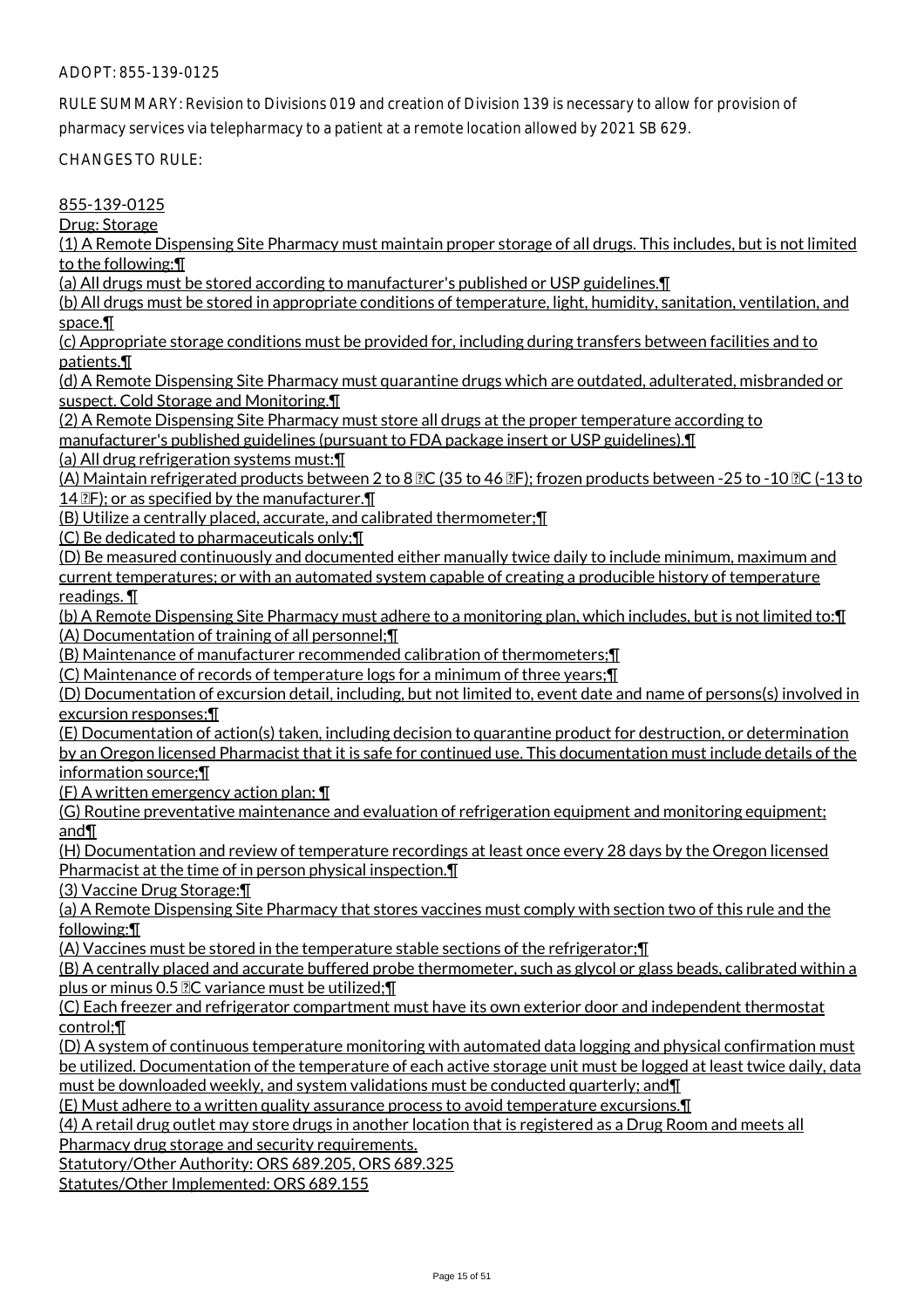RULE SUMMARY: Revision to Divisions 019 and creation of Division 139 is necessary to allow for provision of pharmacy services via telepharmacy to a patient at a remote location allowed by 2021 SB 629.

CHANGES TO RULE:

855-139-0130

Drug: Loss

A Remote Dispensing Site Pharmacy and its Affiliated Pharmacy must:¶

(1) Ensure that disasters, accidents and emergencies which may affect the strength, purity, or labeling of drugs or devices are reported to the board immediately.¶

(2) Ensure that confirmed significant drug loss or any loss related to suspected drug theft of a controlled substance is reported to the board within one business day. ¶

(3) Ensure that a Report of Theft or Loss of Controlled Substances (DEA Form 106) or Report of Theft or Loss of Listed Chemicals (DEA Form 107) is sent to the Drug Enforcement Administration, a copy is sent to the board at the same time.

Statutory/Other Authority: ORS 475.035, ORS 689.305, ORS 689.315 Statutes/Other Implemented: ORS 689.155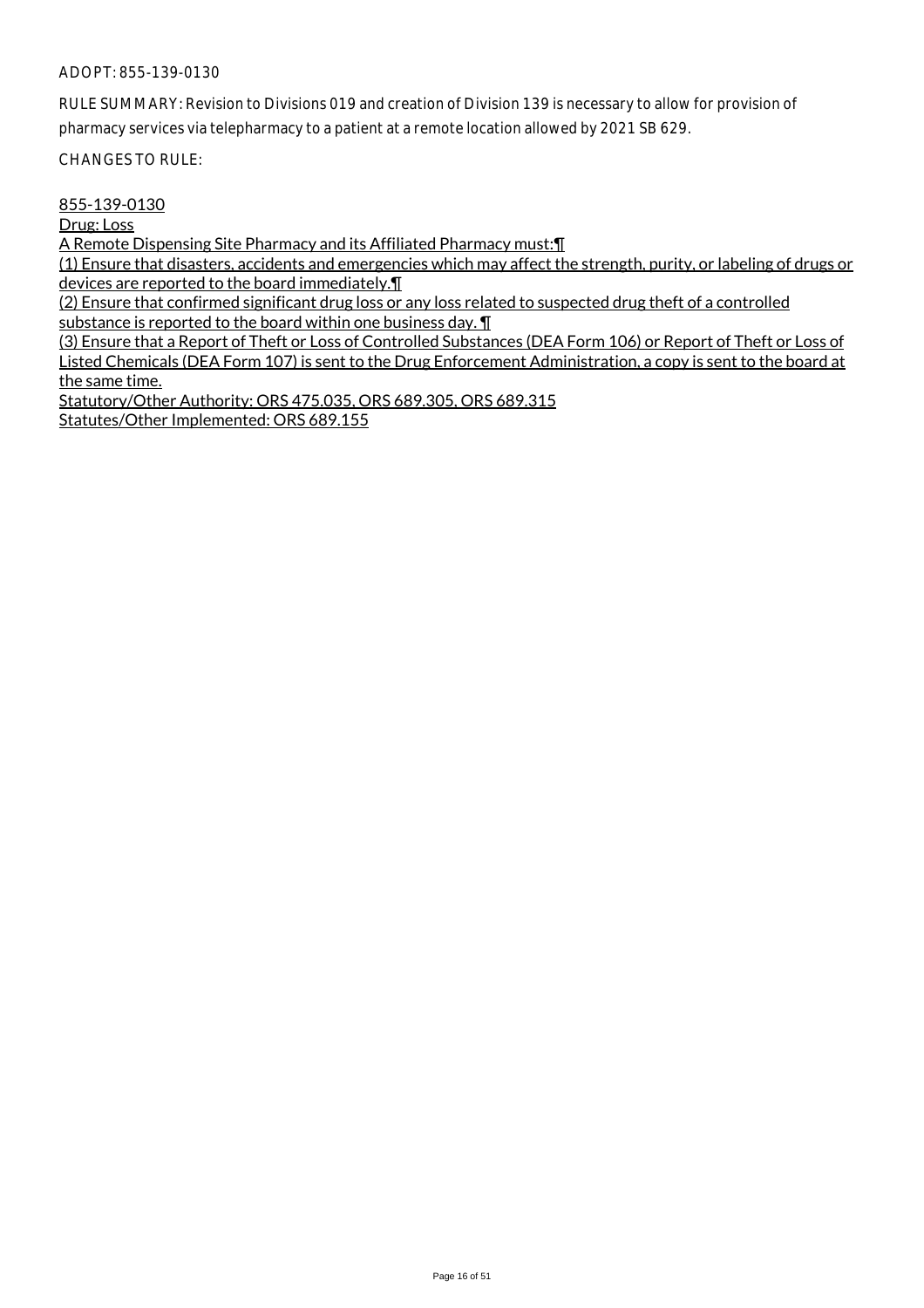RULE SUMMARY: Revision to Divisions 019 and creation of Division 139 is necessary to allow for provision of pharmacy services via telepharmacy to a patient at a remote location allowed by 2021 SB 629.

CHANGES TO RULE:

855-139-0150 Outlet: Sanitation A Remote Dispensing Site Pharmacy and its Affiliated Pharmacy must:¶ (1) Ensure the Remote Dispensing Site Pharmacy is kept clean.¶ (2) Ensure the Certified Oregon Pharmacy Technician working in the Remote Dispensing Site Pharmacy practices appropriate infection control. Statutory/Other Authority: ORS 689.305 Statutes/Other Implemented: ORS 689.305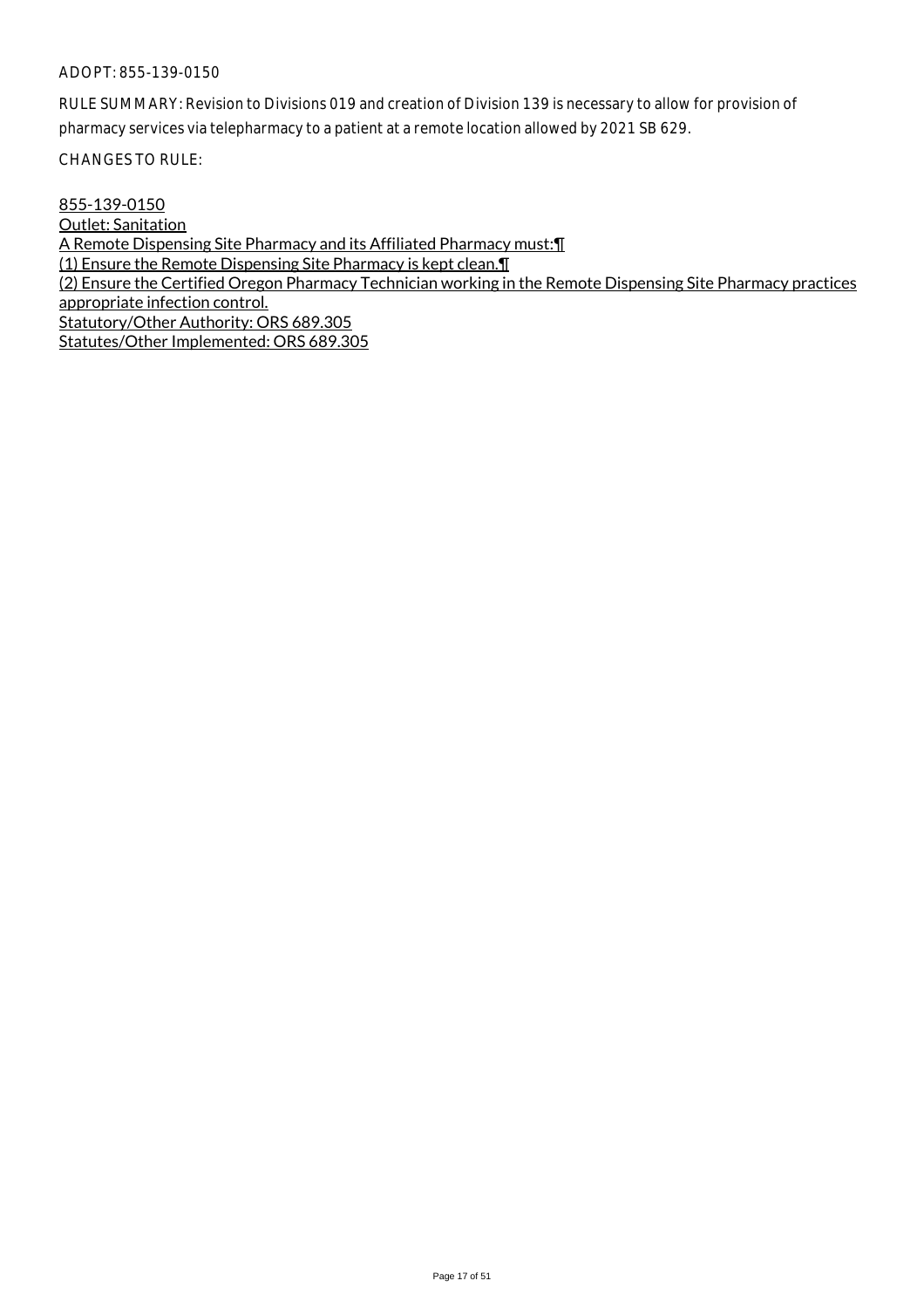RULE SUMMARY: Revision to Divisions 019 and creation of Division 139 is necessary to allow for provision of pharmacy services via telepharmacy to a patient at a remote location allowed by 2021 SB 629.

CHANGES TO RULE:

## 855-139-0155

Outlet: Minimum Equipment Requirements

(1) Each Oregon Retail Drug Outlet Remote Dispensing Site Pharmacy must have the following:¶ (a) Appropriate and current pharmaceutical references (e.g. pharmacology, injectables, and veterinary drugs) services offered by the outlet; ¶

(b) Appropriate and current Oregon Revised Statutes, Oregon Administrative Rules, United States Code, Code of Federal Regulations, standards adopted by reference (e.g. USP) based on services offered by the outlet and a minimum of three years of the Board of Pharmacy quarterly newsletters;¶

(c) Access to appropriate electronic reporting databases (e.g. PDMP, NPLEx, OHA ALERT-IIS) based on the services offered by the outlet; [

(d) Appropriate equipment to maintain the proper storage of drugs;¶

(e) Appropriate equipment and supplies as required by Oregon Revised Statutes, Oregon Administrative Rules, United States Code, Code of Federal Regulations, and standards adopted by reference (e.g. USP) based on services offered by the outlet;¶

(f) A sink with running hot and cold water;¶

(g) Signage in a location easily seen by the public where prescriptions are dispensed or administered: ¶

(A) Stating "This pharmacy may be able to substitute a less expensive drug which is therapeutically equivalent to the one prescribed by your doctor unless you do not approve." The printing on this sign must be in block letters not less than one inch in height. ¶

(B) Providing notification in each of the languages required in OAR 855-139-0062 of the right to free, competent oral interpretation and translation services, including translated prescription labels, for patients who are of limited English proficiency, in compliance with federal and state regulations if the pharmacy dispenses prescriptions for a patient's self-administration;¶

(C) Providing written notice in a conspicuous manner that naloxone and the necessary medical supplies to administer naloxone are available at the pharmacy if naloxone services are provided by the pharmacy per OAR 855-139-0215; and¶

(D) Stating "This location is a Remote Dispensing Site Pharmacy, supervised by an Oregon licensed Pharmacist from (insert name of Affiliated Pharmacy, address, and telephone number)." The printing on the sign must be in block letters not less than one inch in height; and¶

(h) Additional equipment and supplies that are determined as necessary by the Pharmacy or Pharmacist-in-Charge.<sup>¶</sup>

(2) Failure to have, use and maintain required equipment constitutes unprofessional conduct under ORS 689.405(1)(a).

Statutory/Other Authority: ORS 689.205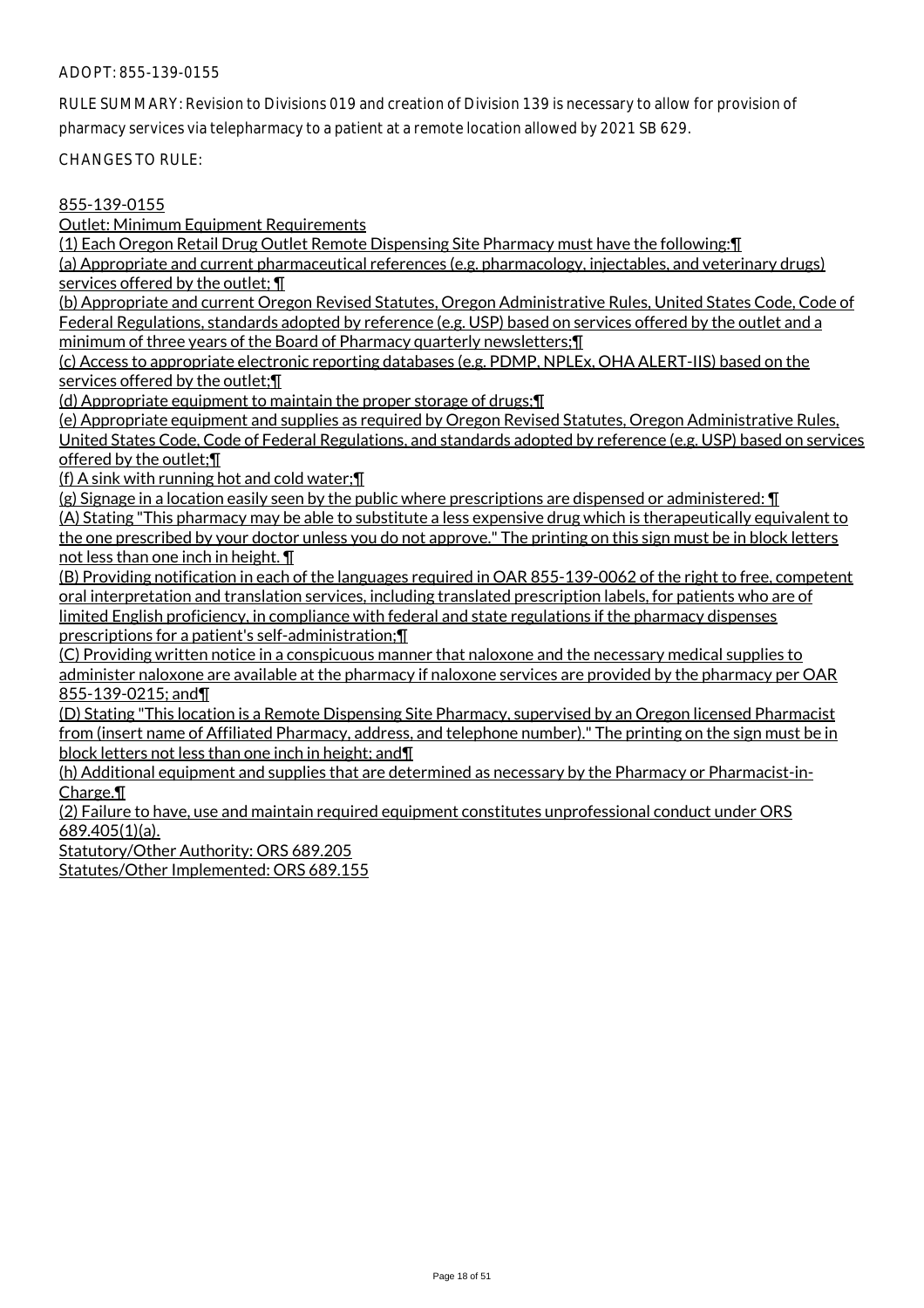RULE SUMMARY: Revision to Divisions 019 and creation of Division 139 is necessary to allow for provision of pharmacy services via telepharmacy to a patient at a remote location allowed by 2021 SB 629.

CHANGES TO RULE:

#### 855-139-0200

Outlet: General Requirements

(1) An Affiliated Pharmacy may not be affiliated with more than two Remote Dispensing Site Pharmacies.¶ (2) An Affiliated Pharmacy must be less than 120 miles apart via the shortest surface street route from the Remote Dispensing Site Pharmacy. ¶

(3) A Remote Dispensing Site Pharmacy and its Affiliated Pharmacy must:¶

(a) Have the same owner; or¶

(b) Have a written contract that specifies:¶

(A) The services to be provided by each licensee and registrant;¶

(B) The responsibilities of each licensee and registrant; and¶

(C) The accountabilities of each licensee and registrant;¶

(c) Ensure each prescription is dispensed in compliance with OAR 855-019, OAR 855-025 and OAR 855-139;¶ (d) Comply with all applicable federal and state laws and rules;¶

(e) Designate in writing the Oregon licensed Pharmacists and Certified Oregon Pharmacy Technicians authorized to access the Remote Dispensing Site Pharmacy and operate the telepharmacy system;¶

(f) Train the Oregon licensed Pharmacists and Certified Oregon Pharmacy Technicians in the operation of the telepharmacy system and Remote Dispensing Site Pharmacy;¶

(g) Develop, implement and enforce a continuous quality improvement program for dispensing services from a Remote Dispensing Site Pharmacy designed to objectively and systematically:¶

(A) Monitor, evaluate, document the quality and appropriateness of patient care; ¶

(B) Improve patient care; and¶

(C) Identify, resolve and establish the root cause of dispensing and DUR errors and prevent their reoccurrence;¶ (h) Provide a telephone number that a patient, patient's agent or prescriber may use to contact the Oregon licensed Pharmacist from the Affiliated Pharmacy; and¶

(i) Develop, implement and enforce a process for an in person physical inspection of the Remote Dispensing Site Pharmacy by an Oregon licensed Pharmacist at least once every 28 days or more frequently as deemed necessary by the Oregon licensed Pharmacist-in-charge of the Affiliated Pharmacy. The inspection must utilize the Remote Dispensing Site Pharmacy self-inspection form, be documented and records retained.

Statutory/Other Authority: ORS 689.205, 2021 SB 629

Statutes/Other Implemented: ORS 689.155, 2021 SB 629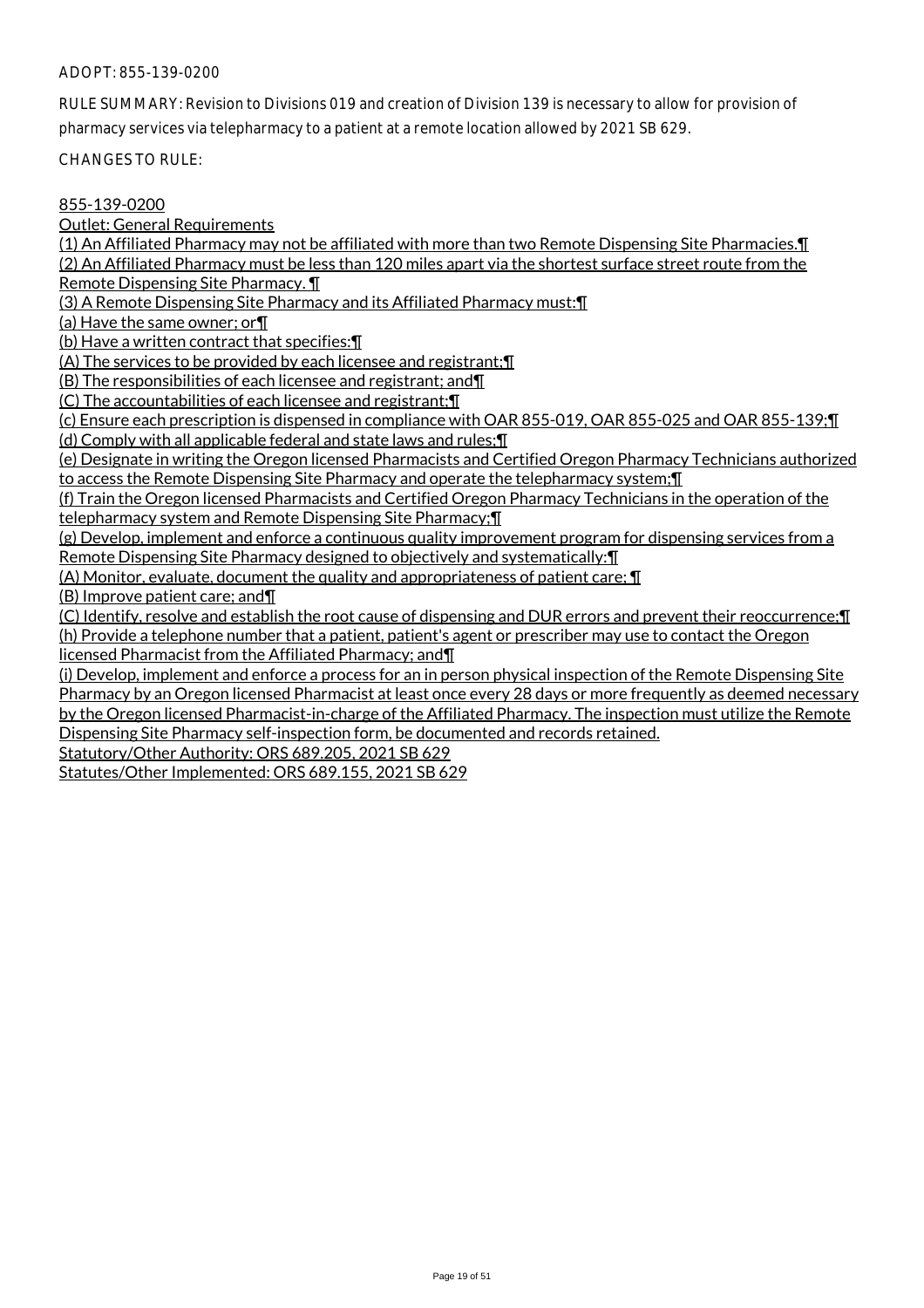RULE SUMMARY: Revision to Divisions 019 and creation of Division 139 is necessary to allow for provision of pharmacy services via telepharmacy to a patient at a remote location allowed by 2021 SB 629.

CHANGES TO RULE:

855-139-0205

Outlet: Technology

A Remote Dispensing Site Pharmacy and its Affiliated Pharmacy must:¶

(1) Utilize a shared telepharmacy system and have appropriate technology or interface to allow access to information required to process and fill a prescription drug order;¶

(2) Use still image capture or store and forward for verification of prescriptions with a camera that is of sufficient quality and resolution so that the Oregon licensed Pharmacist from the Affiliated Pharmacy can visually identify each:¶

(a) Source container including manufacturer, name, strength, lot, and expiration;¶

(b) Source ingredient including the imprint and physical characteristics if compounding; ¶

(c) Dispensed product including the imprint and physical characteristics; ¶

(d) Completed prescription container including the label; and ¶

(e) Ancillary document provided to patient at the time of dispensing.¶

(3) Utilize barcode, radio-frequency identification or quick response code technology to record information in (2) if available;¶

(4) Test the telepharmacy system and document that it operates properly before providing pharmacy services; and¶

(5) Develop, implement and enforce a plan for routine maintenance of the telepharmacy system. Statutory/Other Authority: ORS 689.205, 2021 SB 629

Statutes/Other Implemented: ORS 689.155, 2021 SB 629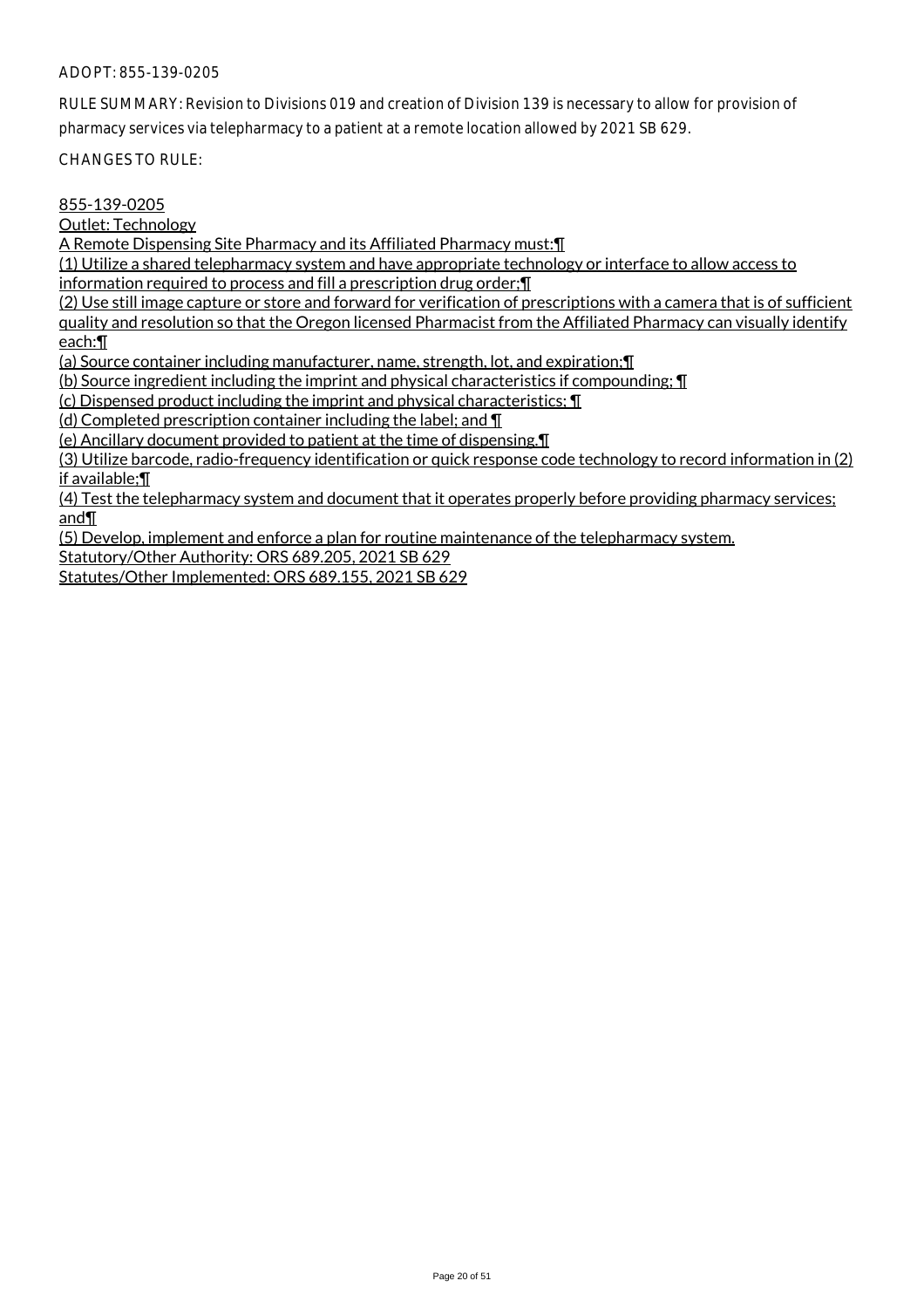RULE SUMMARY: Revision to Divisions 019 and creation of Division 139 is necessary to allow for provision of pharmacy services via telepharmacy to a patient at a remote location allowed by 2021 SB 629.

CHANGES TO RULE:

## 855-139-0210

Outlet: Supervision

A Remote Dispensing Site Pharmacy and its Affiliated Pharmacy must:¶

(1) Ensure prescription drugs are only dispensed at the Remote Dispensing Site Pharmacy if an Oregon licensed Pharmacist is supervising the Certified Oregon Pharmacy Technician utilizing the telepharmacy system, and the telepharmacy system is fully operational;¶

(2) Ensure an Oregon licensed Pharmacist continuously supervises, directs and controls each Certified Oregon Pharmacy Technician at the Remote Dispensing Site Pharmacy using audio and visual technology which must be recorded, reviewed and stored;¶

(3) The Oregon licensed Pharmacist who is supervising Certified Oregon Pharmacy Technician at a Remote Dispensing Site Pharmacy must:¶

(a) Using professional judgment, determine the percentage of patient interactions for each licensee that must be reviewed to ensure public health and safety with a minimum of 25% of patient interactions reviewed;¶

(b) Review patient interactions within 48 hours of the patient interaction to ensure that each licensee is acting within the authority permitted under their license and patients are connected with a pharmacist upon request; [1] (c) Document the following within 24 hours of the review in (3)(b):¶

(A) Number of each licensee's patient interactions;¶

(B) Number of each licensee's patient interactions pharmacist is reviewing; ¶

(C) Date and time of licensee patient interaction pharmacist is reviewing; ¶

(D) Date and time of pharmacist review of licensee's patient interaction; and¶

(E) Pharmacist notes of each interaction reviewed; and¶

(d) Report any violation of OAR 855 to the Affiliated Pharmacy within 24 hours of discovery and to the board within 10 days. ¶

(4) The Oregon registered Drug Outlet Pharmacy must comply with the pharmacist's determination in (3)(a), employ adequate staff to allow for completion of the review within 24 hours, and retain records.¶

(5) Ensure all telephone audio is recorded, reviewed and stored.¶

(6) Develop, implement and enforce a plan for responding to and recovering from an interruption of service which prevents an Oregon licensed Pharmacist from supervising a Certified Oregon Pharmacy Technician at the Remote Dispensing Site Pharmacy.

Statutory/Other Authority: ORS 689.205, ORS 689.225

Statutes/Other Implemented: ORS 689.151, ORS 689.155, ORS 689.305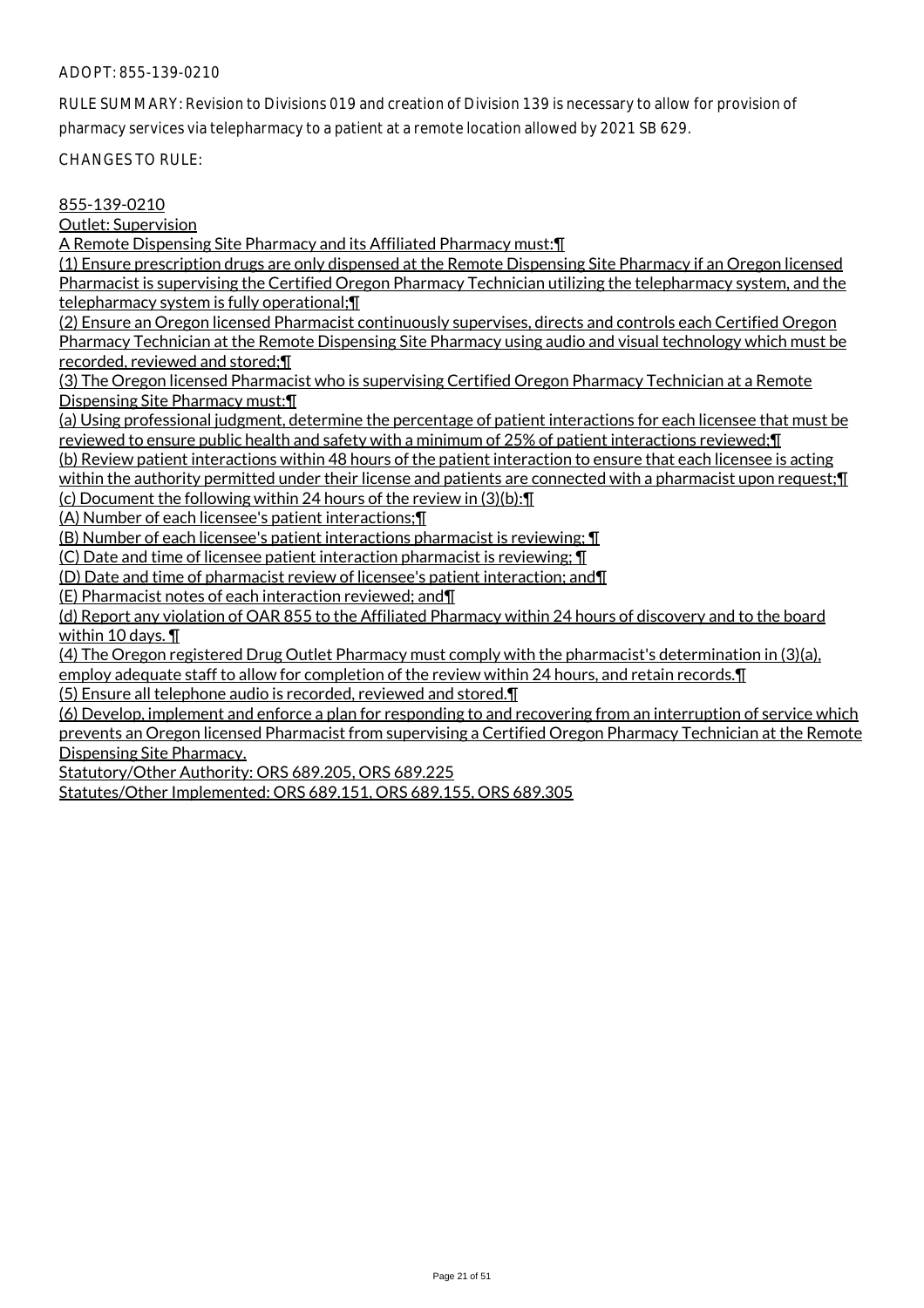RULE SUMMARY: Revision to Divisions 019 and creation of Division 139 is necessary to allow for provision of pharmacy services via telepharmacy to a patient at a remote location allowed by 2021 SB 629.

CHANGES TO RULE:

## 855-139-0215

Outlet: Pharmacist Utilization

A Remote Dispensing Site Pharmacy and its Affiliated Pharmacy must:¶

(1) Utilize an Oregon licensed Pharmacist from the Affiliated Pharmacy to perform the professional tasks of interpretation, evaluation, DUR, verification and counseling before the prescription is dispensed; and¶ (2) Utilize an Oregon licensed Pharmacist and real-time audio-visual communication to provide counseling or accept the refusal of counseling from the patient or the patient's agent for each prescription being dispensed when counseling is required under OAR 855-019-0230 and when requested and document the interaction. Statutory/Other Authority: ORS 689.205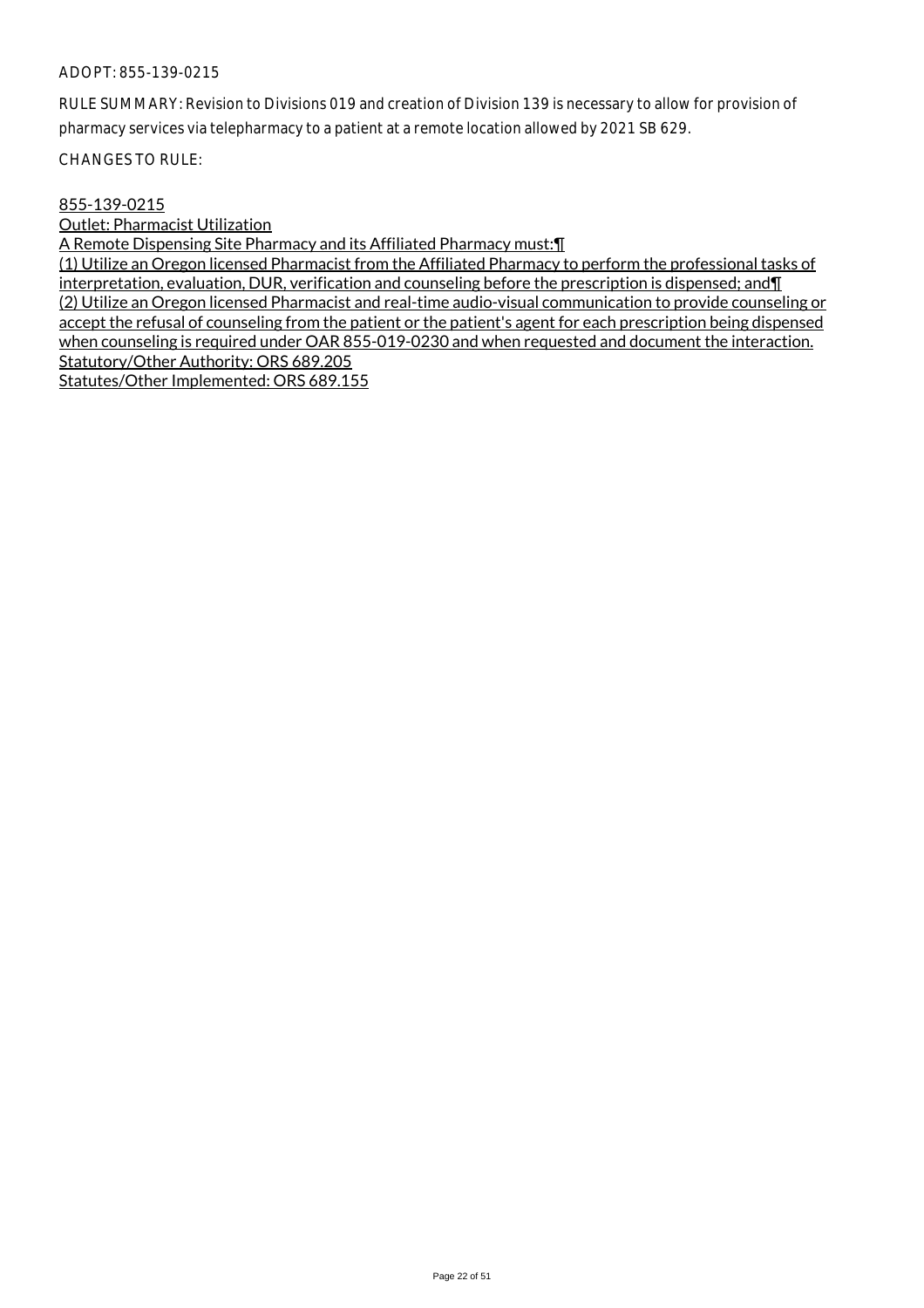RULE SUMMARY: Revision to Divisions 019 and creation of Division 139 is necessary to allow for provision of pharmacy services via telepharmacy to a patient at a remote location allowed by 2021 SB 629.

CHANGES TO RULE:

855-139-0220

Outlet: Non-Prescription Drugs If non-prescription drugs are offered for sale at the Remote Dispensing Site Pharmacy, the Remote Dispensing Site Pharmacy and its Affiliated Pharmacy must:¶

(1) Ensure that the Certified Oregon Pharmacy Technician does not provide advice, information that requires judgment, or recommendations involving non-prescription drugs; and¶

(2) Ensure that an Oregon-licensed Pharmacist is immediately available to provide counseling or¶ recommendations involving non-prescription drugs.

Statutory/Other Authority: ORS 689.205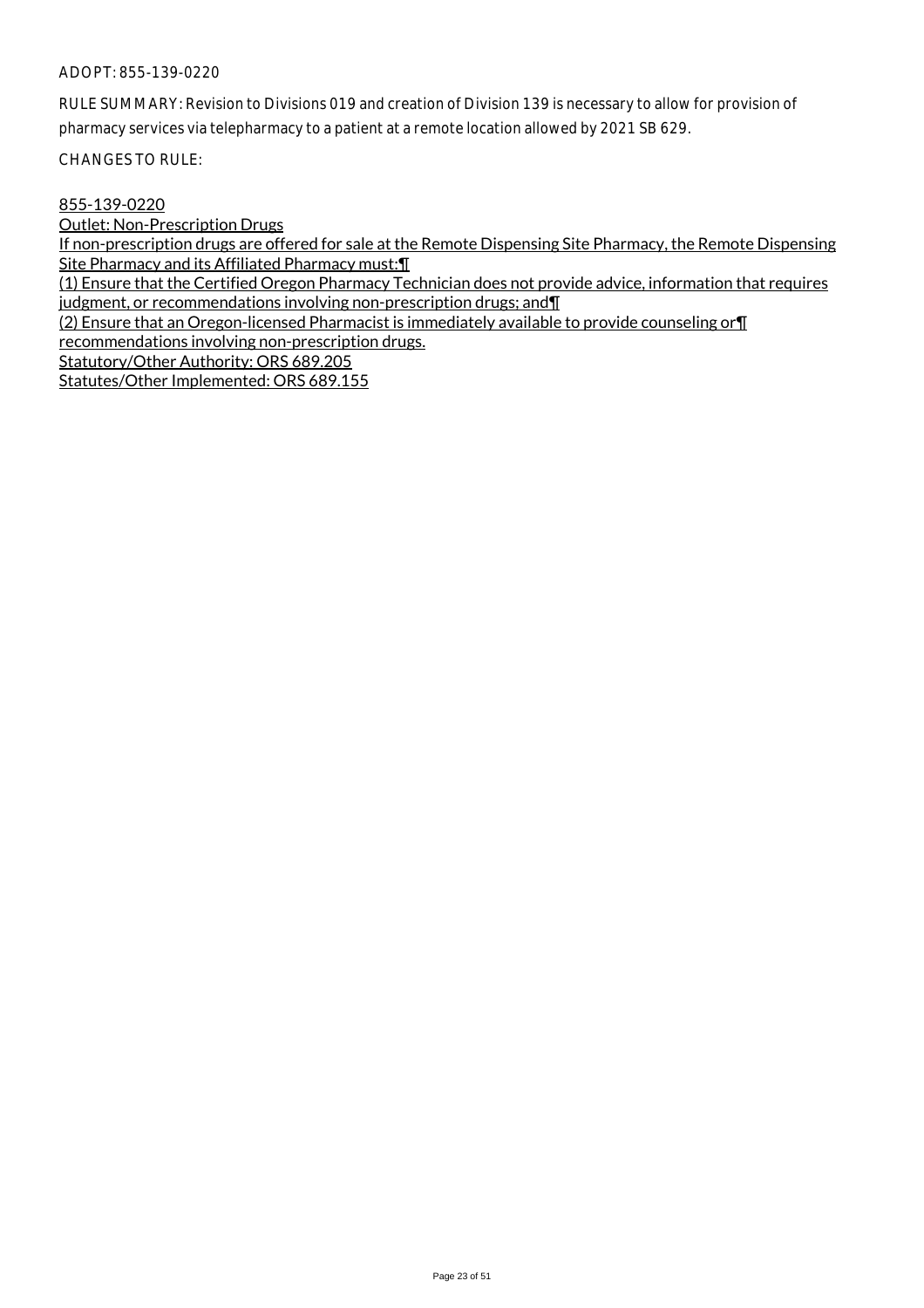RULE SUMMARY: Revision to Divisions 019 and creation of Division 139 is necessary to allow for provision of pharmacy services via telepharmacy to a patient at a remote location allowed by 2021 SB 629.

CHANGES TO RULE:

## 855-139-0225

Outlet: Controlled Substances

If controlled substances are at the Remote Dispensing Site Pharmacy, the Remote Dispensing Site Pharmacy and its Affiliated Pharmacy must:¶

(1) Comply with controlled substance regulations; ¶

(2) Store all controlled substances in a secure locked cabinet;¶

(3) Maintain an accurate controlled substance perpetual inventory; and¶

(4) Ensure an Oregon licensed Pharmacist conducts a controlled substance inventory at least once every 28 days and reconciles all discrepancies at the time of in person physical inspection.

Statutory/Other Authority: ORS 689.205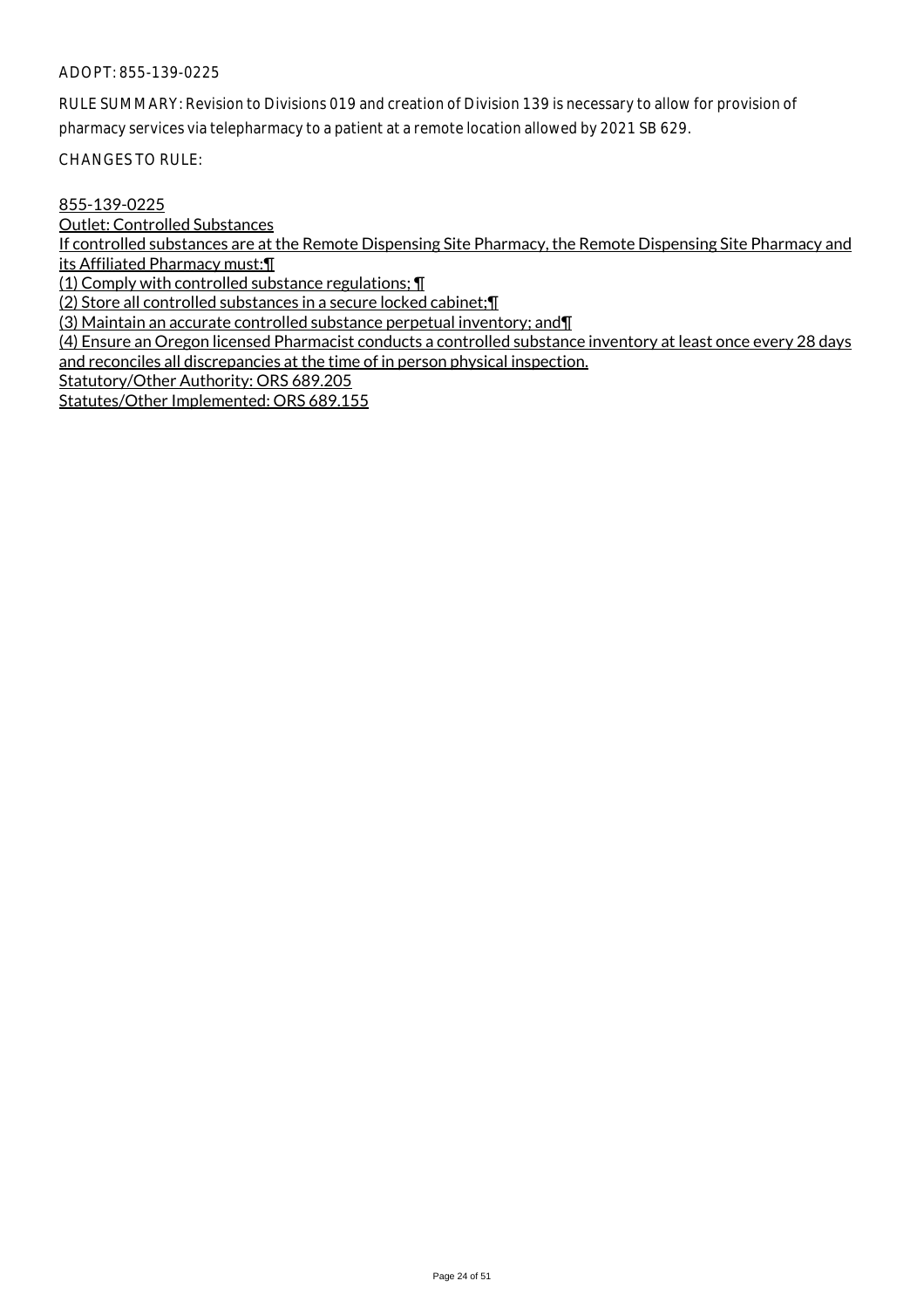RULE SUMMARY: Revision to Divisions 019 and creation of Division 139 is necessary to allow for provision of pharmacy services via telepharmacy to a patient at a remote location allowed by 2021 SB 629.

CHANGES TO RULE:

## 855-139-0230

Outlet: Non-Sterile Compounding If non-sterile preparations are compounded at the Remote Dispensing Site Pharmacy, the Remote Dispensing Site Pharmacy and its Affiliated Pharmacy must:¶ (1) Adhere to the requirements of OAR 855-045;¶ (2) Ensure an Oregon licensed Pharmacist:¶ (a) Supervises via a real-time audio-visual connection all steps of the compounding; and¶ (b) Documents and visually verifies each item required in OAR 855-139-0041. Statutory/Other Authority: ORS 689.205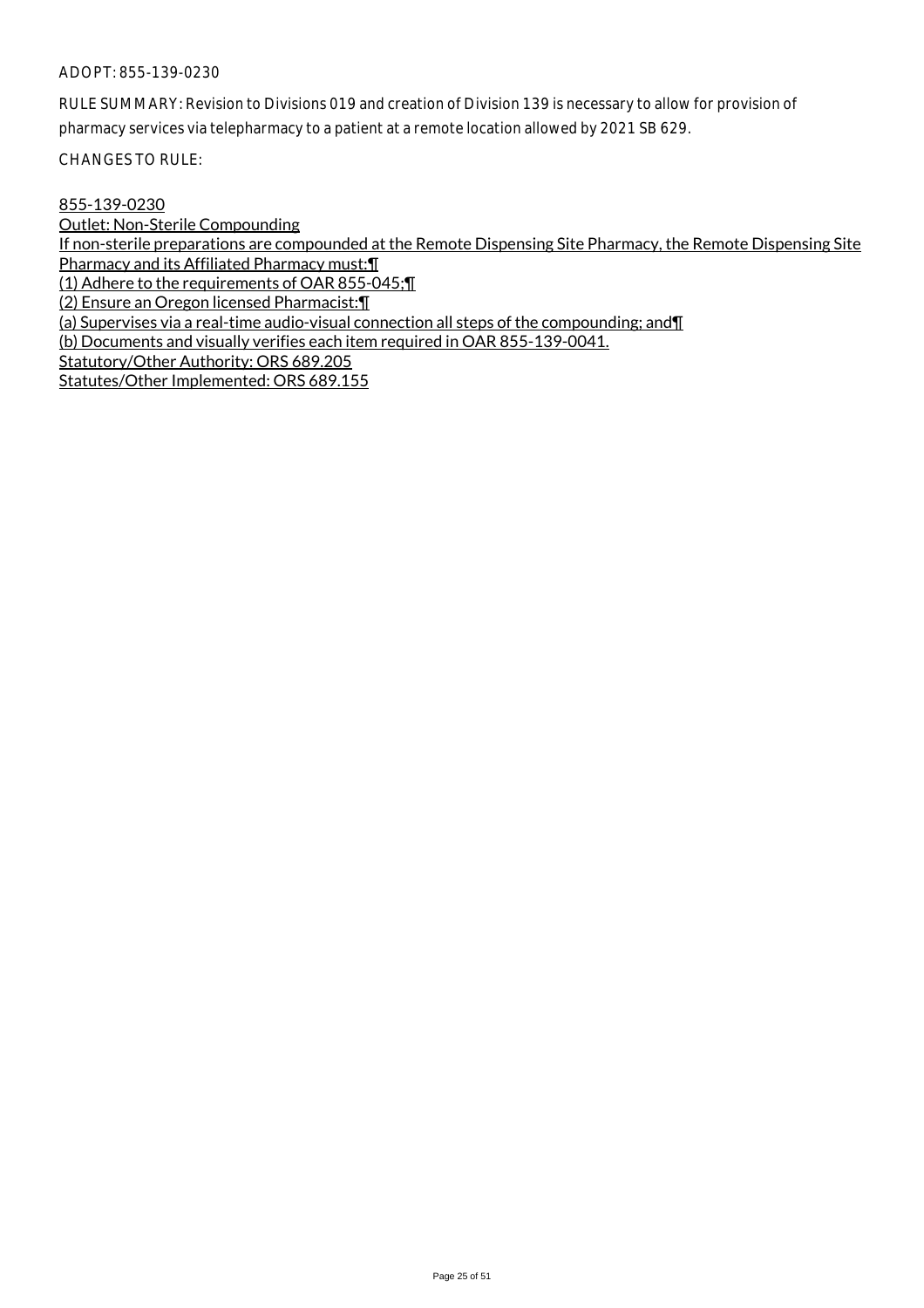RULE SUMMARY: Revision to Divisions 019 and creation of Division 139 is necessary to allow for provision of pharmacy services via telepharmacy to a patient at a remote location allowed by 2021 SB 629.

CHANGES TO RULE:

## 855-139-0300

Prescription: General Requirements

(1) Prescriptions, prescription refills, and drug orders must be correctly dispensed in accordance with the prescribing practitioner's authorization. When a prescription is transmitted orally, it must be transmitted to the Oregon licensed Pharmacist from the Affiliated Pharmacy and both the receiving pharmacist's name or initials and the name of the person transmitting must be noted on the prescription.¶

(2) Each Remote Dispensing Site Pharmacy must document the following information for each prescription:¶ (a) The name and date of birth of the patient for whom the drug is prescribed, unless for an animal.¶

(b) If for an animal, the name of the patient, name the owner and the species of the animal.¶

(c) The full name, address, and contact phone number of the practitioner. If for a controlled substance, the Drug Enforcement Administration registration number of the practitioner and other number as authorized under rules adopted by reference under rule OAR 855-080-0085;¶

(d) The name, strength, dosage forms of the substance, quantity prescribed and, if different from the quantity prescribed, the quantity dispensed;¶

(e) The directions for use, if given by the practitioner; and¶

(f) The date of filling, and the total number of refills authorized by the prescribing practitioner. $\P$ 

(3) In accordance with ORS 689.515(3), a practitioner may specify in writing, by a telephonic communication or by electronic transmission that there may be no substitution for the specified brand name drug in a prescription.¶ (a) For a hard copy prescription issued in writing or a prescription orally communicated over the telephone, instruction may use any one of the following phrases or notations:¶

(A) No substitution;¶

(B) N.S.;¶

(C) Brand medically necessary;¶

(D) Brand necessary;¶

(E) Medically necessary;¶

(F) D.A.W. (Dispense As Written); or¶

(G) Words with similar meaning.¶

(b) For an electronically transmitted prescription, the prescriber or prescriber's agent must clearly indicate substitution instructions by way of the text (without quotes) "brand medically necessary" or words with similar meaning, in the electronic prescription drug order, as well as all relevant electronic indicators sent as part of the electronic prescription transmission.¶

(c) Such instructions must not be default values on the prescription.¶

(4) A Remote Dispensing Site Pharmacy or Oregon licensed Pharmacist filling a prescription or order for a biological product may not substitute a biosimilar product for the prescribed biological product unless:¶ (a) The biosimilar product has been determined by the United States Food and Drug Administration to be interchangeable with the prescribed biological product;¶

(b) The prescribing practitioner has not designated on the prescription that substitution is prohibited;¶

(c) The patient for whom the biological product is prescribed is informed of the substitution prior to dispensing the biosimilar product;¶

(d) The Remote Dispensing Site Pharmacy or Oregon licensed Pharmacist provides written, electronic or telephonic notification of the substitution to the prescribing practitioner or the prescribing practitioner's staff within three (3) business days of dispensing the biosimilar product; and  $\P$ 

(5) The Remote Dispensing Site Pharmacy must dispense prescriptions accurately and to the correct party. Statutory/Other Authority: ORS 689.205, ORS 689.522

Statutes/Other Implemented: ORS 689.505, ORS 689.515, ORS 689.522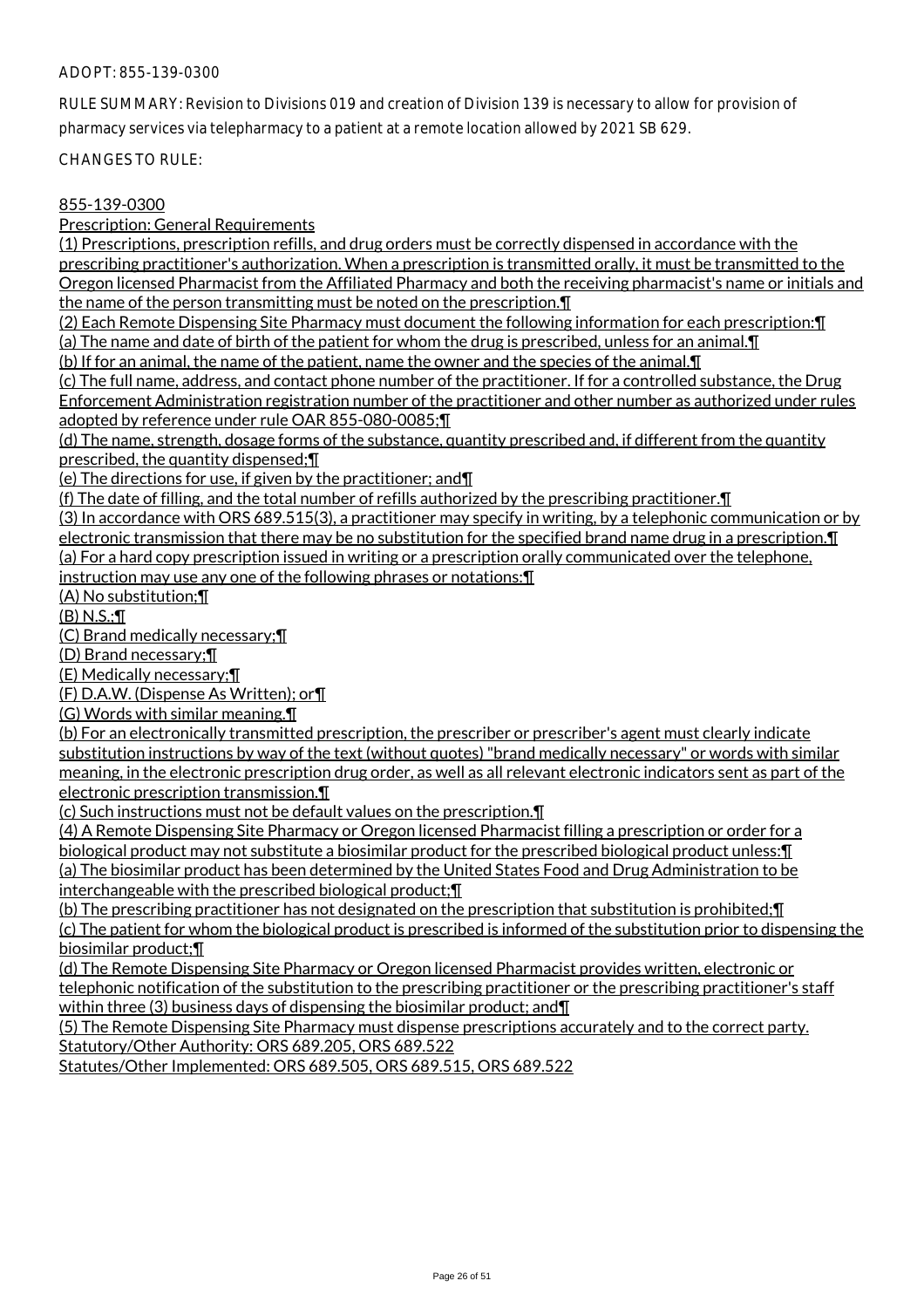RULE SUMMARY: Revision to Divisions 019 and creation of Division 139 is necessary to allow for provision of pharmacy services via telepharmacy to a patient at a remote location allowed by 2021 SB 629.

CHANGES TO RULE:

855-139-0305

Prescription: Tamper-resistant When the use of a tamper-resistant prescription is required by any federal or state law or rule, the term "tamperresistant" has the meaning as defined in OAR 855-006-0015. Statutory/Other Authority: ORS 689.205 Statutes/Other Implemented: ORS 689.155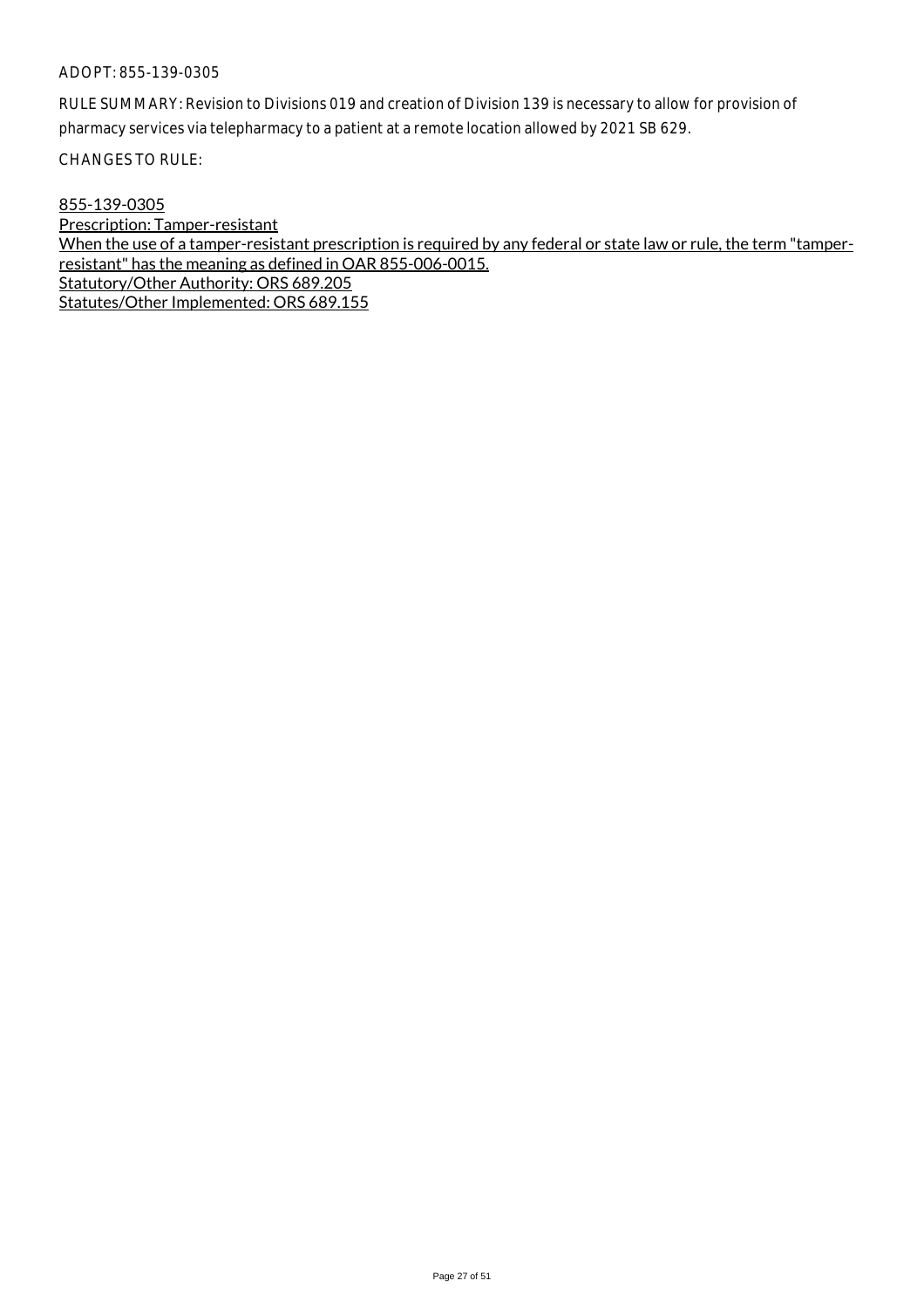RULE SUMMARY: Revision to Divisions 019 and creation of Division 139 is necessary to allow for provision of pharmacy services via telepharmacy to a patient at a remote location allowed by 2021 SB 629.

CHANGES TO RULE:

## 855-139-0310

Prescription: Verification of Authenticity Alteration of a written prescription, other than by an Oregon licensed Pharmacist's or practitioner's authorization, in any manner constitutes an invalid order unless verified with the prescriber. Statutory/Other Authority: ORS 689.205 Statutes/Other Implemented: ORS 689.151, ORS 689.155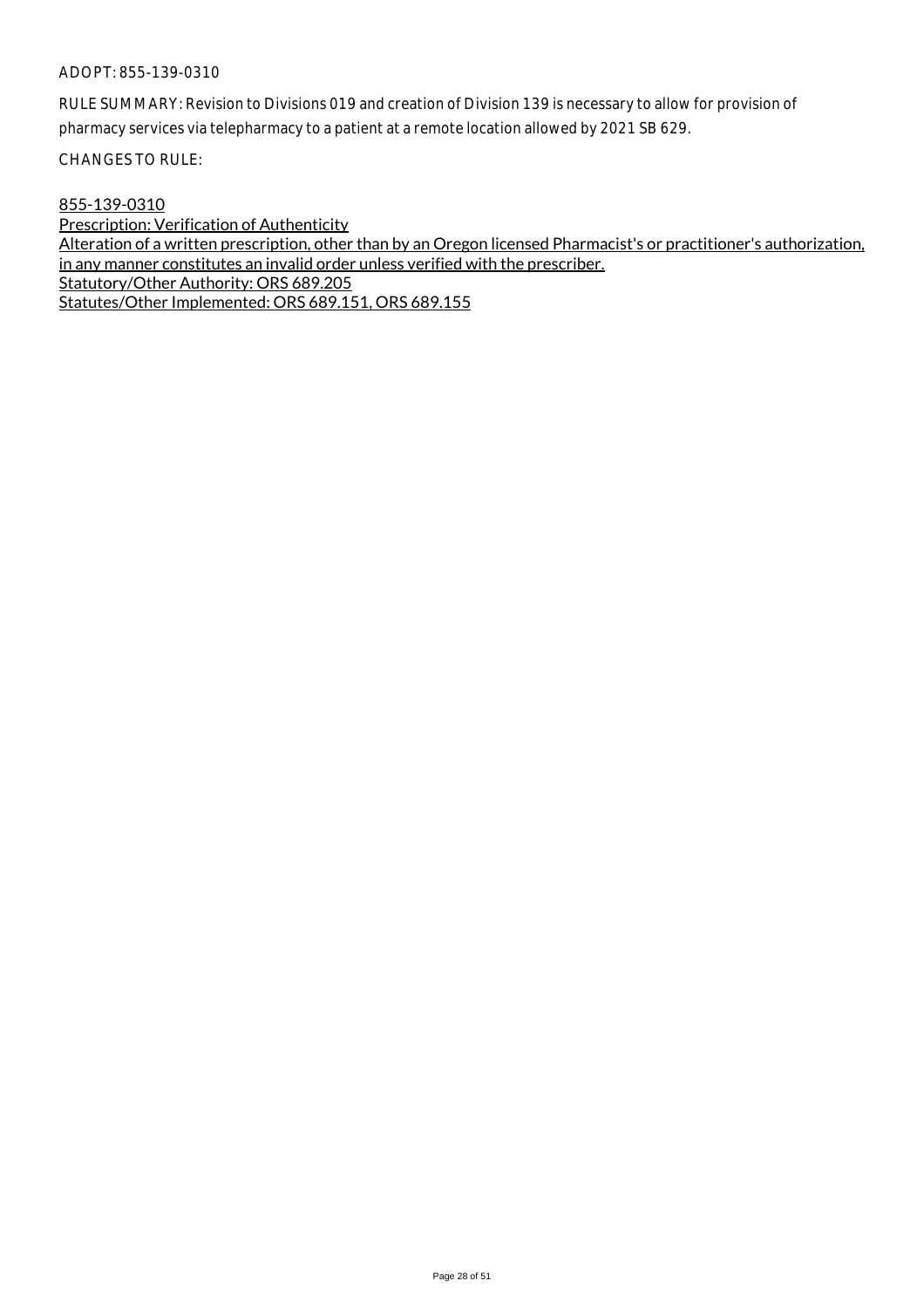RULE SUMMARY: Revision to Divisions 019 and creation of Division 139 is necessary to allow for provision of pharmacy services via telepharmacy to a patient at a remote location allowed by 2021 SB 629.

CHANGES TO RULE:

## 855-139-0315

Prescription: Refills

(1) Where refill authority is given other than by the original prescription, documentation that such refill authorization was given, the date of authorization, and name of the authorizing prescriber or the prescriber's agent must be recorded. This documentation must be readily retrievable. Prescriptions for controlled substances in Schedules III, IV and V are limited to five refills or six months from date of issue, whichever comes first.¶ (2) If the practitioner is not available and in the professional judgment of the Oregon licensed Pharmacist an emergency need for the refill of a prescription drug has been demonstrated, the Oregon licensed Pharmacist may authorize the Certified Oregon Pharmacy Technician to prepare for pharmacist verification a sufficient quantity of the drug consistent with the dosage regimen, provided it is not a controlled substance, to last until a practitioner can be contacted for authorization, but not to exceed a 72-hour supply. The practitioner must be promptly notified of the emergency refill.¶

(3) Each refilling of a prescription must be accurately documented, readily retrievable, and uniformly maintained for three years. This record must include;¶

(a) The identity of the Certified Oregon Pharmacy Technician and responsible Oregon licensed Pharmacist;¶ (b) Name of the patient;¶

(c) Name of the medication;¶

(d) Date of refill; and¶

(e) Quantity dispensed.¶

(4) Refill quantities may be combined into a single filling if the prescription is not for a controlled substance or psychotherapeutic drug and the prescriber is notified of the change.¶

(5) A retail pharmacy may only dispense a prescription refill upon request of the patient or patient's agent. A request specific to each prescription medication is required, unless the requested fill or refill is part of an autorefill program and is a continuation of therapy.¶

(6) A prescription must be refilled in context with the approximate dosage schedule unless specifically authorized by the prescriber.¶

(7) Auto-Refill Programs. A mail order or retail pharmacy, excluding cycle-fill for long term care, may use a program that automatically refills non-controlled prescription medications, that have existing refills available and are consistent with the patient's current medication therapy only when the following conditions are met:¶

(a) A patient or patient's agent must enroll each prescription medication in an auto-refill program before a pharmacy can include the prescription medication as part of the auto-refill program; ¶

(b) The prescription is not a controlled substance; ¶

(c) The pharmacy must discontinue auto-refill program enrollment when requested by the patient or patient's agent; ¶

(d) Pick-up notification to a patient or patient's agent may be generated upon completion of a prescription refill; and¶

(e) When an auto-refill prescription is returned to stock or when delivery is refused that prescription medication is removed from the auto-refill program for that patient.

Statutory/Other Authority: ORS 689.205

Statutes/Other Implemented: ORS 689.505, ORS 689.515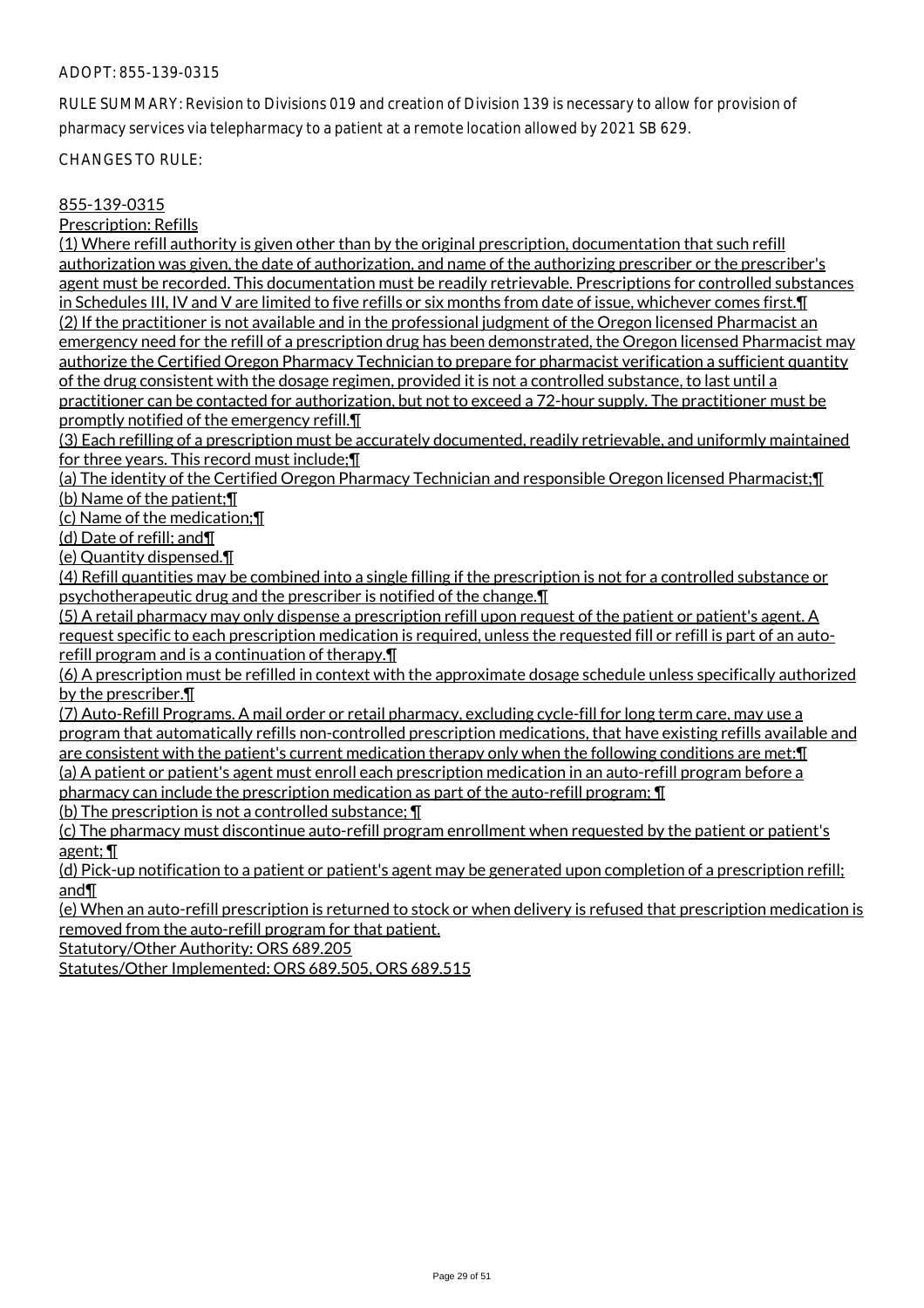RULE SUMMARY: Revision to Divisions 019 and creation of Division 139 is necessary to allow for provision of pharmacy services via telepharmacy to a patient at a remote location allowed by 2021 SB 629.

CHANGES TO RULE:

## 855-139-0320

Prescription: Expiration

This section of rule addresses the expiration date of the prescription and not the expiration date of the drug. I (1) After one year from date of issue, a prescription for a non-controlled substance becomes invalid and must be re-authorized by the prescriber.¶

(2) When used alone as a prescription refill designation the abbreviation, "PRN" for a non-controlled substance means that the medication can be refilled in proper context for a period of one year.¶

(a) When this abbreviation is used alone as a means to authorize refills for a controlled substance, the medication can be refilled in proper context for a period of six months or five refills, whichever comes first.¶

(b) When this abbreviation is used in conjunction with a definite time period, or a specific number of refills, the non-controlled medication can be refilled in proper context for a period not to exceed one year.

Statutory/Other Authority: ORS 689.205

Statutes/Other Implemented: ORS 689.505, ORS 689.515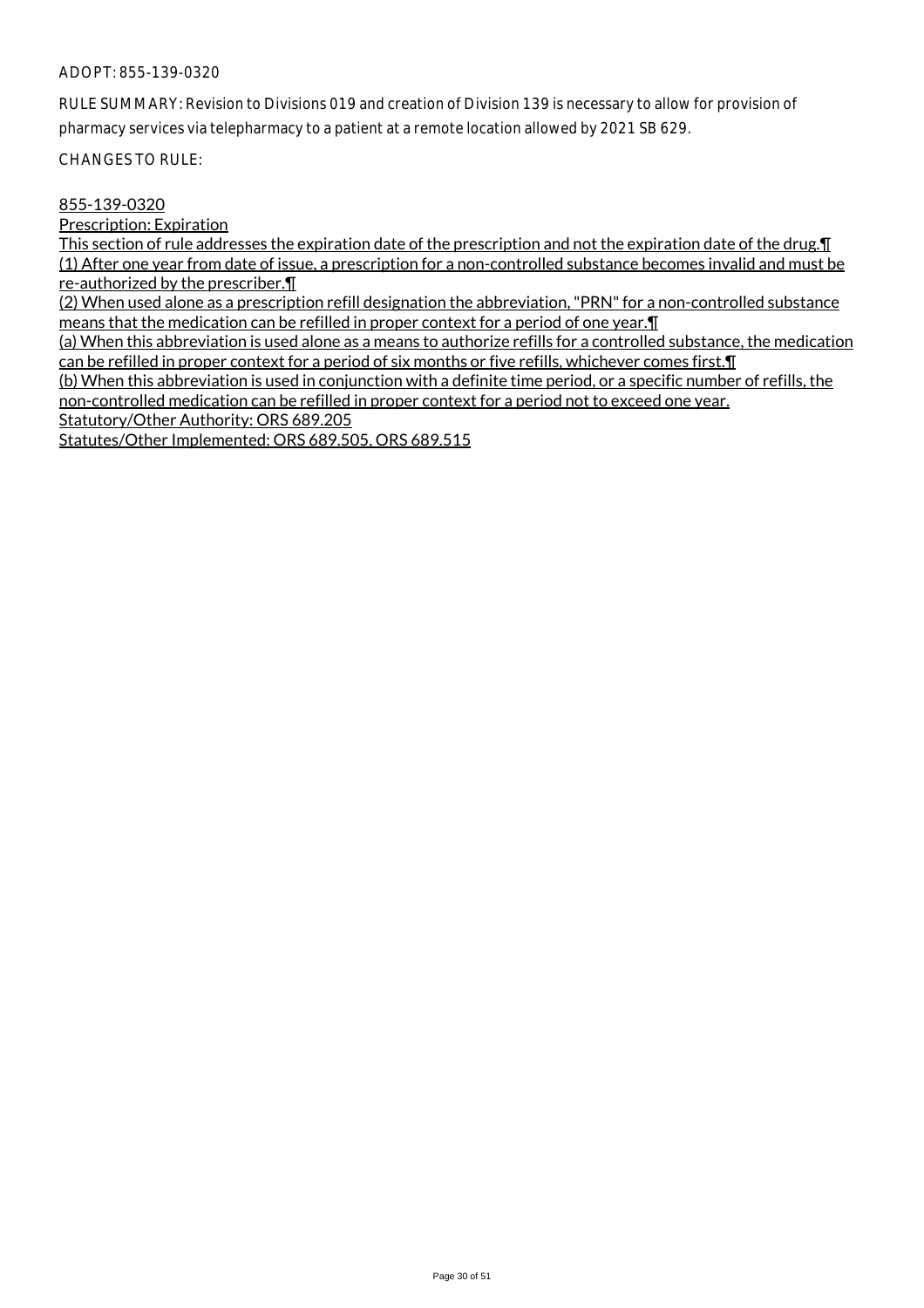RULE SUMMARY: Revision to Divisions 019 and creation of Division 139 is necessary to allow for provision of pharmacy services via telepharmacy to a patient at a remote location allowed by 2021 SB 629.

CHANGES TO RULE:

855-139-0325

Prescription: Transfers

(1) Prescriptions may be transferred between pharmacies for the purpose of refill dispensing provided that:¶ (a) The prescription is invalidated at the sending pharmacy; and¶

(b) The receiving pharmacy obtains all the information constituting the prescription and its relevant refill history in a manner that ensures accuracy and accountability.¶

(2) Prescriptions for controlled substances can only be transferred one time.¶

(3) Pharmacies using the same electronic prescription database are not required to transfer prescriptions for dispensing purposes.

Statutory/Other Authority: ORS 689.205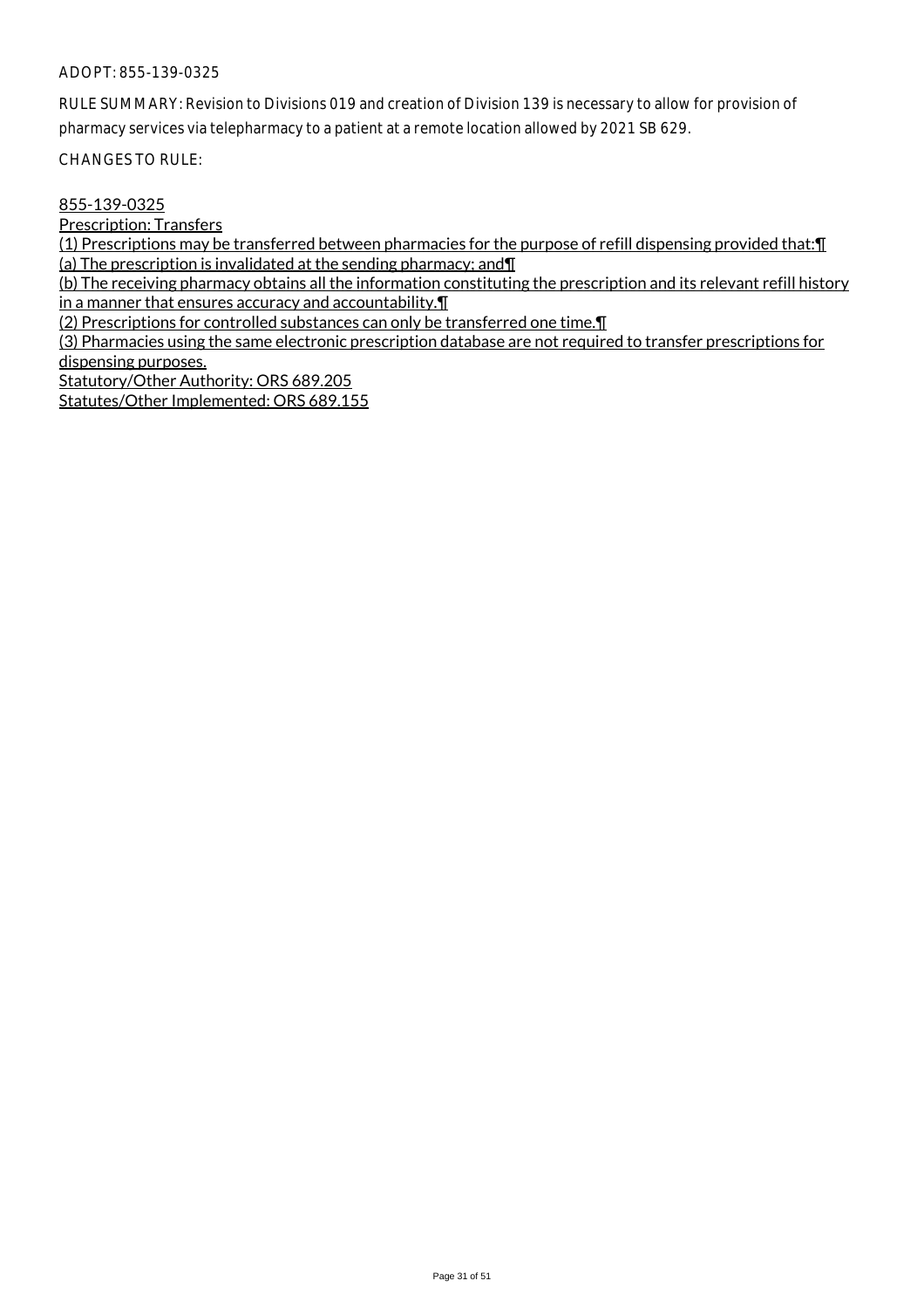RULE SUMMARY: Revision to Divisions 019 and creation of Division 139 is necessary to allow for provision of pharmacy services via telepharmacy to a patient at a remote location allowed by 2021 SB 629.

CHANGES TO RULE:

855-139-0350 Dispensing: Containers Each pharmacy must dispense a drug in a new container that complies with the current provisions of the Poison Prevention Packaging Act in 16 CFR 1700 (XX/XX/XXXX), 16 CFR 1701 (XX/XX/XXXX), and 16 CFR 1702 (XX/XX/XXXX). ¶ [Publications: Publications referenced are available from the agency.] Statutory/Other Authority: ORS 689.205 Statutes/Other Implemented: ORS 689.155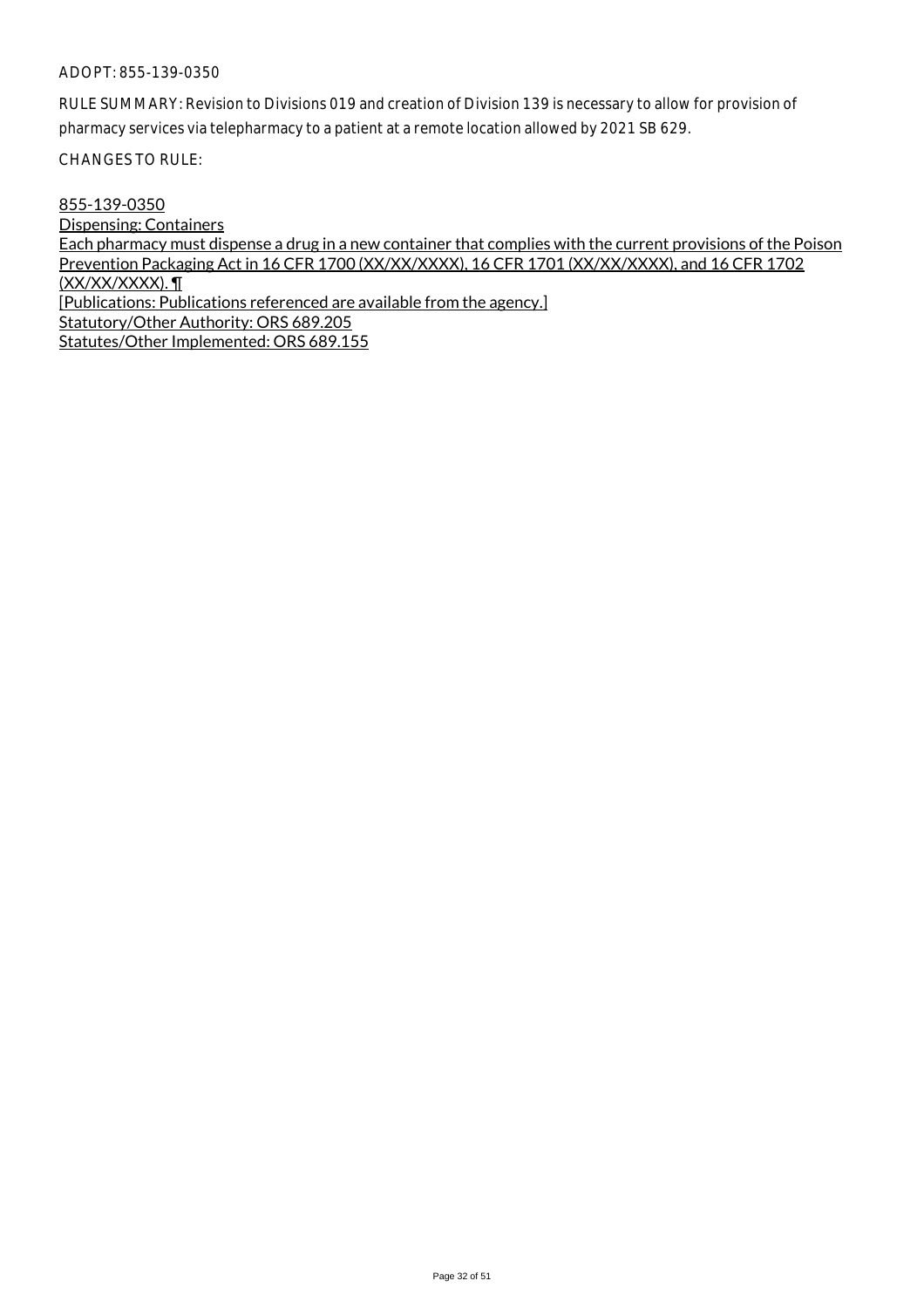RULE SUMMARY: Revision to Divisions 019 and creation of Division 139 is necessary to allow for provision of pharmacy services via telepharmacy to a patient at a remote location allowed by 2021 SB 629.

CHANGES TO RULE:

## 855-139-0355

Dispensing: Customized Patient Medication Packages

In lieu of dispensing two or more prescribed drug products in separate containers, an Oregon licensed Pharmacist may, with the consent of the patient, the patient's caregiver, or a prescriber, provide a customized patient medication package (patient med pak). A patient med pak is a package prepared by a Certified Oregon Pharmacy Technician and verified by a pharmacist for a specific patient comprising a series of containers and containing two or more prescribed solid oral dosage forms. The patient med pak is so designed for each container is so labeled as to indicate the day and time, or period of time, that the contents within each container are to be taken: [1] (1) Label:¶

(a) The patient med pak must bear a label stating:¶

(A) The name of the patient;¶

(B) A serial number for each patient med pak itself and a separate identifying serial number for each of the prescription orders for each of the drug products contained therein;¶

(C) The name, strength, physical description or identification, and total quantity of each drug product contained therein;¶

(D) The directions for use and cautionary statements, if any, contained in the prescription order for each drug product therein;¶

(E) Any storage instructions or cautionary statements required by the official compendia;¶

(F) The name of the prescriber of each drug product;¶

(G) The date of preparation of the patient med pak and the beyond-use date assigned to the patient med pak (such beyond-use date must be no later than 60 days from the date of preparation);¶

(H) The name, address, and telephone number of the dispenser and the dispenser's registration number where necessary; and¶

(I) Any other information, statements, or warnings required for any of the drug products contained therein.¶ (b) If the patient med pak allows for the removal or separation of the intact containers therefrom, each individual container must bear a label identifying each of the drug products contained therein.¶

(2) Labeling: The patient med pak must be accompanied by a patient package insert, in the event that any medication therein is required to be dispensed with such insert as accompanying labeling. Alternatively, such required information may be incorporated into a single, overall educational insert provided by the Remote Dispensing Site Pharmacy for the total patient med pak.¶

(3) Packaging:¶

(a) In the absence of more stringent packaging requirements for any of the drug products contained therein, each container of the patient med pak must comply with the moisture permeation requirements for a Class B singleunit or unit-dose container. Each container must be either not reclosable or so designed as to show evidence of having been opened;¶

(b) There is no special exemption for patient med paks from the requirements of the Poison Prevention Packaging Act. Thus the patient med pak, if it does not meet child-resistant standards must be placed in an outer package that does comply, or the necessary consent of the purchaser or physician, to dispense in a container not intended to be child-resistant, must be obtained.¶

(4) Guidelines: It is the responsibility of the dispenser, when preparing a patient med pak, to take into account any applicable compendia requirements or guidelines and the physical and chemical compatibility of the dosage forms placed within each container, as well as any therapeutic incompatibilities that may attend the simultaneous administration of the medications. In this regard, pharmacists are encouraged to report to USP headquarters any observed or report incompatibilities.¶

(5) Recordkeeping: In addition to any individual prescription filing requirements, a record of each patient med pak must be made and filed. Each record must contain, as a minimum:¶

(a) The name and address of the patient;¶

(b) The serial number of the prescription order for each drug product contained therein;¶

(c) The name of the manufacturer or labeler and lot number for each drug product contained therein;¶

(d) Information identifying or describing the design, characteristics, or specifications of the patient med pak

sufficient to allow subsequent preparation of an identical patient med pak for the patient; [1]

(e) The date of preparation of the patient med pak and the beyond-use date that was assigned;¶

(f) Any special labeling instructions; and¶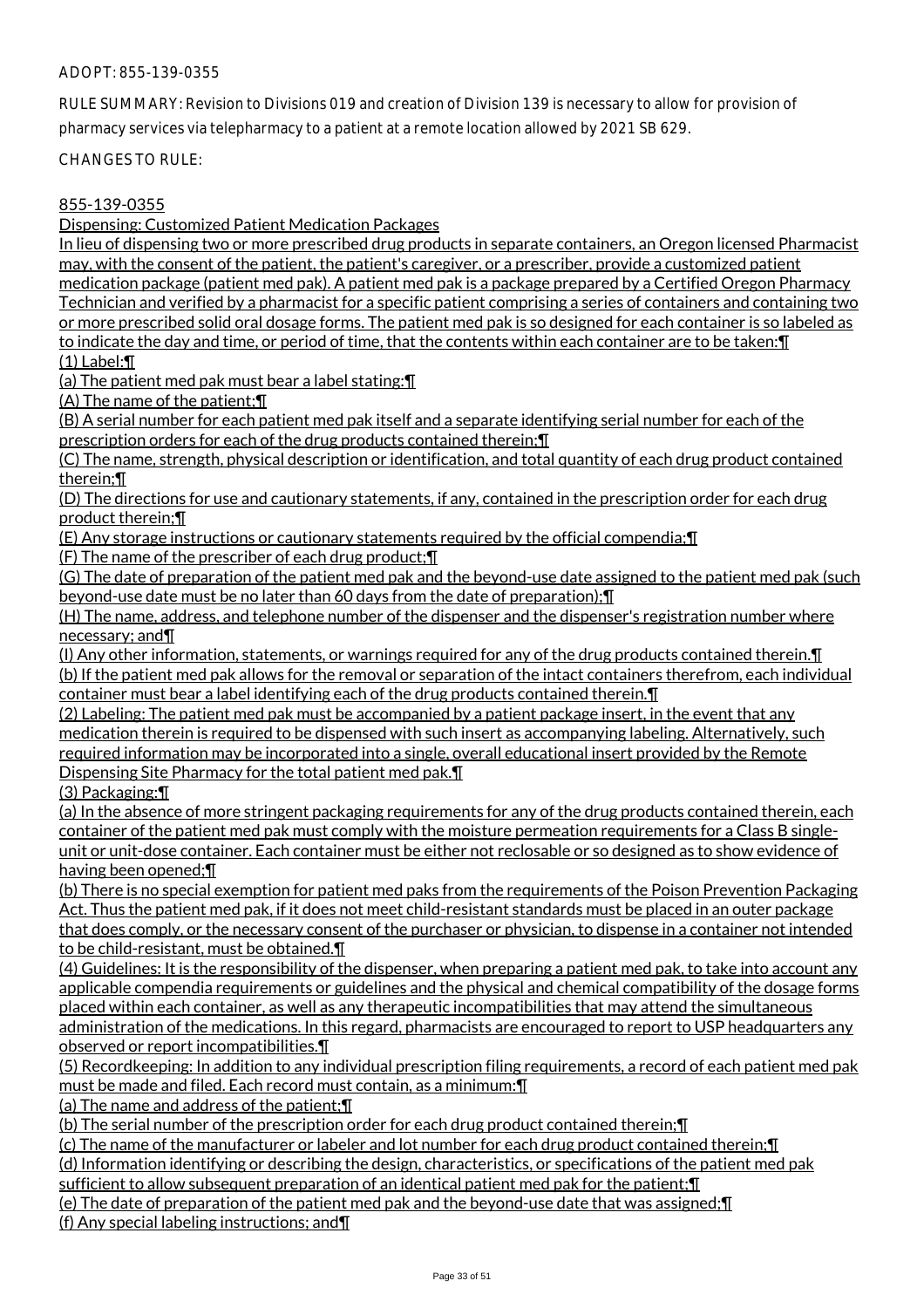(g) The name or initials of the Certified Oregon Pharmacy Technician who prepared the med pak and the Oregon licensed Pharmacist who verified the patient med pak.¶ (6) Ensure an Oregon licensed Pharmacist visually verifies and documents each item required in OAR 855-139- 0041 for each individual dosage unit in the med pak. Statutory/Other Authority: ORS 689.205 Statutes/Other Implemented: ORS 689.155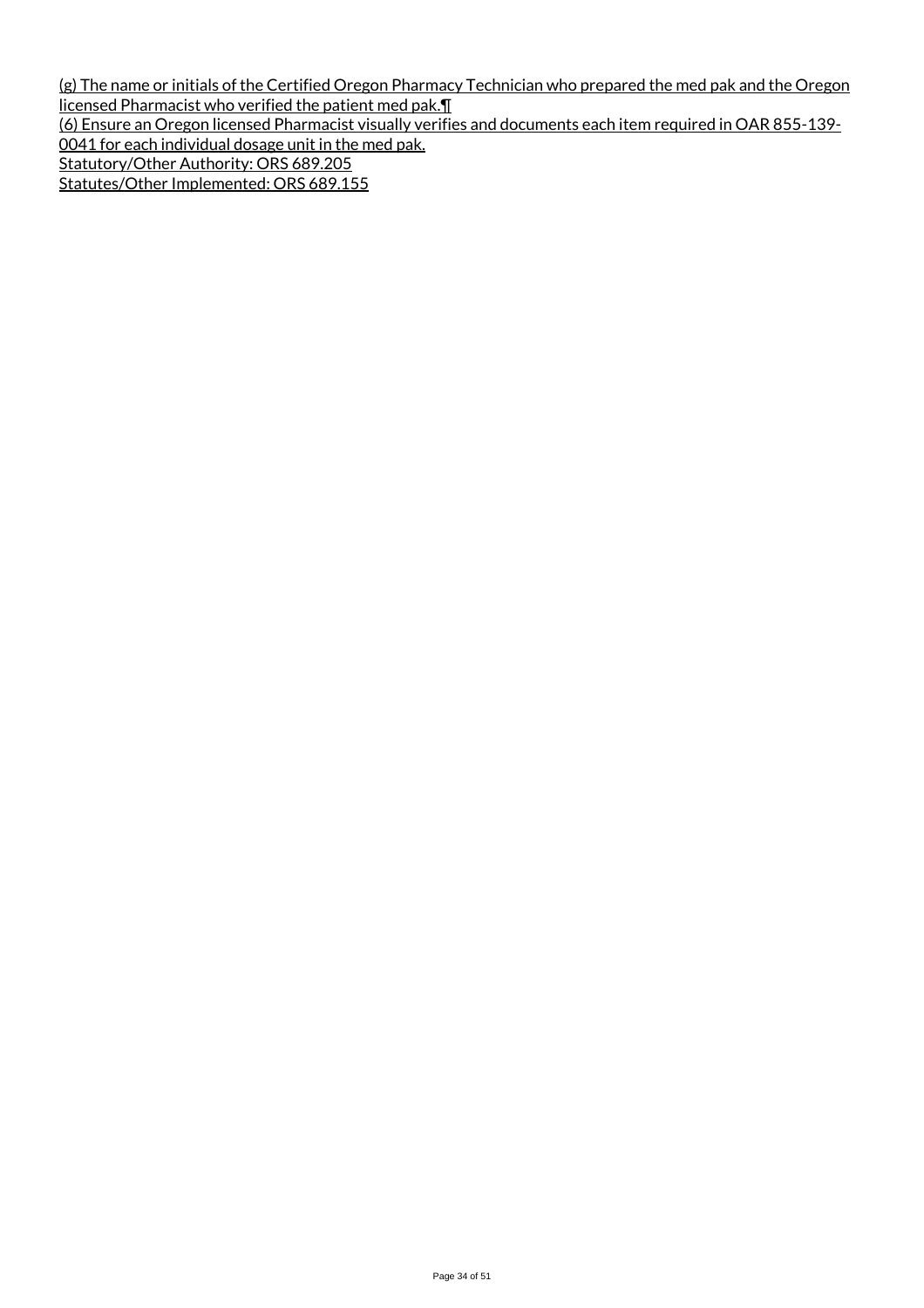RULE SUMMARY: Revision to Divisions 019 and creation of Division 139 is necessary to allow for provision of pharmacy services via telepharmacy to a patient at a remote location allowed by 2021 SB 629.

CHANGES TO RULE:

### 855-139-0400

Labeling: General Requirements

(1) Prescriptions must be labeled with the following information:¶

(a) Name, address and telephone number of the Remote Dispensing Site Pharmacy;¶

(b) Date;¶

(c) Identifying number;¶

(d) Name of patient;¶

(e) Name of drug, strength, and quantity dispensed; when a generic name is used, the label must also contain the identifier of the manufacturer or distributor;¶

(f) Directions for use by the patient;¶

(g) Name of practitioner;¶

(h) Required precautionary information regarding controlled substances;¶

(i) Such other and further accessory cautionary information as required for patient safety;¶

(j) An expiration date after which the patient should not use the drug or medicine. Expiration dates on

prescriptions must be the same as that on the original container unless, in the Oregon licensed Pharmacist's

professional judgment, a shorter expiration date is warranted. Any drug bearing an expiration date must not be dispensed beyond the said expiration date of the drug; ¶

(k) Any dispensed prescription medication, other than those in unit dose or unit of use packaging, must be labeled with its physical description, including any identification code that may appear on tablets and capsules; and  $\P$ (l) Address and telephone number of the Affiliated Pharmacy.

Statutory/Other Authority: ORS 689.205

Statutes/Other Implemented: ORS 689.505, ORS 689.515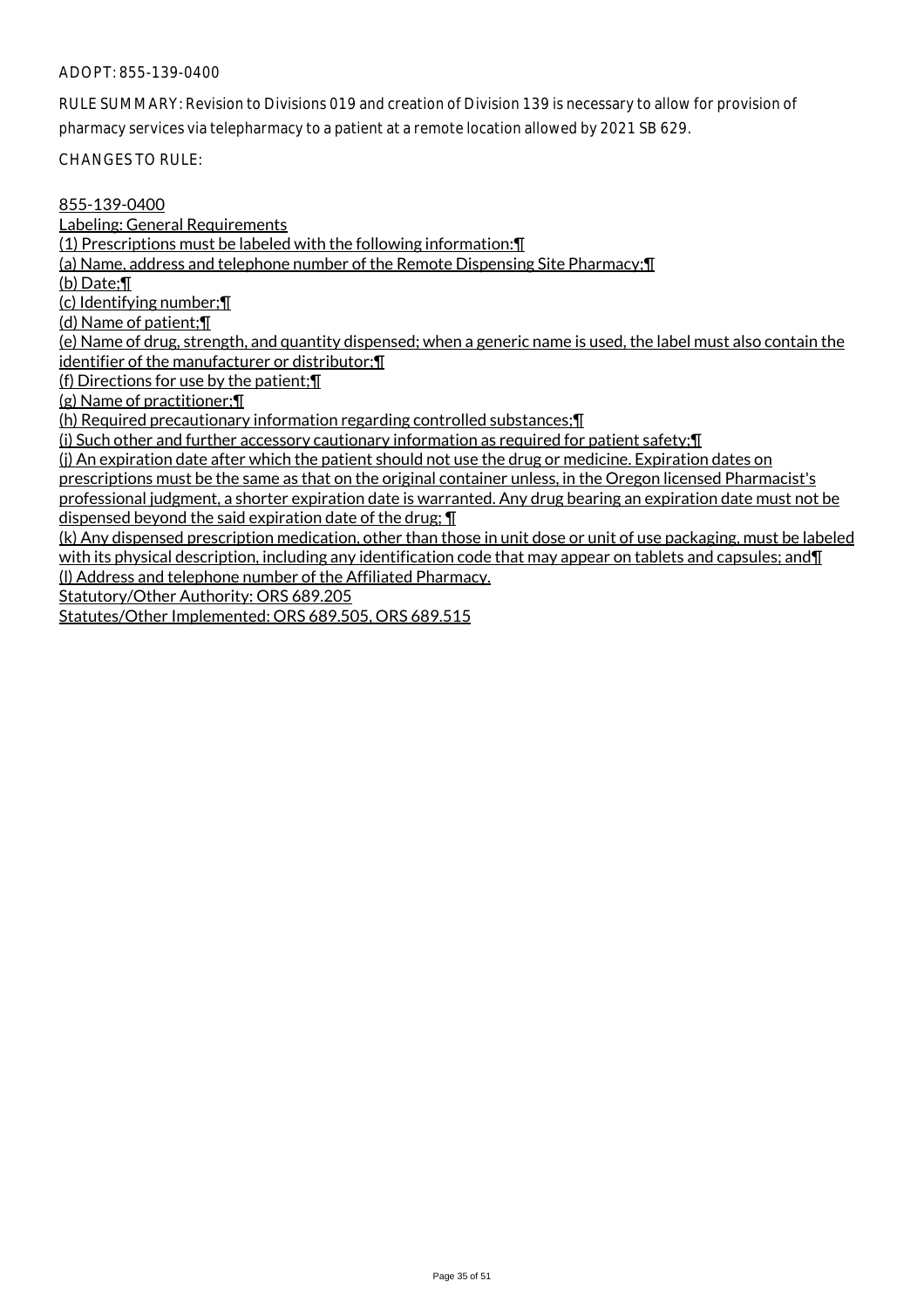RULE SUMMARY: Revision to Divisions 019 and creation of Division 139 is necessary to allow for provision of pharmacy services via telepharmacy to a patient at a remote location allowed by 2021 SB 629.

CHANGES TO RULE:

#### 855-139-0405

Labeling: Prescription Reader Accessibility

(1) A pharmacy must notify each person to whom a prescription drug is dispensed that a prescription reader is available to the person upon request; a prescription reader is a device designed to audibly convey labeling information. ¶

(2) If a person informs the pharmacy that the person identifies as a person who is blind, the pharmacy must provide to the person a prescription reader that is available to the person for at least the duration of the prescription, must confirm it is appropriate to address the person's visual impairment, and must ensure that prescription labels are compatible with the prescription reader. This requirement does not apply to an institutional drug outlet, dispensing a drug intended for administration by a healthcare provider. I (3) The pharmacy must ensure an Oregon licensed Pharmacist verifies and documents that the correct electronic label was placed on each prescription container and that the audio information produced by the prescription reader is accurate prior to dispensing the prescription.

Statutory/Other Authority: ORS 689.205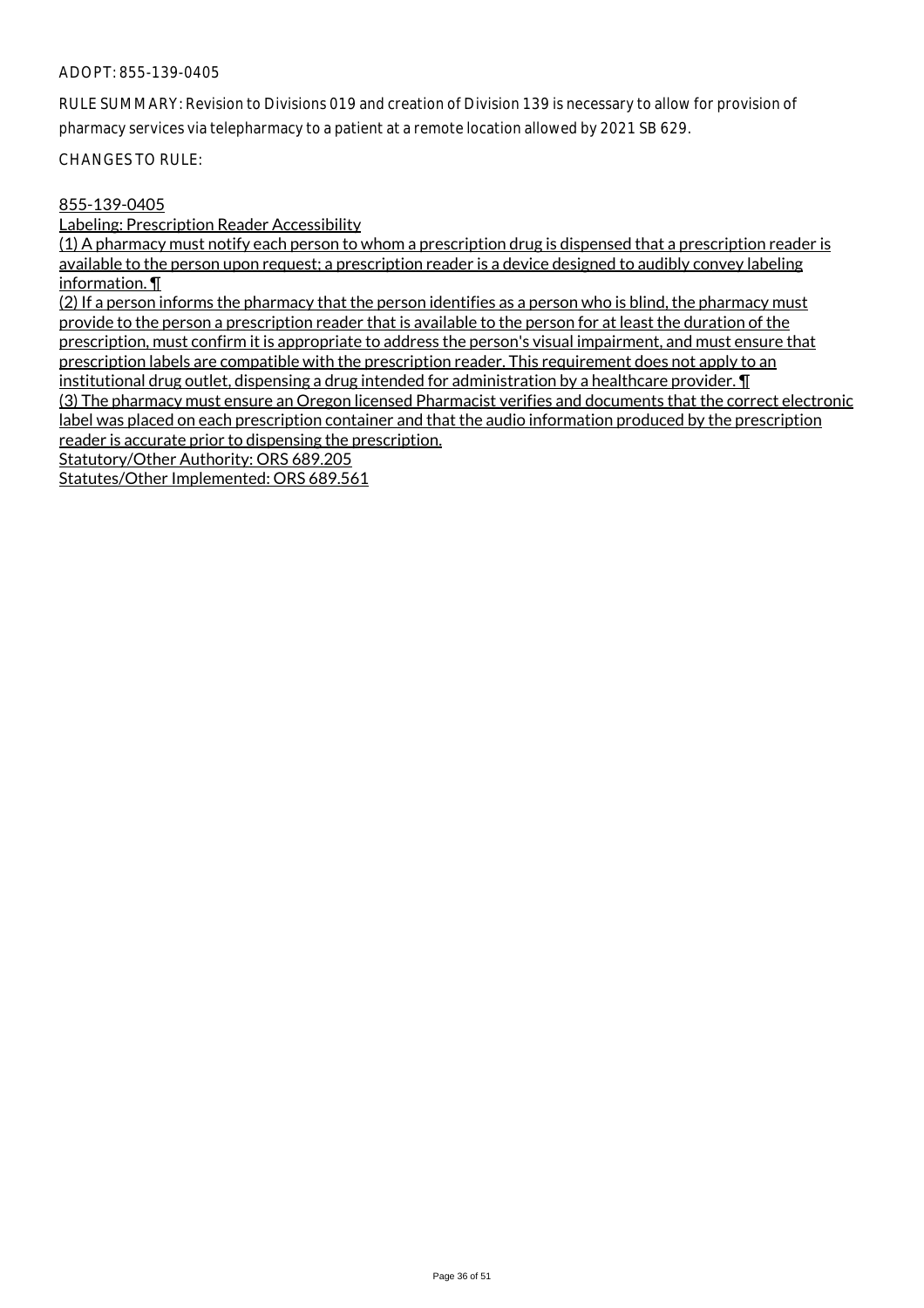RULE SUMMARY: Revision to Divisions 019 and creation of Division 139 is necessary to allow for provision of pharmacy services via telepharmacy to a patient at a remote location allowed by 2021 SB 629.

CHANGES TO RULE:

#### 855-139-0410

Labeling: Limited English Proficiency and Accessibility (1) Upon request of a prescriber, patient or a patient's agent, each drug dispensed by a pharmacy for a patient's self-administration must bear a label in both English and the language requested for an individual with limited English proficiency, defined as a person who is not fluent in the English language. This does not apply to a drug outlet dispensing a drug intended for administration by a healthcare worker.¶ (2) When dispensing a drug under (1), a pharmacy must provide labels and informational inserts in both English and one of the following languages: ¶ (a) Spanish;¶ (b) Russian;¶ (c) Somali;¶ (d) Arabic;¶ (e) Chinese (simplified);¶ (f) Vietnamese;¶ (g) Farsi;¶ (h) Korean;¶ (i) Romanian;¶ (j) Swahili;¶ (k) Burmese;¶ (l) Nepali;¶ (m) Amharic; and¶ (n) Pashtu.¶ (3) The board must reassess and update (2) as necessary and at least every ten years. Statutory/Other Authority: ORS 689.564 Statutes/Other Implemented: ORS 689.205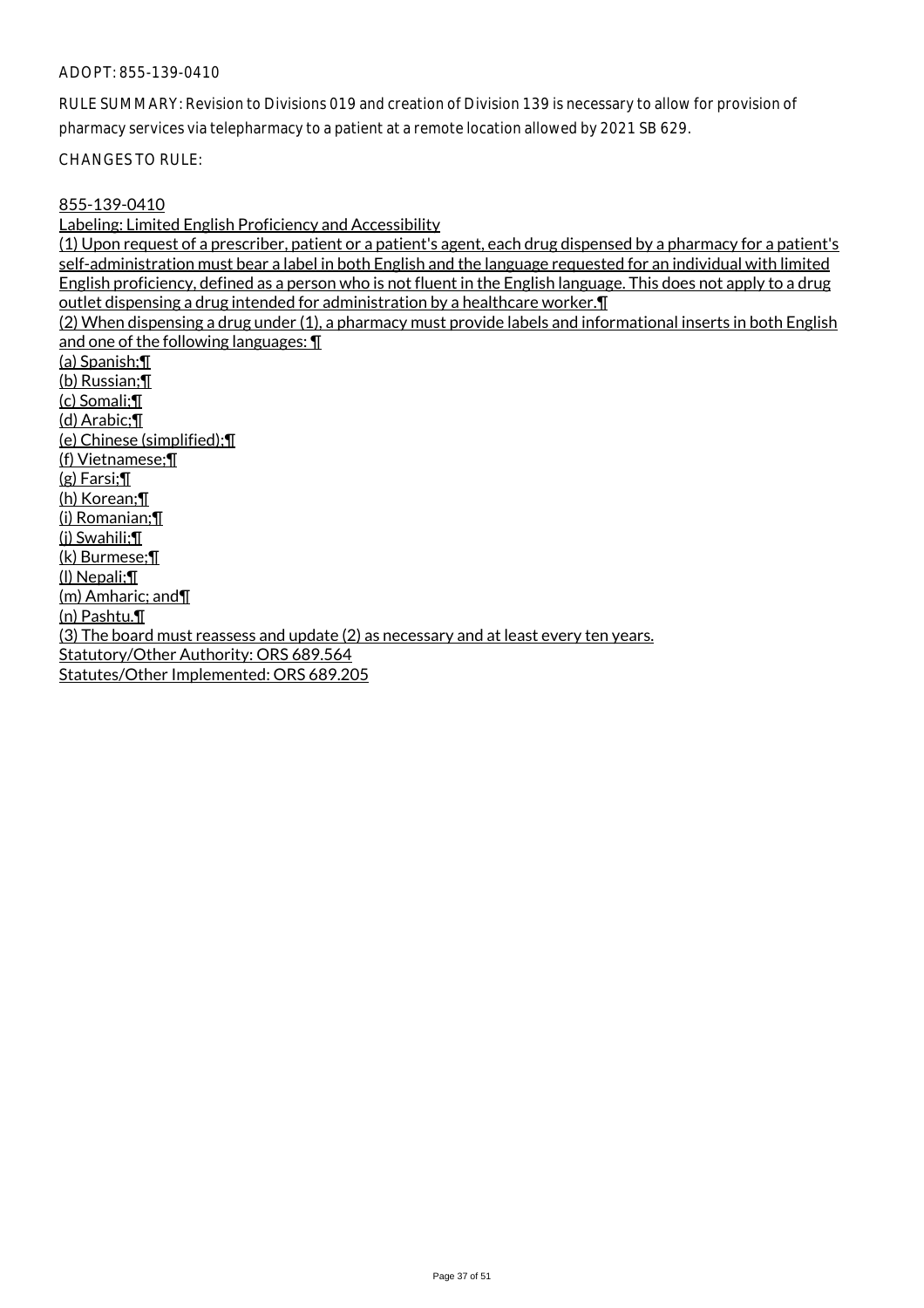RULE SUMMARY: Revision to Divisions 019 and creation of Division 139 is necessary to allow for provision of pharmacy services via telepharmacy to a patient at a remote location allowed by 2021 SB 629.

CHANGES TO RULE:

#### 855-139-0450

Drugs and Devices: Disposal Drugs and devices that are outdated, damaged, deteriorated, misbranded, or adulterated must be quarantined and physically separated from other drugs until they are destroyed or returned to their supplier. Statutory/Other Authority: ORS 475.035, ORS 689.205, ORS 689.305, ORS 689.315 Statutes/Other Implemented: ORS 689.155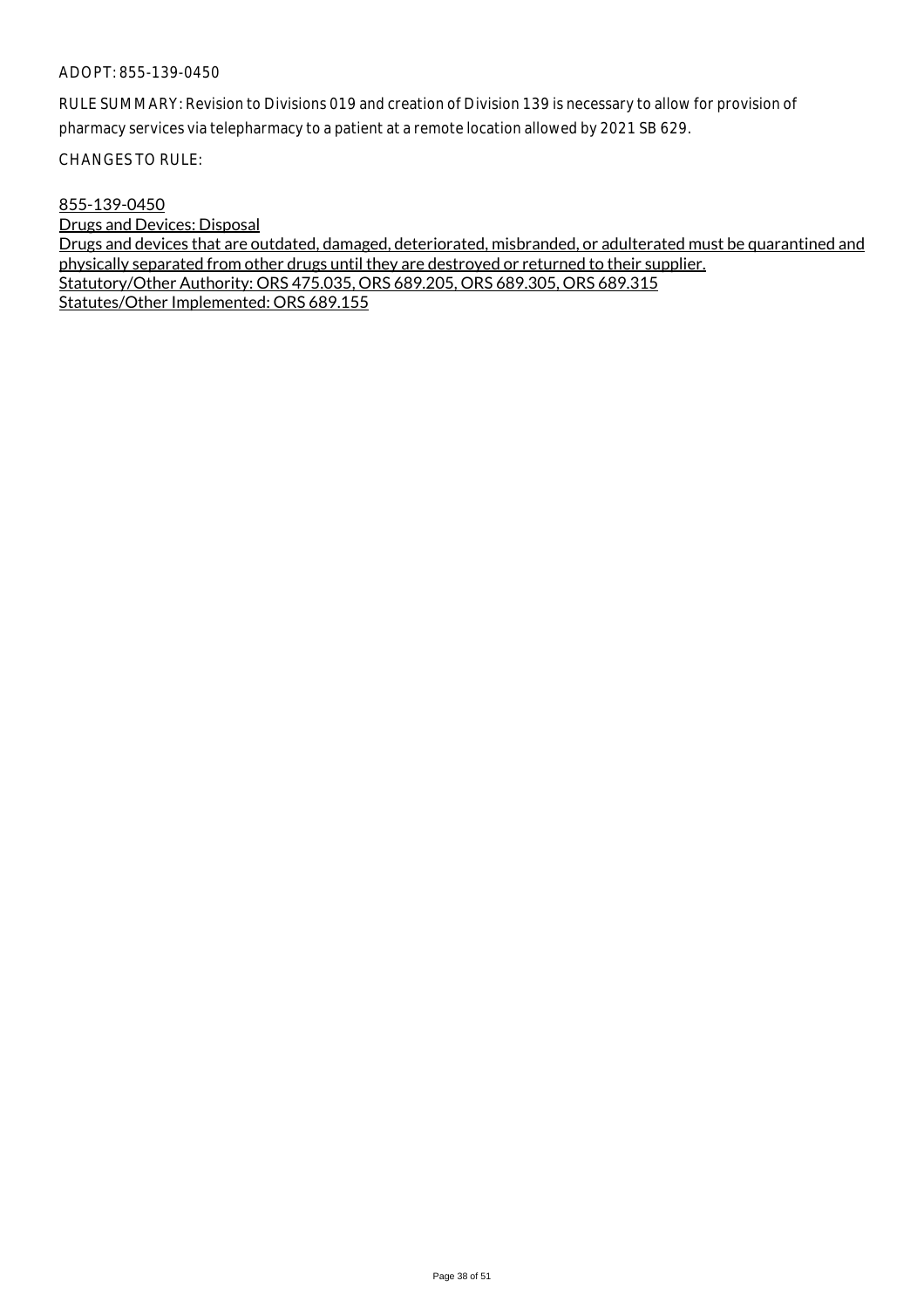RULE SUMMARY: Revision to Divisions 019 and creation of Division 139 is necessary to allow for provision of pharmacy services via telepharmacy to a patient at a remote location allowed by 2021 SB 629.

CHANGES TO RULE:

## 855-139-0455

Drug and Devices: Return

A Certified Oregon Pharmacy Technician may accept the return of a drug or device as defined by ORS 689.005 once the drug or device have been dispensed from the pharmacy if they were dispensed in error, were defective, adulterated, misbranded, dispensed beyond their expiration date, or are subject of a drug or device recall only if:¶ (1) An Oregon licensed Pharmacist has approved the return; ¶

(2) The drugs or devices are accepted for destruction or disposal; and  $\P$ 

(3) An Oregon licensed Pharmacist verifies the destruction or disposal.

Statutory/Other Authority: ORS 689.205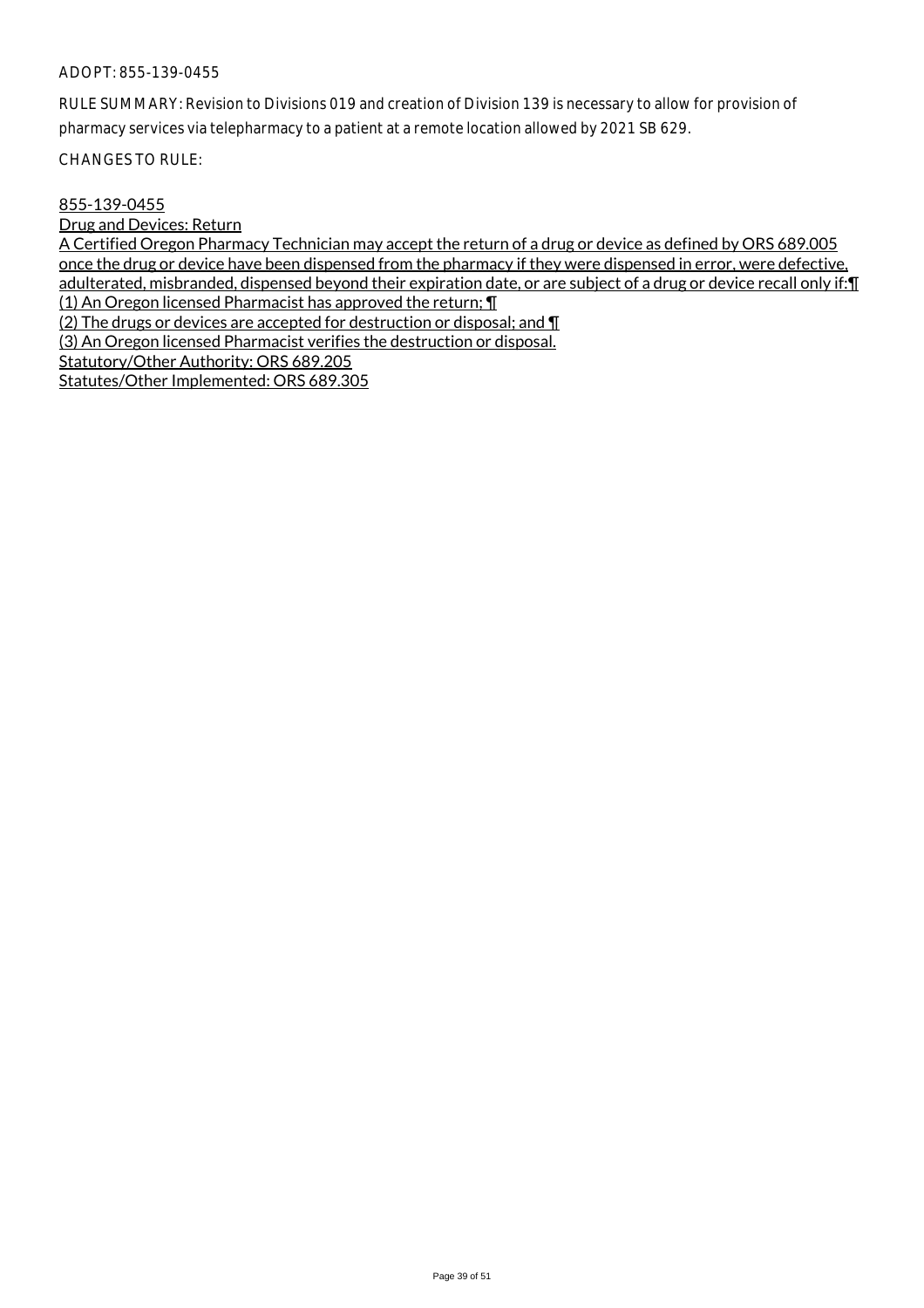RULE SUMMARY: Revision to Divisions 019 and creation of Division 139 is necessary to allow for provision of pharmacy services via telepharmacy to a patient at a remote location allowed by 2021 SB 629.

CHANGES TO RULE:

## 855-139-0460

Drugs and Devices: Take-back Program

(1) A Remote Dispensing Site Pharmacy that operates a drug take-back collection program or that participates in a drug take-back program under ORS 459A.200 to ORS 459A.266 as an authorized collector must be registered with the DEA as an authorized collector to collect controlled and non-controlled drugs for destruction.¶ (2) A Remote Dispensing Site Pharmacy that operates as a Drug Enforcement Agency (DEA) authorized collector must notify the board within 30 days of initiating or terminating the program and must establish and enforce policies and procedures, including but not limited to:¶

(a) Provision of a secure location of the collection receptacle inside the retail drug outlet, which is accessible to the public, within view of the pharmacy counter and must not be located behind the pharmacy counter; and II (b) Provision of adequate security measures, including proper installation and maintenance of the collection receptacle, tracking of liners, documentation and key accountability; and¶

(c) Personnel training and accountability.¶

(3) A Remote Dispensing Site Pharmacy must inform consumers to directly deposit drugs into the collection receptacle. Pharmacy personnel must not count, sort, inventory, or otherwise handle drugs collected.¶ (4) A Remote Dispensing Site Pharmacy must not dispose of drugs from pharmacy stock in a collection receptacle.¶

(5) The liner must be inserted and removed from a locked collection receptacle only by or under the supervision of two employees of the pharmacy. Upon removal, the liner must be immediately sealed, and the pharmacy employees must document their participation in the insertion and removal of each liner from a collection receptacle on a log. Sealed liners must not be opened, analyzed or penetrated at any time by the pharmacy or pharmacy personnel.¶

(6) Liners that have been removed from a collection receptacle and immediately sealed must be directly transferred, or otherwise stored in a secured, locked location in the pharmacy for no longer than 14 days prior to being transferred, by two pharmacy personnel to a registered drug distribution agent (such as registered UPS, FedEx or USPS) or a reverse wholesaler registered with the DEA and the board.¶

(7) Any tampering with a collection receptacle, liner or theft of deposited drugs must be reported to the board in writing within one day of discovery.¶

(8) A Remote Dispensing Site Pharmacy must maintain all drug disposal records for a minimum of 3 years.¶ (9) Authorized collectors are required to comply with the following federal and state laws:  $\P$ 

(a) ORS 459A.200, ORS 459A.203, ORS 459A.206, ORS 459A.209, ORS 459A.212, ORS 459A.215, ORS 459A.218, ORS 459A.221, ORS 459A.224, ORS 459A.227, ORS 459A.230, ORS 459A.233, ORS 459A.236, ORS 459A.239, ORS 459A.242, ORS 459A.245, ORS 459A.248, ORS 459A.251, ORS 459A.254, ORS 459A.257, ORS 459A.260, ORS 459A.263, and ORS 459A.266;¶

(b) OAR 340-098-0000, OAR 340-098-0010, OAR 340-098-0300, OAR 340-098-0350, OAR 340-098-0370, and OAR 340-098-0390;¶

(c) 21 CFR 1317.30 (04/01/2020), 21 CFR 1317.35 (04/01/2020), 21 CFR 1317.40 (04/01/2020), 21 CFR 1317.55 (04/01/2020), 21 CFR 1317.60 (04/01/2020), 21 CFR 1317.65 (04/01/2020), 21 CFR 1317.70 (04/01/2020), 21 CFR 1317.75 (04/01/2020), 21 CFR 1317.80 (04/01/2020), and 21 CFR 1317.85 (04/01/2020); and¶

(d) 21 USC 822 (04/01/2021), 21 USC 822a (04/01/2021).

Statutory/Other Authority: ORS 689.205, ORS 459A.266

Statutes/Other Implemented: ORS 689.305, ORS 459A.203, ORS 459A.215, ORS 495A.218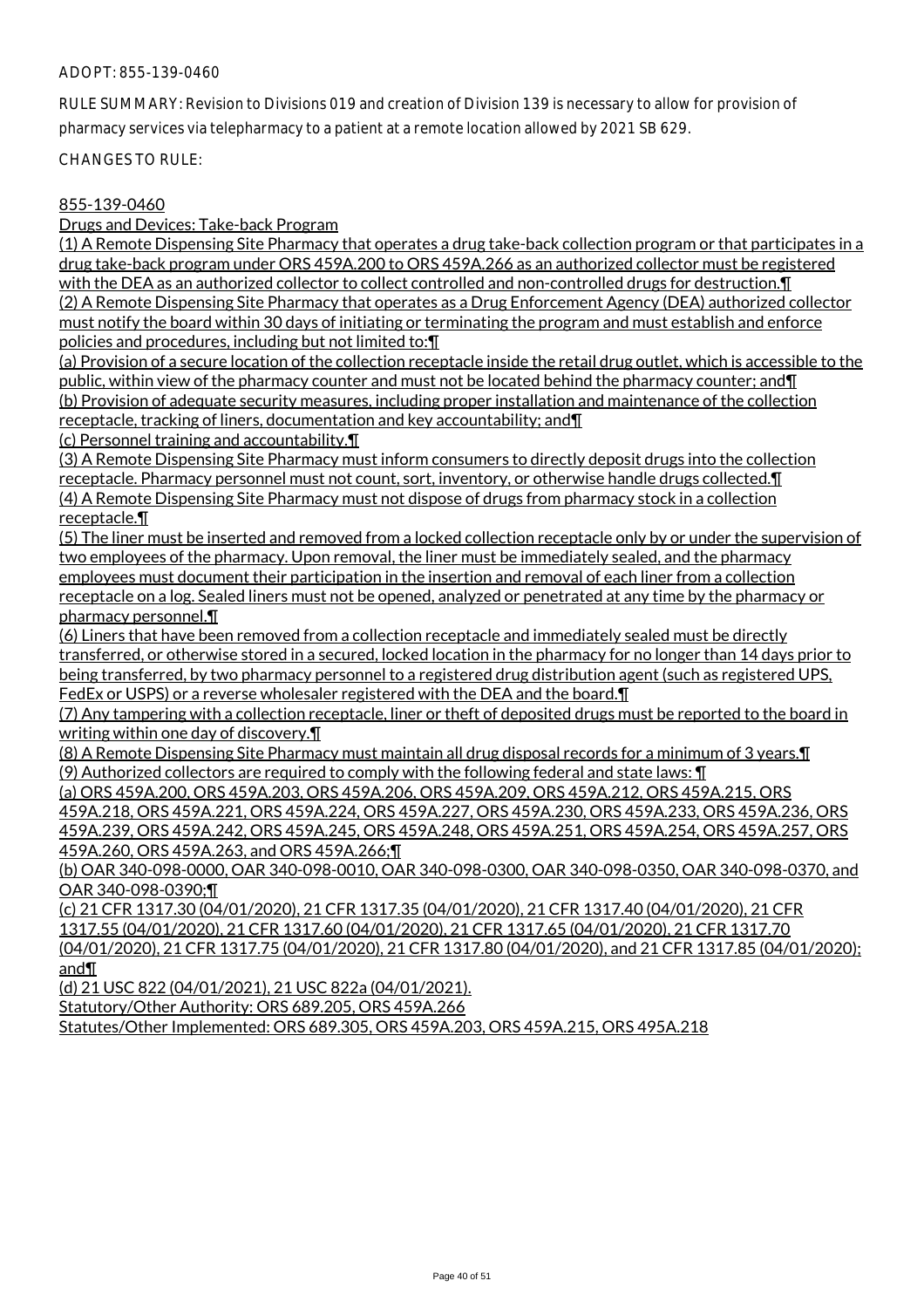RULE SUMMARY: Revision to Divisions 019 and creation of Division 139 is necessary to allow for provision of pharmacy services via telepharmacy to a patient at a remote location allowed by 2021 SB 629.

CHANGES TO RULE:

### 855-139-0500

Policies and Procedures

(1) The Oregon licensed Pharmacist-in-charge of the Affiliated Pharmacy and the Affiliated Pharmacy drug outlet is accountable for establishing, maintaining, and enforcing written policies and procedures for the Remote Dispensing Site Pharmacy. The written policies and procedures must be maintained at the Affiliated Pharmacy and the Remote Dispensing Site Pharmacy and must be available to the board upon request. ¶ (2) The written policies and procedures must include at a minimum the responsibilities of the Affiliated Pharmacy and each Remote Dispensing Site Pharmacy including;¶ (a) Security;¶ (b) Operation, testing and maintenance of the telepharmacy system;¶ (c) Sanitation;¶ (d) Storage of drugs;¶ (e) Dispensing;¶ (f) Oregon licensed Pharmacist supervision, direction and control of pharmacy technicians;¶ (g) Documenting the identity, function, location, date and time of the licensees engaging in telepharmacy;¶ (h) Drug and/or device procurement;¶ (i) Receiving of drugs and/or devices;¶ (j) Delivery of drugs and/or devices; ¶ (k) Utilization of Oregon licensed Pharmacist (i.e. DUR, Counseling);¶ (l) Recordkeeping;¶ (m) Patient confidentiality;¶ (n) On-site inspection by an Oregon licensed Pharmacist;¶ (o) Continuous quality improvement;¶ (p) Plan for discontinuing and recovering services if telepharmacy system disruption occurs;¶ (q) Training: initial and ongoing; and¶ (r) Interpretation, translation and prescription reader services.¶ (3) If non-prescription drugs are offered for sale at the Remote Dispensing Site Pharmacy, the policies and procedures must outline the process for the Oregon licensed Pharmacist counseling and advice.¶ (4) If non-sterile preparations are compounded at the Remote Dispensing Site Pharmacy, the policies and procedures must meet the requirements of OAR 855-045.¶ (5) If controlled substances are stored at the Remote Dispensing Site Pharmacy, the policies and procedures must include the following processes:¶ (a) Reviewing of controlled substance prescriptions for unauthorized alterations and inspected for legitimacy by the Oregon licensed Pharmacist during inspection visits;¶ (b) Maintaining an accurate controlled substance perpetual inventory for all controlled substances that are stocked at the Remote Dispensing Site Pharmacy; and¶ (c) Conducting and reconciling the controlled substance inventory.¶ (6) An Affiliated Pharmacy that provides remote pharmacy services through a telepharmacy system at a Remote Dispensing Site Pharmacy must review its written policies and procedures every 12 months, revise them if necessary, and document the review.

Statutory/Other Authority: ORS 689.205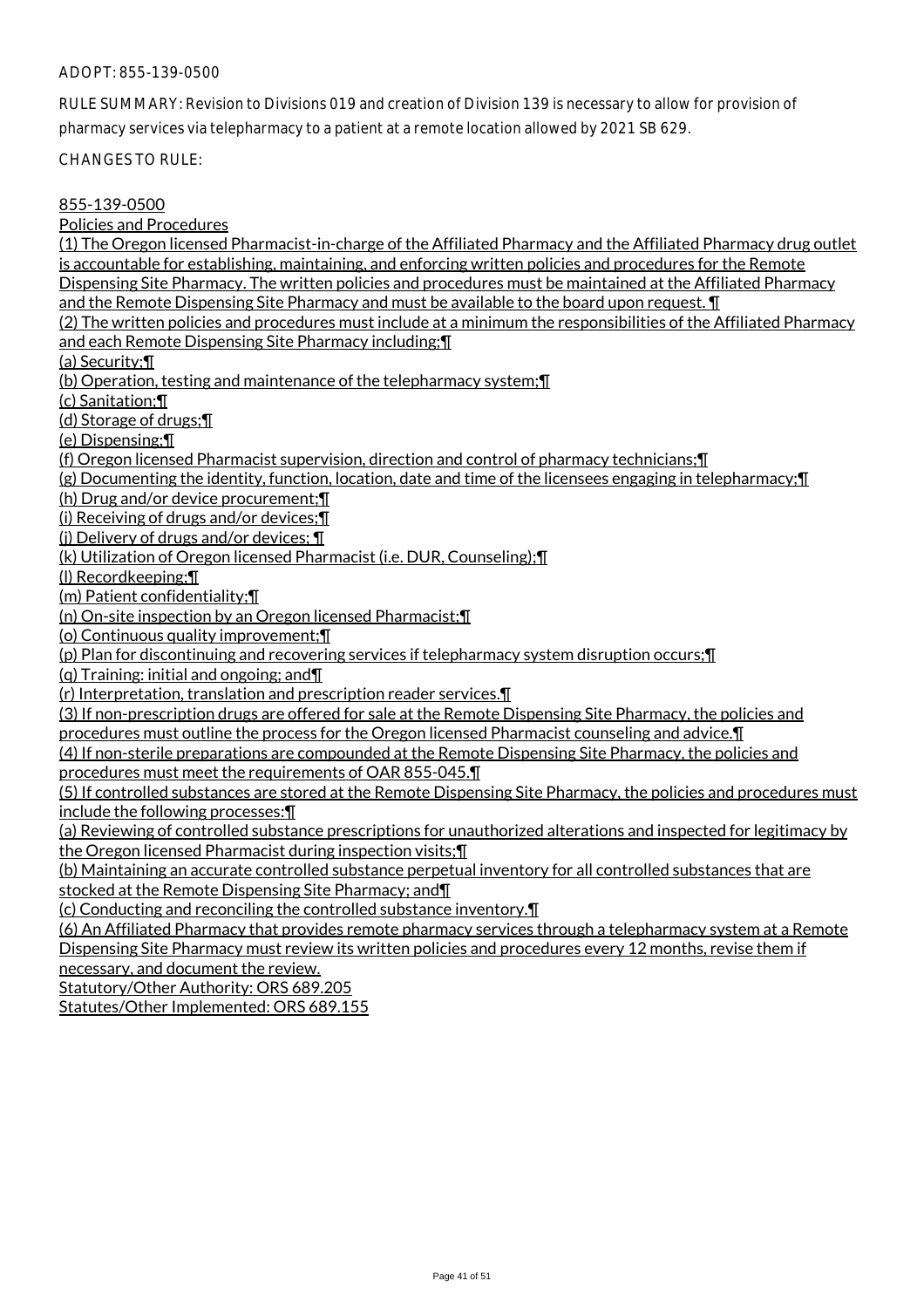RULE SUMMARY: Revision to Divisions 019 and creation of Division 139 is necessary to allow for provision of pharmacy services via telepharmacy to a patient at a remote location allowed by 2021 SB 629.

CHANGES TO RULE:

## 855-139-0550

Records: General Requirements

(1) The recordkeeping requirements OAR 855-139 are in addition to the requirements of other recordkeeping rules of the board. Unless otherwise specified, all records and documentation required by these rules, must be retained for three years and made available to the board for inspection upon request. Records must be stored onsite for at least one year and may be stored, after one year, in a secured off-site location if retrievable within three business days. Records and documentation may be written, electronic or a combination of the two.¶ (2) The Remote Dispensing Site Pharmacy must maintain all required records unless these records are maintained in the Affiliated Pharmacy.¶

(3) Records retained by the Drug Outlet must include, but are not limited to:¶

(a) Patient profiles and records;¶

(b) Date, time and identification of each individual and activity or function performed;¶

(c) If filling prescriptions, date, time and identification of the licensee and the specific activity or function of the person performing each step in the dispensing process;¶

(d) Controlled substance inventory and reconciliation;¶

(e) Oregon licensed Pharmacist physical inspection of Remote Dispensing Site Pharmacy;¶

(f) Audio and visual connection testing and individual training on use of the audio and visual connection; ¶

(g) Data, telephone audio, audio and video, still image capture, store and forward images, security and surveillance data. This must be retained according to (1); and¶

(h) Any errors or irregularities identified by the quality improvement program.¶

(4) All data, telephone audio, audio and video, still image capture and store and forward images collected by the

telepharmacy, security and surveillance systems must be retained according to (1).

Statutory/Other Authority: ORS 689.205

Statutes/Other Implemented: OS 689.155, ORS 689.508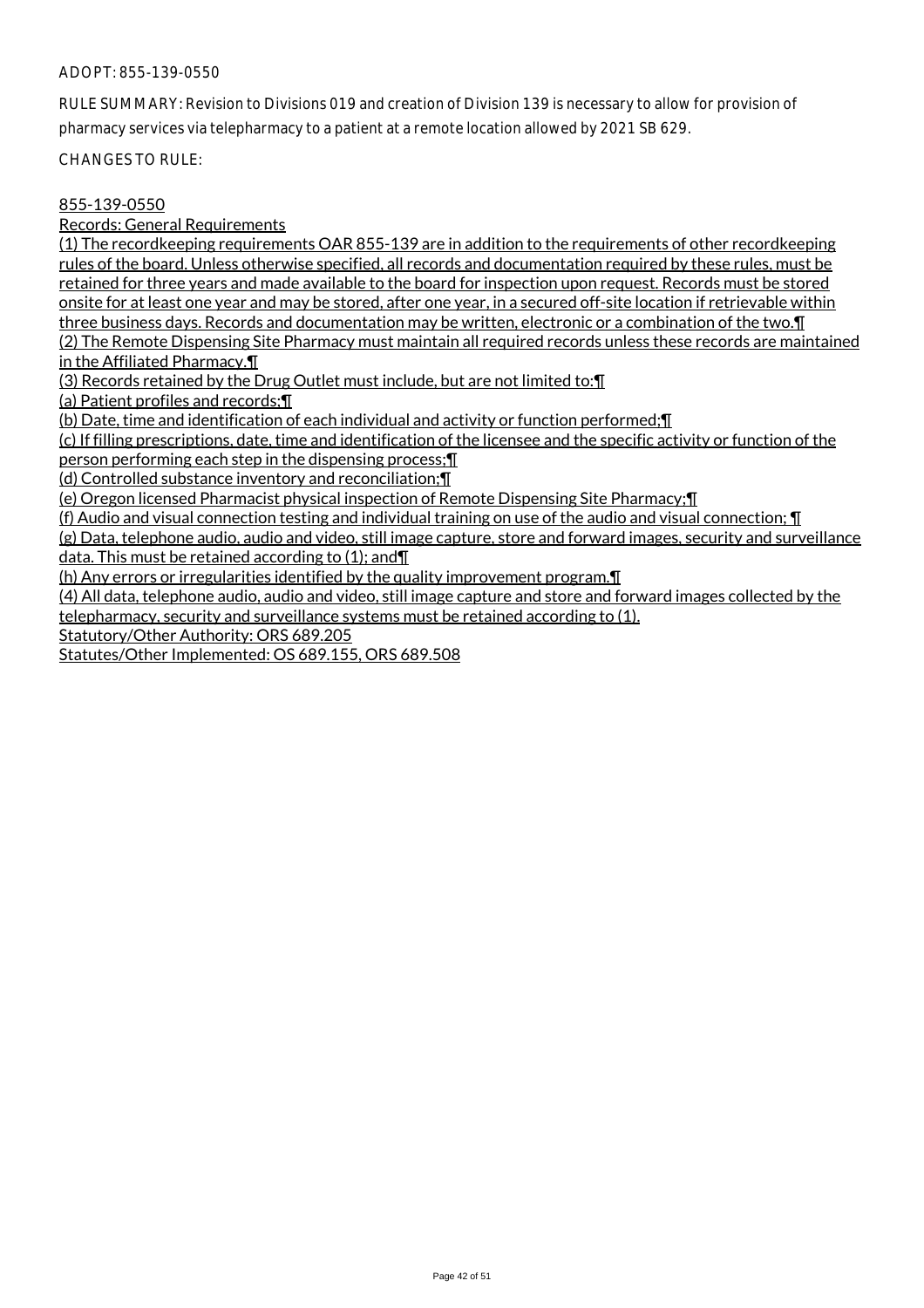RULE SUMMARY: Revision to Divisions 019 and creation of Division 139 is necessary to allow for provision of pharmacy services via telepharmacy to a patient at a remote location allowed by 2021 SB 629.

CHANGES TO RULE:

## 855-139-0555

Records: Patient

A patient record system must be maintained by pharmacies for all patients for whom a prescription drug is dispensed. The patient record system must provide information necessary for the dispensing Oregon licensed Pharmacist to identify previously dispensed drugs at the time a prescription is presented for dispensing. The pharmacist must make a reasonable effort to obtain, record, and maintain the following information:¶

(1) Full name of the patient for whom the drug is intended;¶

(2) Address and telephone number of the patient;¶

(3) Patient's age or date of birth;¶

(4) Patient's gender;¶

(5) Chronic medical conditions;¶

(6) A list of all prescription drug orders obtained by the patient at the pharmacy maintaining the patient record showing the name of the drug or device, prescription number, name and strength of the drug, the quantity and date received, and the name of the prescriber;¶

(7) Known allergies, drug reactions, and drug idiosyncrasies; and¶

(8) If deemed relevant in the Oregon licensed Pharmacist's professional judgment:¶

(a) Oregon licensed Pharmacist comments relevant to the individual's drug therapy, including any other

information peculiar to the specific patient or drug; and¶

(b) Additional information such as chronic conditions or disease states of the patient, the patient's current weight, and the identity of any other drugs, including over-the-counter drugs, or devices currently being used by the

patient which may relate to prospective drug review.

Statutory/Other Authority: ORS 689.205

Statutes/Other Implemented: ORS 689.151, ORS 689.155, ORS 689.508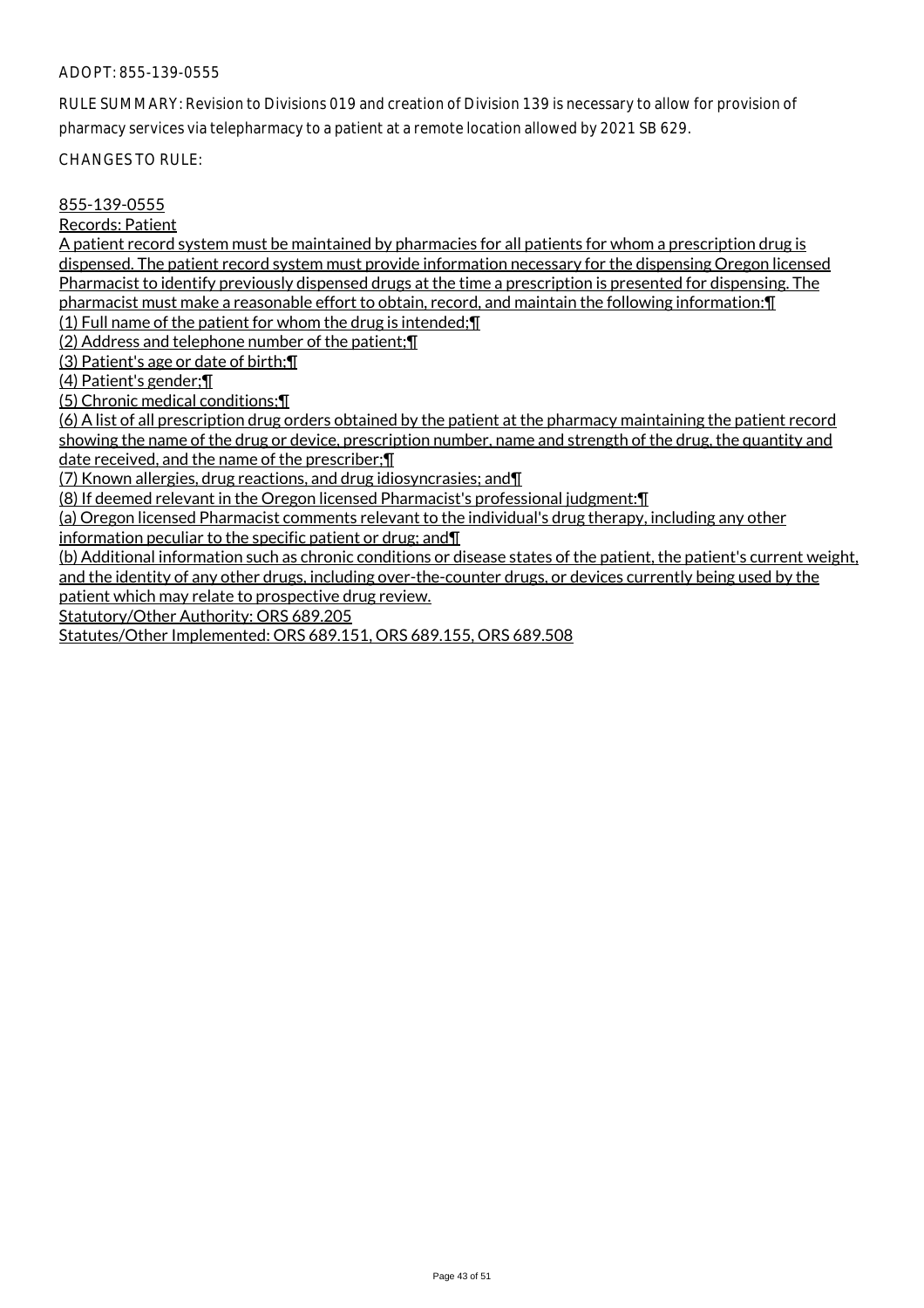RULE SUMMARY: Revision to Divisions 019 and creation of Division 139 is necessary to allow for provision of pharmacy services via telepharmacy to a patient at a remote location allowed by 2021 SB 629.

CHANGES TO RULE:

855-139-0600

Prohibited Practices: General

A Retail Drug Outlet Remote Dispensing Site Pharmacy may not:¶

(1) Allow a Certified Oregon Pharmacy Technician to ask questions of a patient or patient's agent which screen and/or limit interaction with the Oregon licensed Pharmacist;¶

(2) Advertise or otherwise purport to operate as a pharmacy or to advertise or purport to provide pharmacy services unless the person is registered with the board pursuant to ORS 689.305.¶

(3) Deliver a prescription;¶

(4) Provide non-prescription or prescription drugs when either the Remote Dispensing Site Pharmacy or Affiliated Pharmacy is closed;<sup>[1]</sup>

(5) Compound sterile preparations; or¶

(6) Repackage drugs.

Statutory/Other Authority: ORS 475.035, ORS 689.205, ORS 689.305, ORS 689.315 Statutes/Other Implemented: ORS 689.155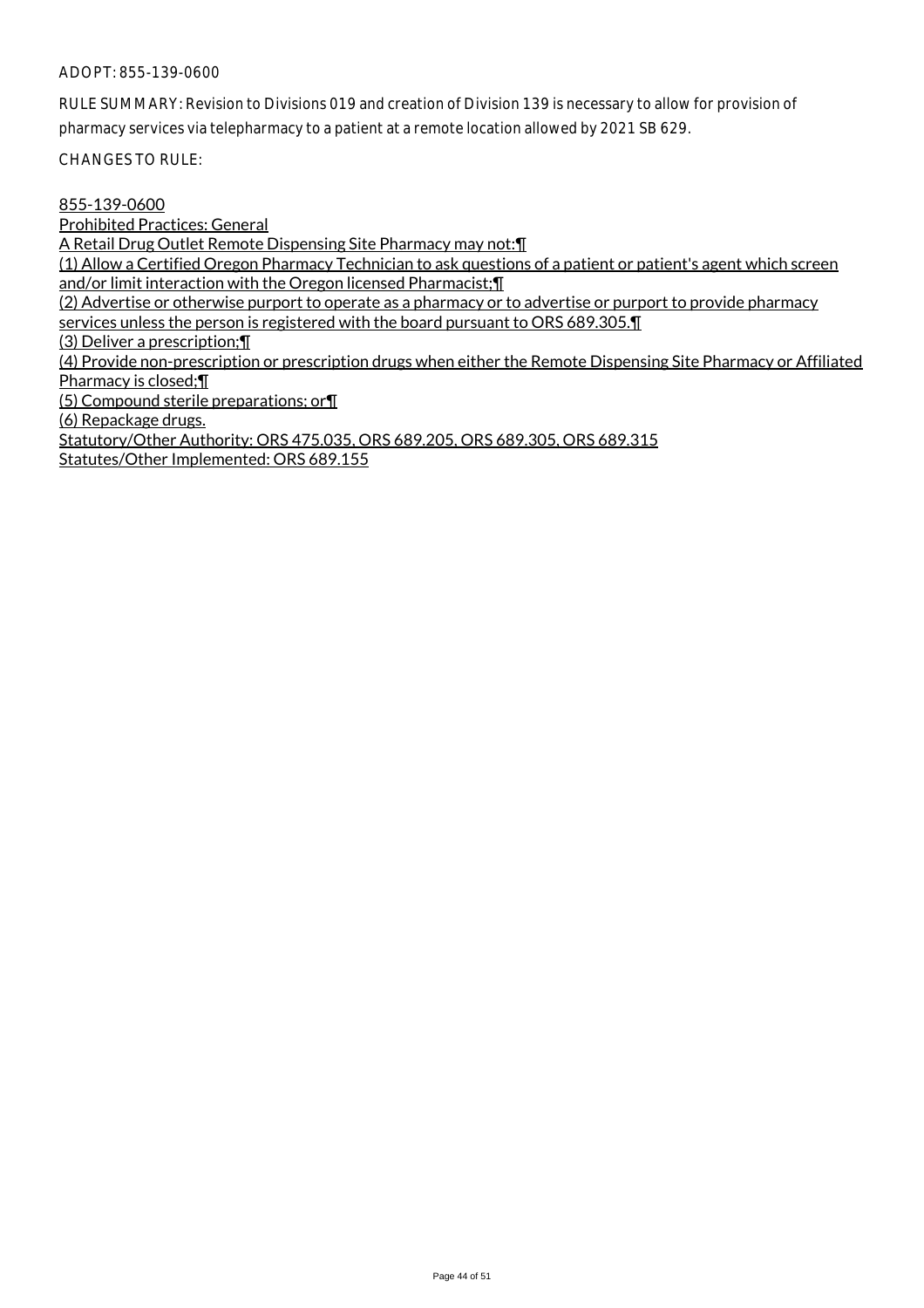RULE SUMMARY: Revision to Divisions 019 and creation of Division 139 is necessary to allow for provision of

pharmacy services via telepharmacy to a patient at a remote location allowed by 2021 SB 629.

CHANGES TO RULE:

#### 855-139-0602

Prohibited Practices: Disclosure of Patient Information

A Retail Drug Outlet Remote Dispensing Site Pharmacy may not:¶

(1) Allow a licensee or registrant of the board who obtains any patient information to disclose that information to a third party without the consent of the patient except as provided in (2) of this rule.¶

(2) A licensee may disclose patient information:¶

(a) To the board;¶

(b) To a practitioner, Oregon licensed Pharmacist, Intern, Pharmacy Technician, or Certified Oregon Pharmacy Technician, if disclosure is authorized by an Oregon-licensed Pharmacist who reasonably believes that disclosure

is necessary to protect the patient's health or well-being; or¶

(c) To a third-party when disclosure is authorized or required by law; or¶

(d) As permitted pursuant to federal and state patient confidentiality laws; or¶

(e) To the patient or to persons as authorized by the patient.¶

(3) Allow a licensee or registrant of the board to access or obtain any patient information unless it is accessed or obtained for the purpose of patient care.

Statutory/Other Authority: ORS 475.035, ORS 689.205, ORS 689.305, ORS 689.315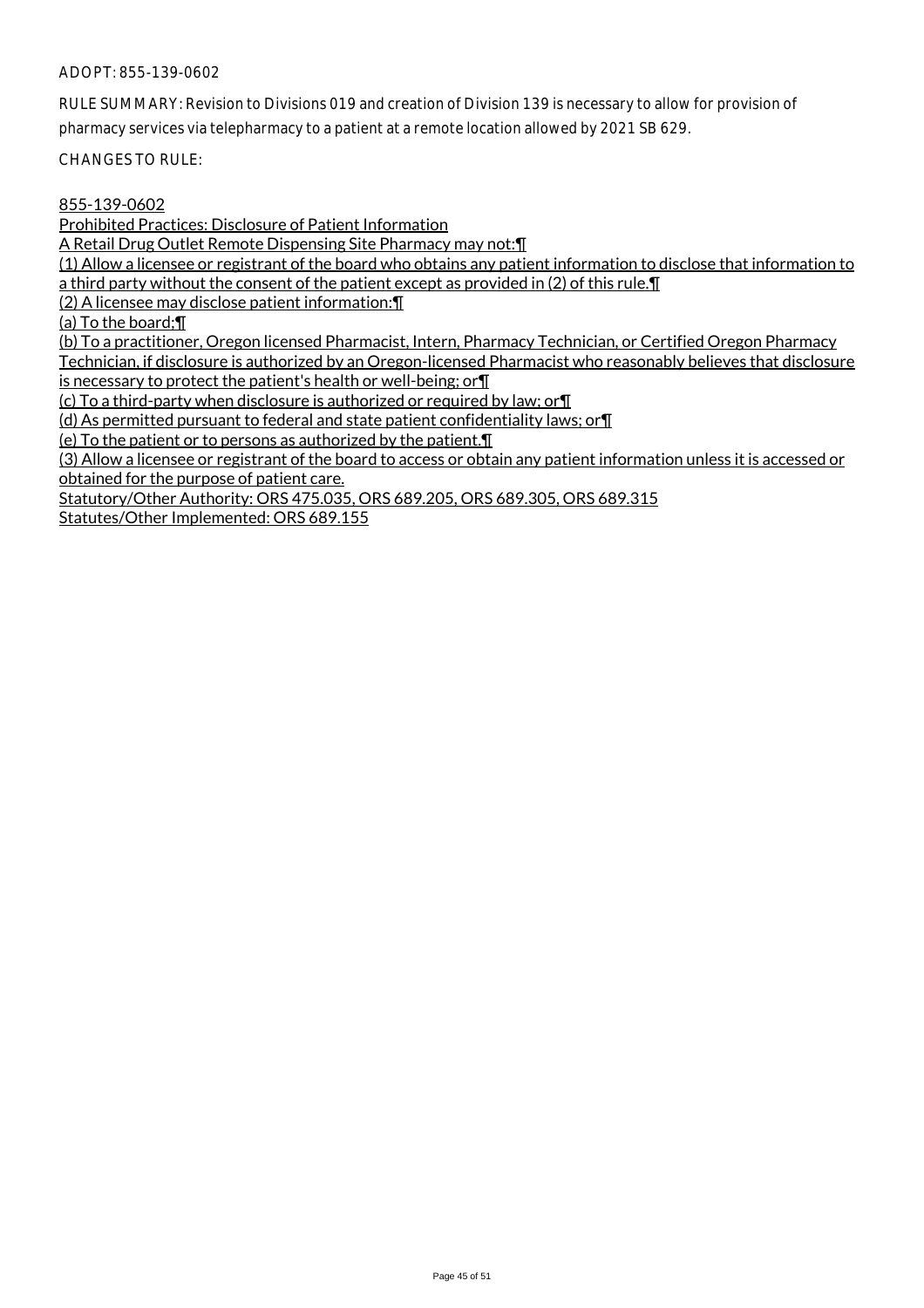RULE SUMMARY: Revision to Divisions 019 and creation of Division 139 is necessary to allow for provision of pharmacy services via telepharmacy to a patient at a remote location allowed by 2021 SB 629.

CHANGES TO RULE:

#### 855-139-0650

Grounds for Discipline

The State Board of Pharmacy may impose one or more of the following penalties which includes: suspend, revoke, or restrict the license of an outlet or may impose a civil penalty upon the outlet upon the following grounds:¶ (1) Unprofessional conduct as defined in OAR 855-006-0020;¶

(2) Advertising or soliciting that may jeopardize the health, safety, or welfare of the patient including, but not be limited to, advertising or soliciting that: \[

(a) Is false, fraudulent, deceptive, or misleading; or¶

(b) Makes any claim regarding a professional service or product or the cost or price thereof which cannot be substantiated by the licensee.

(3) Failure to provide a working environment that protects the health, safety and welfare of a patient which includes but is not limited to:¶

(a) Sufficient personnel to prevent fatigue, distraction or other conditions that interfere with an Oregon licensed Pharmacist's ability to practice with reasonable competency and safety.¶

(b) Appropriate opportunities for uninterrupted rest periods and meal breaks.¶

(c) Adequate time for an Oregon licensed Pharmacist to complete professional duties and responsibilities

including, but not limited to:¶

(A) Drug Utilization Review;¶

(B) Verification of the accuracy of a prescription; ¶

(C) Counseling; and¶

(D) All other duties and responsibilities of an Oregon licensed Pharmacist as specified in OAR 855-019.¶

(4) Introducing external factors such as productivity or production quotas or other programs to the extent that they interfere with the ability to provide appropriate professional services to the public.¶

(5) Incenting or inducing the transfer of a prescription absent professional rationale.

Statutory/Other Authority: ORS 689.151, ORS 689.155, ORS 689.205, ORS 689.225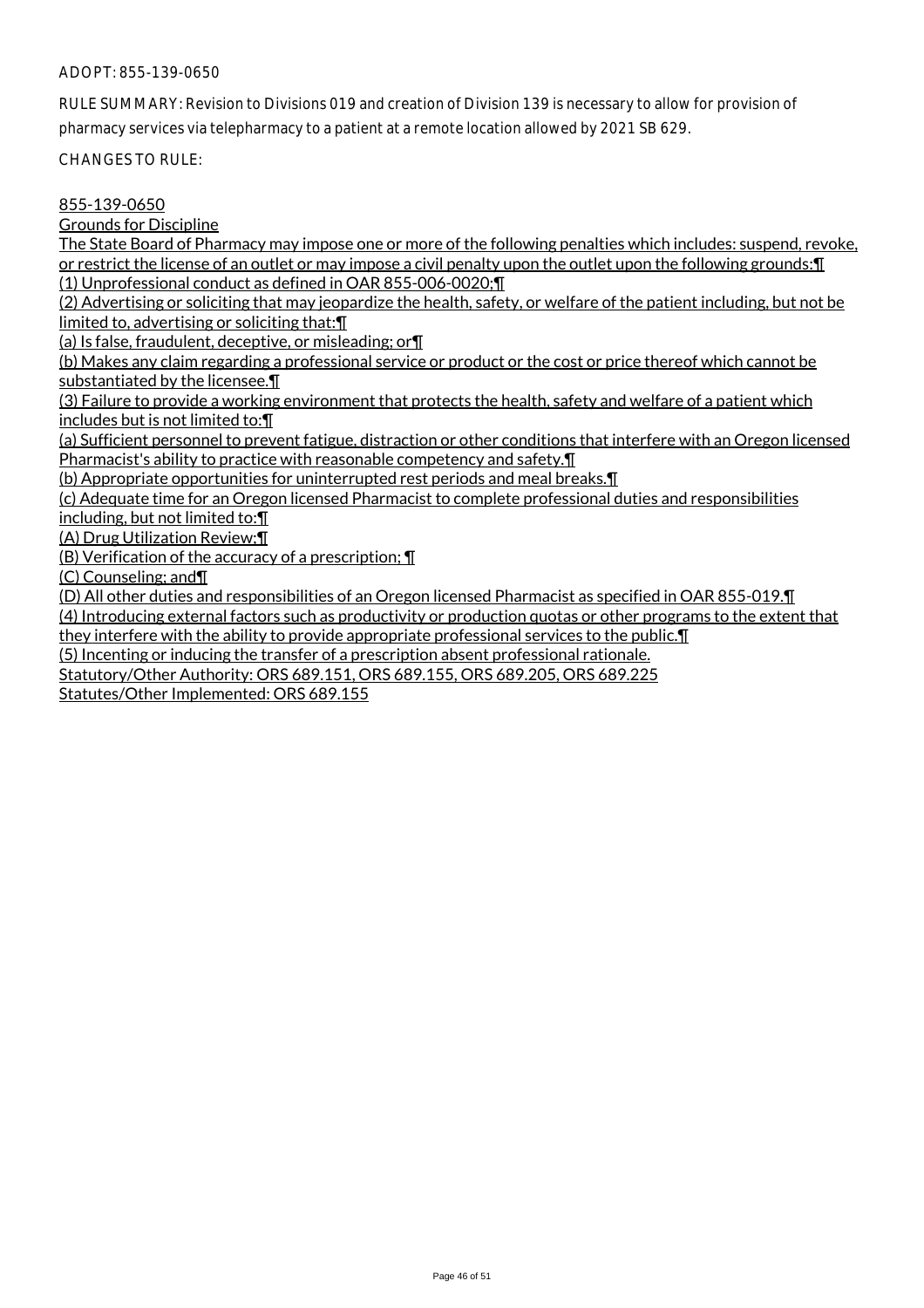RULE SUMMARY: Revision to Divisions 019 and creation of Division 139 is necessary to allow for provision of pharmacy services via telepharmacy to a patient at a remote location allowed by 2021 SB 629.

CHANGES TO RULE:

## 855-139-0710

Service: Epinephrine- Definitions

The following words and terms, when used in OAR 855-139-0210 through OAR 855-139-0211 have the following meanings, unless the context clearly indicates otherwise.¶

(1) "Allergic reaction" means a medical condition caused by exposure to an allergen, with physical symptoms that may be life threatening, ranging from localized itching to severe anaphylactic shock and death.¶

(2) "Authorization to Obtain Epinephrine" means a certificate that contains the name, signature, and license number of the supervising professional authorizing the dispensing of epinephrine to the individual whose name appears on the certificate. Additionally, the certificate contains a record of the number of epinephrine orders filled to date.¶

(3) "Statement of Completion" means a certificate that states the specific type of emergency the trainee was trained to respond to, the trainee's name and address, the name of the authorized trainer and the date that the training was completed.¶

(4) "Trainee" means an individual who has attended and successfully completed the formal training pursuant to the protocols and criteria established by the Oregon Health Authority, Public Health Division.

Statutory/Other Authority: ORS 689.205, ORS 689.681

Statutes/Other Implemented: ORS 689.681, ORS 689.155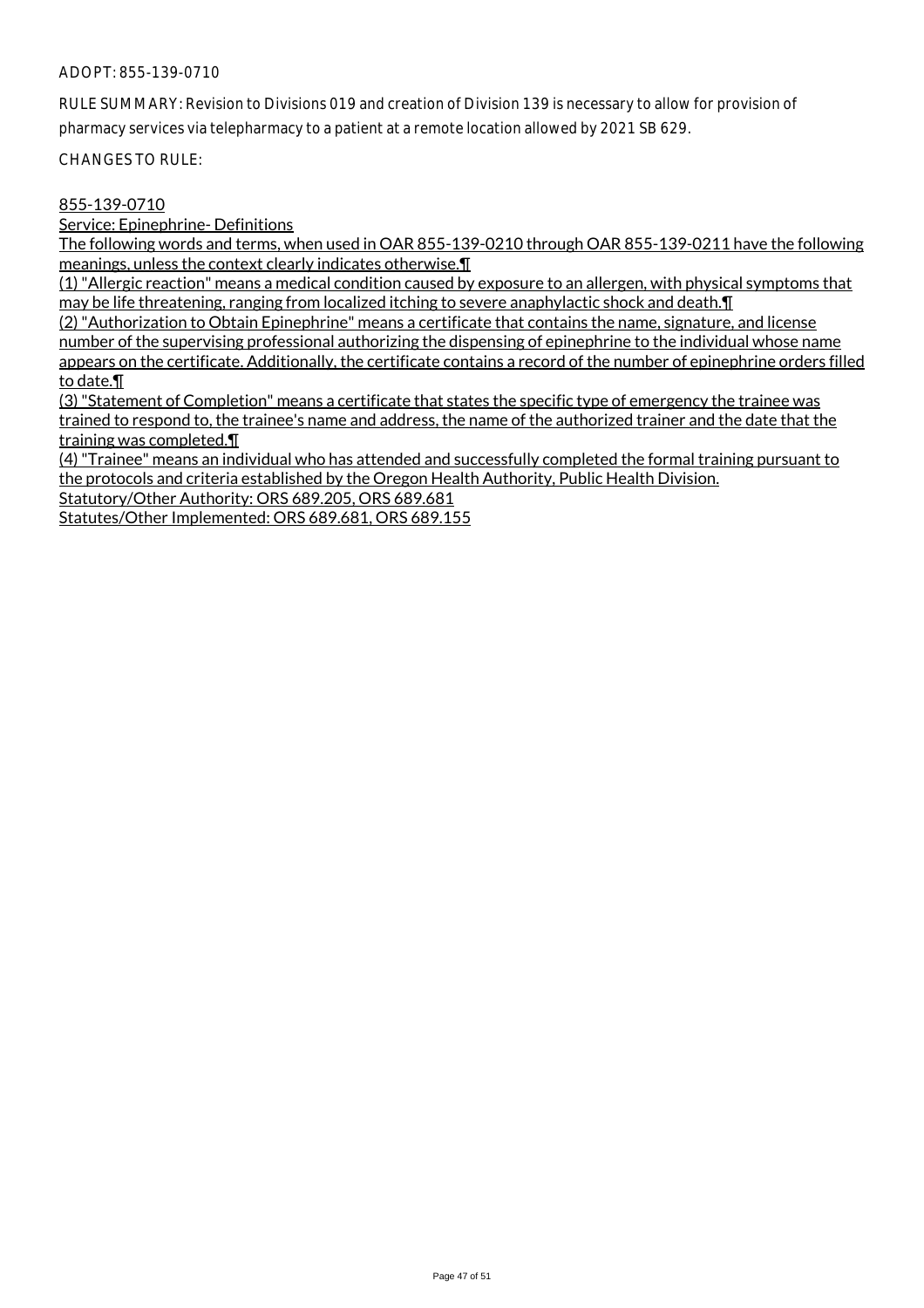RULE SUMMARY: Revision to Divisions 019 and creation of Division 139 is necessary to allow for provision of pharmacy services via telepharmacy to a patient at a remote location allowed by 2021 SB 629.

CHANGES TO RULE:

## 855-139-0715

Service: Epinephrine- General Requirements

(1) A Certified Oregon Pharmacy Technician may prepare for Oregon licensed Pharmacist verification an order for epinephrine to be used by trainees to treat an anaphylactic reaction. Trainees must be 18 years of age or older and must have responsibility for or contact with at least one (1) other person as a result of the trainee's occupation or volunteer status, such as, but not limited to, a camp counselor, scout leader, forest ranger, school employee, tour guide or chaperone.¶

(2) Individuals must successfully complete a training program approved by the Oregon Health Authority, Public Health Division. Upon successful completion, the trainee will receive the following certificates:¶

(a) Statement of Completion; and¶

(b) Authorization to Obtain Epinephrine.¶

(3) Acquisition of epinephrine from a pharmacy to be used for the treatment of allergic emergencies may occur in the following manners:¶

(a) An Oregon licensed Pharmacist may dispense epinephrine to a trainee upon presentation of the Statement of Completion and Authorization to Obtain Epinephrine certificate to a pharmacy when:¶

(A) An Oregon licensed Pharmacist may generate a prescription for and dispense an emergency supply of epinephrine for not more than one adult and one child dose package, as specified by the supervising professional whose name, signature, and license number appear on the Authorization to Obtain Epinephrine certificate. [1] (B) The Oregon licensed Pharmacist who generates the hardcopy prescription for epinephrine in this manner must reduce the prescription to writing and file the prescription in a manner appropriate for a non-controlled substance.¶

(C) Once the Oregon licensed Pharmacist generates the epinephrine prescription, the Certified Oregon Pharmacy Technician must write in the appropriate space provided on the Authorization to Obtain Epinephrine certificate the date and the number of doses dispensed, the Oregon licensed Pharmacist must verify the accuracy of data written on the certificate and the Certified Oregon Pharmacy Technician must return the completed certificate to the trainee.¶

(D) The Statement of Completion and the Authorization to Obtain Epinephrine certificate may be used to obtain epinephrine up to four (4) times within three (3) years from the date of the initial training.¶

(E) Both the Statement of Completion and the Authorization to Obtain Epinephrine certificate expire three (3) years from the date of the trainee's last Oregon Health Authority approved allergy response training.¶

(F) Upon completion of the training, the trainee will receive a new Statement of Completion and Authorization to Obtain Epinephrine certificate, with a valid duration of three (3) years.¶

(b) A Certified Oregon Pharmacy Technician may prepare for Oregon licensed Pharmacist verification epinephrine to be dispensed to an entity when:¶

(A) The epinephrine is acquired by a valid prescription presented to the pharmacy;¶

(B) The prescription identifies the entity as the patient for the purpose of prescribing and labeling the prescription. Statutory/Other Authority: ORS 689.205

Statutes/Other Implemented: ORS 689.155, ORS 433.825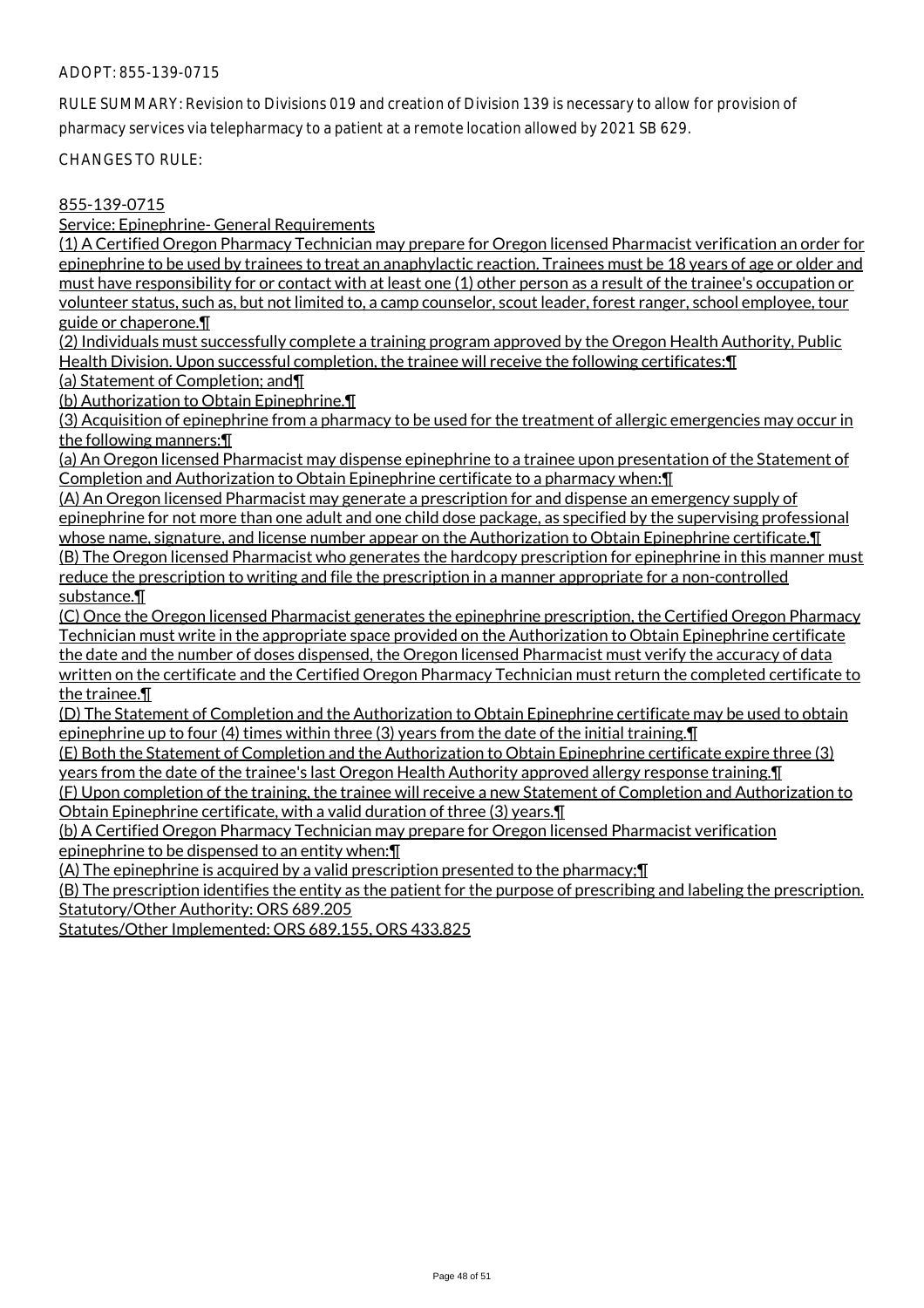RULE SUMMARY: Revision to Divisions 019 and creation of Division 139 is necessary to allow for provision of pharmacy services via telepharmacy to a patient at a remote location allowed by 2021 SB 629.

CHANGES TO RULE:

855-139-0720

Service: Naloxone- General Requirements

Pharmacies providing naloxone services must establish, maintain and enforce written procedures including, but not limited to:¶

(1) Providing a workflow process and physical location that maintains confidentiality and is not susceptible to distraction; ¶

(2) Documentation and recordkeeping: and¶

(3) Provide written notice in a conspicuous manner that naloxone and the necessary medical supplies to administer naloxone are available at the pharmacy.

Statutory/Other Authority: ORS 689.205

Statutes/Other Implemented: ORS 689.305, ORS 689.681, ORS 689.682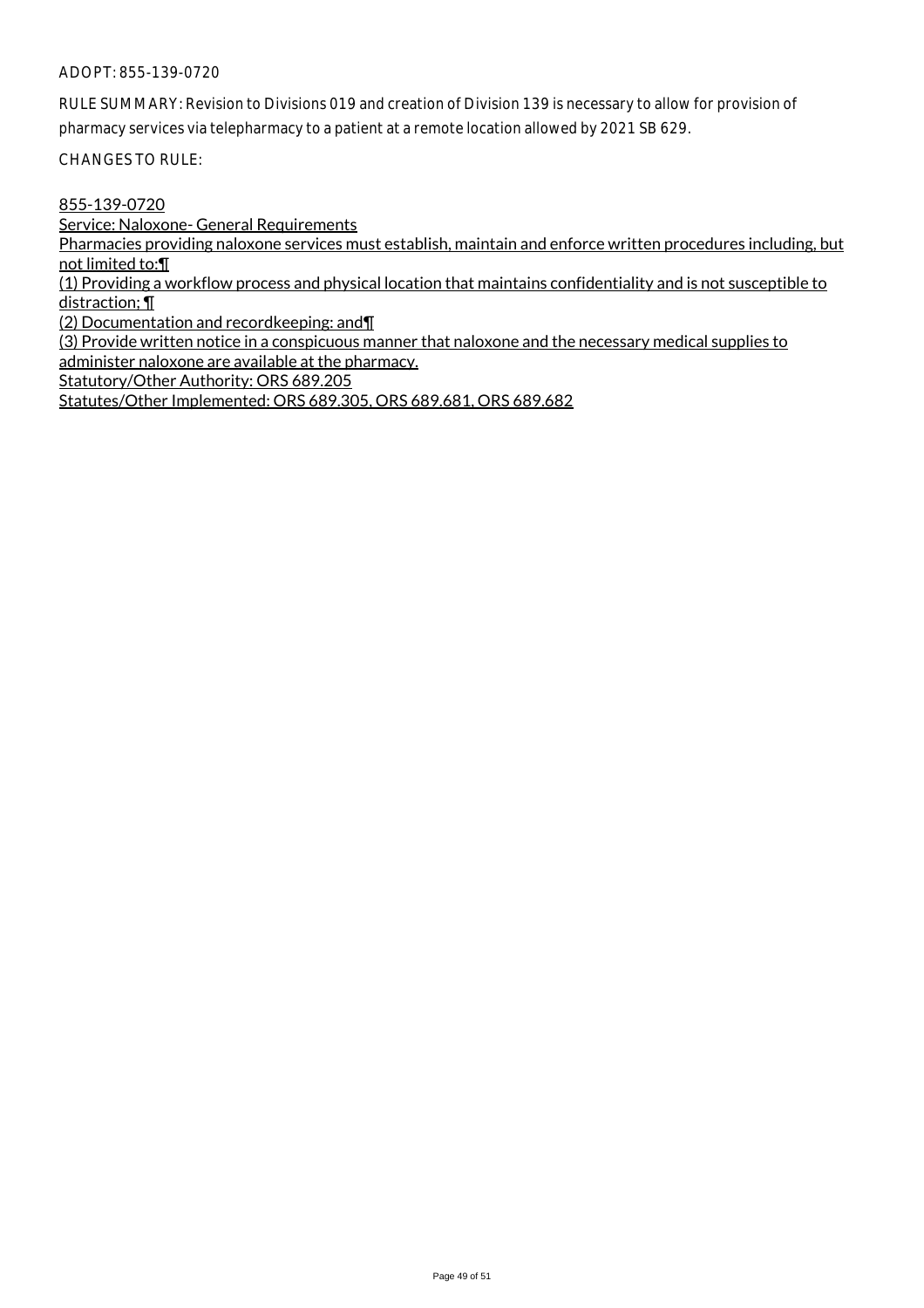RULE SUMMARY: Revision to Divisions 019 and creation of Division 139 is necessary to allow for provision of pharmacy services via telepharmacy to a patient at a remote location allowed by 2021 SB 629.

CHANGES TO RULE:

## 855-139-0725

Service: Expedited Partner Therapy (EPT)- Purpose

(1) There is substantial evidence that rates of re-infection with certain sexually transmitted diseases can be reduced by treating all sexual partners for the disease, even when the treating clinician has not examined those partners. This practice is known as Expedited Partner Therapy.¶

(2) Because of the important public health implications, the 2009 Oregon Legislature passed HB 3022 authorizing this practice. This law permits health professional regulatory boards to adopt rules permitting practitioners to practice Expedited Partner Therapy.¶

(3) The law specifies that a prescription issued in the practice of Expedited Partner Therapy is valid, even if the name of the patient the prescription is intended for is not on the prescription.

Statutory/Other Authority: ORS 689.205